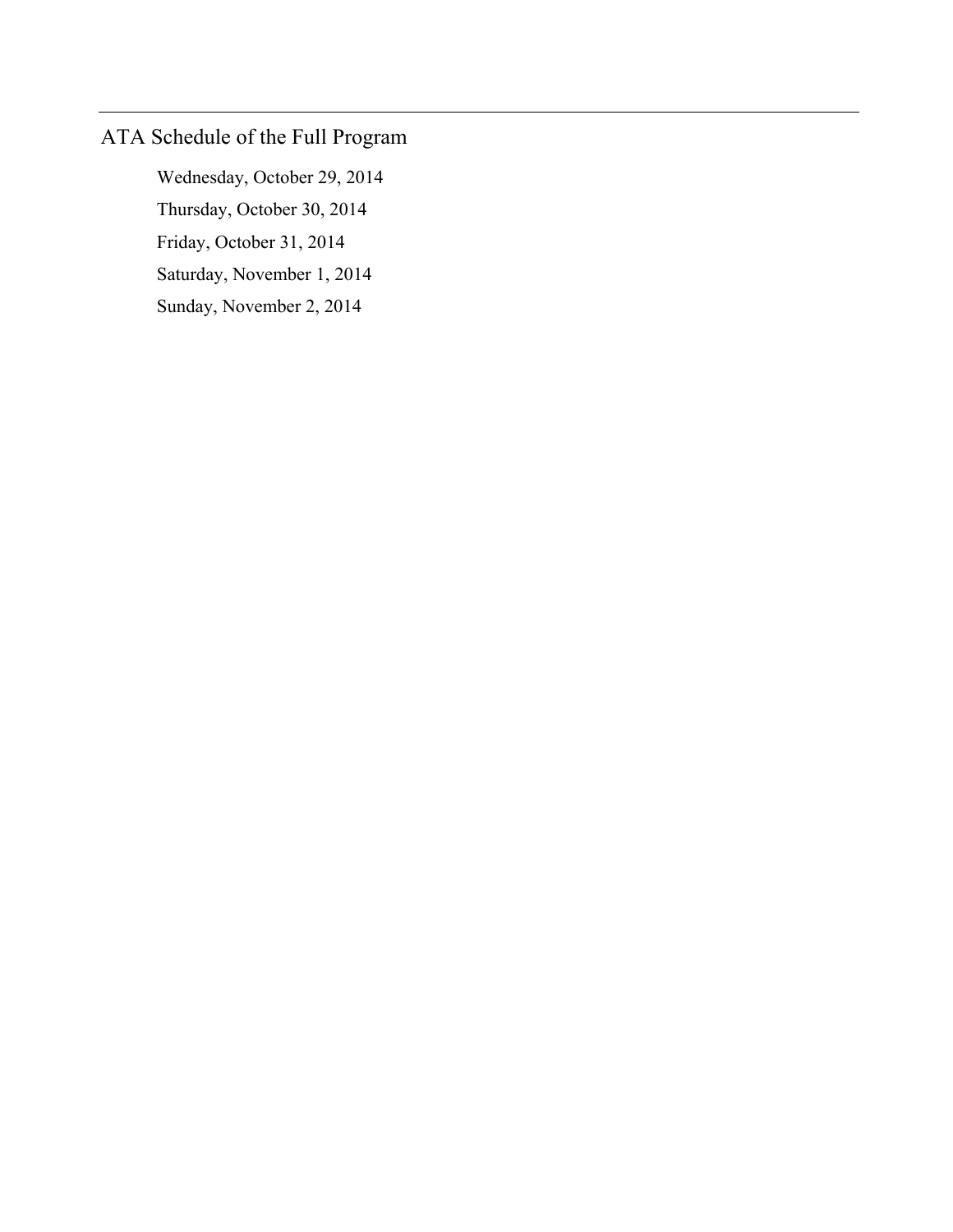## 84<sup>th</sup> Annual Meeting of the American Thyroid Association Wednesday, October 29, 2014



| $8:00$ a.m. $-4:00$ p.m.<br>Empress Hall, Grande Hall Building | E. Chester Ridgway (Ridgway) Trainee Conference<br>(Pre-registration required; full agenda available in trainees section<br>of program book)                                                                                                                                                                                                                                                                                                                                                                                                                                                                                                            |                                                         |
|----------------------------------------------------------------|---------------------------------------------------------------------------------------------------------------------------------------------------------------------------------------------------------------------------------------------------------------------------------------------------------------------------------------------------------------------------------------------------------------------------------------------------------------------------------------------------------------------------------------------------------------------------------------------------------------------------------------------------------|---------------------------------------------------------|
|                                                                | The ATA Trainee Conference is named to memorialize Dr. E. Chester "Chip" Ridgway, for<br>his large contributions to the field of thyroidology, his great devotion to education of fellows<br>over many years, and especially to continue honoring his creation and establishment of a full<br>day seminar led by thyroid experts teaching the full breadth of thyroid-related endocrine<br>subjects that is now expanded to include the ATA trainees track throughout the annual<br>meeting. This fund, supported by colleagues, fellows and friends of Dr. E. Chester Ridgway is<br>to be of continuing support to the ATA Ridgway Trainee Conference. |                                                         |
| 7:00 a.m. $-5:00$ p.m.<br>Regent Hall, Grande Hall Building    | <b>ATA/AACE Endocrine Neck Ultrasound Workshop and</b><br>Practicum (Satellite program, separate registration required)                                                                                                                                                                                                                                                                                                                                                                                                                                                                                                                                 |                                                         |
| 8:30 a.m. $-2:00$ p.m.<br>Garden Room, Victorian Building      | <b>ATA Board of Directors' Meeting</b>                                                                                                                                                                                                                                                                                                                                                                                                                                                                                                                                                                                                                  |                                                         |
| $2:00$ p.m. $-8:30$ p.m.<br>Windsor Complex, Victoria Building | <b>Registration Open</b>                                                                                                                                                                                                                                                                                                                                                                                                                                                                                                                                                                                                                                |                                                         |
| 5:30 p.m. $-$ 5:45 p.m.<br>Crown Room, Victorian Building      | Welcome to the 84 <sup>th</sup> Annual Meeting of the ATA<br>Hossein Gharib, ATA President<br>John C. Morris, ATA Secretary/COO<br>R. Michael Tuttle, ATA Program Committee Co-Chair<br>Fredric E. Wondisford, ATA Program Committee Co-Chair                                                                                                                                                                                                                                                                                                                                                                                                           |                                                         |
| 5:45 p.m. $-7:30$ p.m.<br>Crown Room, Victorian Building       | <b>Opening Session: Recent Developments and Future</b><br><b>Challenges in Thyroidology</b><br>Chairs: R. Michael Tuttle and Fredric E. Wondisford                                                                                                                                                                                                                                                                                                                                                                                                                                                                                                      |                                                         |
|                                                                | <b>Basic Review</b><br>Clinical Endocrine Review<br>Surgical Review                                                                                                                                                                                                                                                                                                                                                                                                                                                                                                                                                                                     | Peter A. Kopp<br>Douglas S. Ross<br><b>Herbert Chen</b> |
| 7:30 p.m. $-9:00$ p.m.<br>Windsor Lawn                         | <b>ATA Welcome Reception</b><br>(Meeting registration/badge required for entry)<br>Join us for a relaxed time with old friends and a chance to greet<br>new ATA members.<br>(Note: ATA Exhibit Hall is the inclement weather alternate location)                                                                                                                                                                                                                                                                                                                                                                                                        |                                                         |
| $8:30$ p.m. $-9:30$ p.m.<br>Sun Deck                           | <b>ATA Trainees' Welcome Reception</b><br>(Open to all trainees; meeting registration/badge required for entry)                                                                                                                                                                                                                                                                                                                                                                                                                                                                                                                                         |                                                         |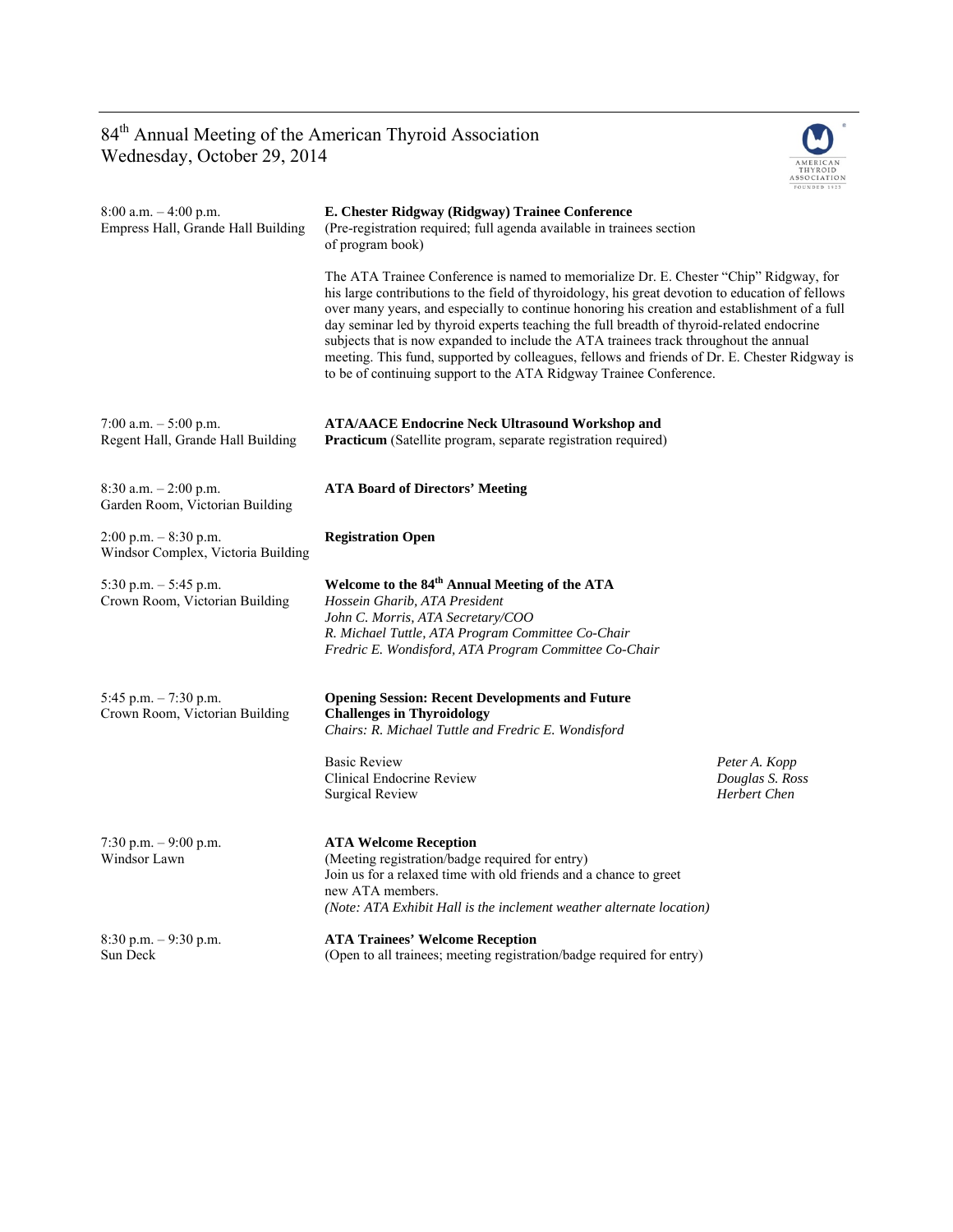## 84<sup>th</sup> Annual Meeting of the American Thyroid Association Thursday, October 30, 2014



| 6:30 a.m. $-5:30$ p.m.<br>Windsor Complex, Victorian Building                                                                                                                                                                        | <b>Registration Open</b>                                                                                                                                                                                                                                                                                                                                                                                                                                                                                                                                                                                                                                                                                                                                                                                      |                                                             |
|--------------------------------------------------------------------------------------------------------------------------------------------------------------------------------------------------------------------------------------|---------------------------------------------------------------------------------------------------------------------------------------------------------------------------------------------------------------------------------------------------------------------------------------------------------------------------------------------------------------------------------------------------------------------------------------------------------------------------------------------------------------------------------------------------------------------------------------------------------------------------------------------------------------------------------------------------------------------------------------------------------------------------------------------------------------|-------------------------------------------------------------|
| 6:30 a.m. $-7:30$ a.m.<br>Carousel Room, Victorian Building                                                                                                                                                                          | <b>Early Riser Symposium Continental Breakfast</b>                                                                                                                                                                                                                                                                                                                                                                                                                                                                                                                                                                                                                                                                                                                                                            |                                                             |
| 6:45 a.m. $-8:00$ a.m.<br>Crown Room, Victorian Building                                                                                                                                                                             | <b>Early Riser Symposium: Medullary Thyroid Cancer</b><br>Chair: Jennifer A. Sipos                                                                                                                                                                                                                                                                                                                                                                                                                                                                                                                                                                                                                                                                                                                            |                                                             |
|                                                                                                                                                                                                                                      | Prophylactic Thyroidectomy in MEN2: When and Why?<br>Management of Persistent/Recurrent Disease in the Neck<br>Management of Persistent/Recurrent Disease in Distant Sites                                                                                                                                                                                                                                                                                                                                                                                                                                                                                                                                                                                                                                    | Steven G. Waguespack<br>Jeffrey F. Moley<br>Manisha H. Shah |
| $8:05$ a.m. $-8:10$ a.m.<br>Crown Room, Victorian Building                                                                                                                                                                           | <b>Welcome and Announcements</b><br>Hossein Gharib, John C. Morris, R. Michael Tuttle and<br>Fredric E. Wondisford                                                                                                                                                                                                                                                                                                                                                                                                                                                                                                                                                                                                                                                                                            |                                                             |
| $8:10$ a.m. $-8:55$ a.m.<br>Crown Room, Victorian Building                                                                                                                                                                           | <b>Plenary Lecture: Clinical, Ethical and Legal Implications</b><br>of Incidental Germ Line Findings Discovered as Part of<br><b>Sequencing Studies</b><br>Introduction: R. Michael Tuttle                                                                                                                                                                                                                                                                                                                                                                                                                                                                                                                                                                                                                    | Mark E. Robson                                              |
| $9:00$ a.m. $-10:00$ a.m.<br>Crown Room, Victorian Building                                                                                                                                                                          | <b>Highlighted Oral Abstract Session (4 total)</b><br>Chairs: R. Michael Tuttle and Fredric E. Wondisford<br>Highlighted Oral, Autoimmunity, Clinical<br>DOUBLE VISION IS THE MOST COMMON INDICATION FOR THERAPY IN<br>MODERATE TO SEVERE GRAVES' ORBITOPATHY BUT IT CORRELATES<br>NEGATIVELY WITH INFLAMMATORY SIGNS AND PROPTOSIS. A SINGLE CENTER<br>PROSPECTIVE COHORT STUDY (N=215) WITH OBJECTIVE QUANTITATION OF<br><b>DIPLOPIA</b><br>P. Laurberg, D.C. Berman, I.B. Pedersen, S. Andersen, A. Carlé<br>Highlighted Oral 2, Autoimmunity, Translational<br>CRYSTAL STRUCTURE OF A TSH RECEPTOR MONOCLONAL ANTIBODY<br>PROVIDES EVIDENCE THAT A TRIMER OF THE SHED RECEPTOR A-SUBUNIT IS<br>THE CRITICAL IMMUNOGEN IN GRAVES' DISEASE<br>C.R. Chen, P. Hubbard, S.M. McLachlan, R. Murali, B. Rapoport |                                                             |
|                                                                                                                                                                                                                                      |                                                                                                                                                                                                                                                                                                                                                                                                                                                                                                                                                                                                                                                                                                                                                                                                               |                                                             |
|                                                                                                                                                                                                                                      |                                                                                                                                                                                                                                                                                                                                                                                                                                                                                                                                                                                                                                                                                                                                                                                                               |                                                             |
| Highlighted Oral 3, Autoimmunity, Translational<br>DEVELOPMENT OF A UNIQUE MOUSE MODEL FOR GRAVES' DISEASE THAT<br>SPONTANEOUSLY DEVELOPS PATHOGENIC TSH RECEPTOR ANTIBODIES<br>S.M. McLachlan, H. Aliesky, B. Banuelos, B. Rapoport |                                                                                                                                                                                                                                                                                                                                                                                                                                                                                                                                                                                                                                                                                                                                                                                                               |                                                             |
|                                                                                                                                                                                                                                      | Highlighted Oral 4, Thyroid & Development, Basic<br>DIFFERENTIATION OF HUMAN EMBRYONIC STEM (HES) CELLS INTO THYROID<br><b>CELLS</b><br>R. Ma, R. Latif, T.F. Davies                                                                                                                                                                                                                                                                                                                                                                                                                                                                                                                                                                                                                                          |                                                             |
| $9:00$ a.m. $-10:30$ a.m.<br>Empress Hall, Grande Hall Building                                                                                                                                                                      | <b>Ridgway Trainee Conference: Case Discussions-Thyroid</b><br>Nodules (Open to all trainees; cases submitted by trainees<br>for discussion)                                                                                                                                                                                                                                                                                                                                                                                                                                                                                                                                                                                                                                                                  | Erik K. Alexander<br>Stephanie L. Lee                       |
| 10:00 a.m. $-4:30$ p.m.                                                                                                                                                                                                              | <b>Exhibit Hall Open</b>                                                                                                                                                                                                                                                                                                                                                                                                                                                                                                                                                                                                                                                                                                                                                                                      |                                                             |

Ballroom & Coronet, Victorian Bldg.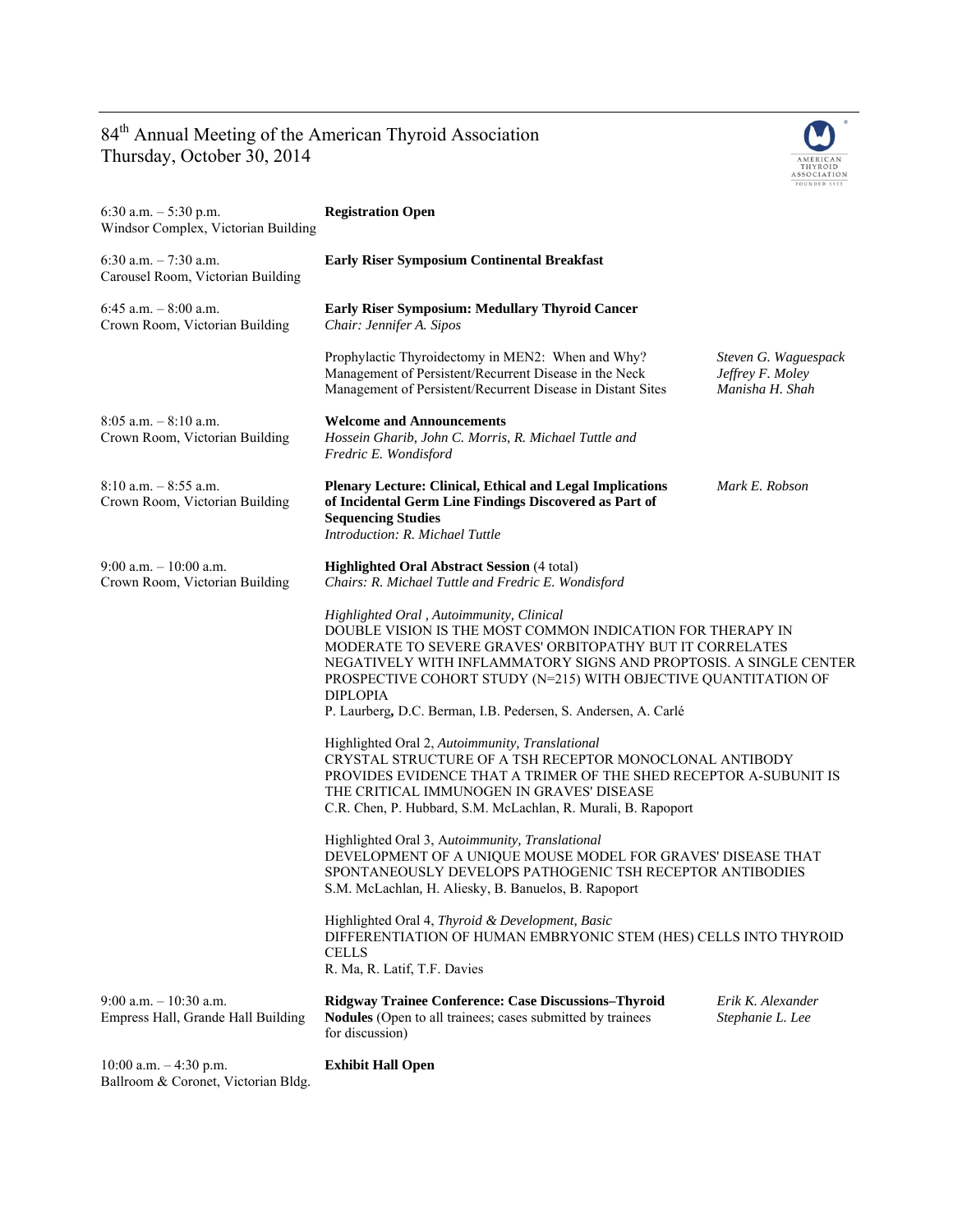10:00 a.m. – 11:00 a.m. **Poster Review Session and Break in the Exhibit Hall**  Ballroom & Coronet, Victorian Bldg. Poster 17 *Autoimmunity Basic*  DISSECTING THE ROLE OF THE FOXP3 GENE IN THE JOINT GENETIC SUSCEPTIBILITY TO AUTOIMMUNE THYROIDITIS AND DIABETES C. Li, E. Concepcion, Y. Tomer Poster 18 *Autoimmunity Clinical*  SERUM VITAMIN D3 LEVEL IN PATIENTS WITH AUTOIMMUNE THYROID DISEASES G. Chen, P. Chen, S. Xu, X. Mao, C. Liu Poster 19 *Autoimmunity Clinical*  HASHIMOTO'S THYROIDITIS AND VITAMIN D INSUFFICIENCY: STUDY OF PREVALENCE AND RELATIONSHIP WITH THYROID AUTOIMMUNITY MARKERS I.M. Botelho, A. Moura Neto, C. Aparecida da Silva, S. Monte Alegre, D.E. zantut-Wittmann Poster 20 *Autoimmunity Clinical*  RECURRENT HYPER- AND HYPOTHYROIDISM OVER A PERIOD OF 5 YEARS D. Bellabarba, N. van Rossum Poster 21 *Thyroid Cancer Case Report*  AN UNUSUAL CASE OF OVARIAN RADIOIODINE UPTAKE IN A MATURE TERATOMA WITHOUT THYROID TISSUE N. van Rossum, D. Bellabarba Poster 22 *Autoimmunity Translational*  THYROID STIMULATING BUT NOT BLOCKING AUTOANTIBODIES ARE HIGHLY PREVALENT IN ACTIVE/SEVERE THYROID-ASSOCIATED ORBITOPATHY - A PROSPECTIVE STUDY E. Kampmann, T. Diana, M. Kanitz, G.J. Kahaly Poster 23 *Disorders of Thyroid Function Basic*  ALPHA LIPOIC ACID ATTENUATES RADIATION-INDUCED THYROID INJURY IN RATS J. Jung, S. Woo, J. Kim, K. Kang, B. Jeong, J. Hahm, S. Kim Poster 24 *Disorders of Thyroid Function Clinical*  BENEFIT OF IODINE THERAPY FOR THE TREATMENT OF GRAVES' DISEASE DURING THE FIRST TRIMESTER OF PREGNANCY A. Yoshihara, J. Noh, N. Watanabe, K. Mukasa, H. Ohye, M. Suzuki, M. Matsumoto, Y. Kunii, N. Suzuki, T. Kameda, K. Iwaku, S. Kobayashi, K. Sugino, K. Ito Poster 25 *Disorders of Thyroid Function Clinical*  WHY MEASURE FREE T4? TSH ALONE IS SUFFICIENT TO DIAGNOSE AND MANAGE PRIMARY HYPER- AND HYPOTHYROIDISM J. Ehrenkranz, A. Schneider, P. Bach Poster 26 *Disorders of Thyroid Function Clinical*  QUALITY OF LIFE (QOL) IN GRAVES' DISEASE (GD) PATIENTS: A COMPARATIVE STUDY OF PATIENTS REFERRED FOR SURGERY AND RADIOIODINE THERAPY A. Mishra, C. Kumar, P.K. Pradhan, G. Agarwal, A. Agarwal, A.K. Verma, S.K. Mishra Poster 27 *Disorders of Thyroid Function Clinical*  THYROID FUNCTION AND METABOLIC SYNDROME IN OBESE AND OVERWEIGHT PATIENTS: A CROSS-SECTIONAL **STUDY** S. Kommareddy, S.Y. Lee, L.E. Braverman, E.N. Pearce Poster 28 *Disorders of Thyroid Function Clinical*  ORAL LIQUID THYROXINE ASSUMED AT BREAKFAST: PRELIMINARY RESULTS OF THE TICO STUDY C. Cappelli, I. Pirola, L. Daffini, E. Gandossi, M. Castellano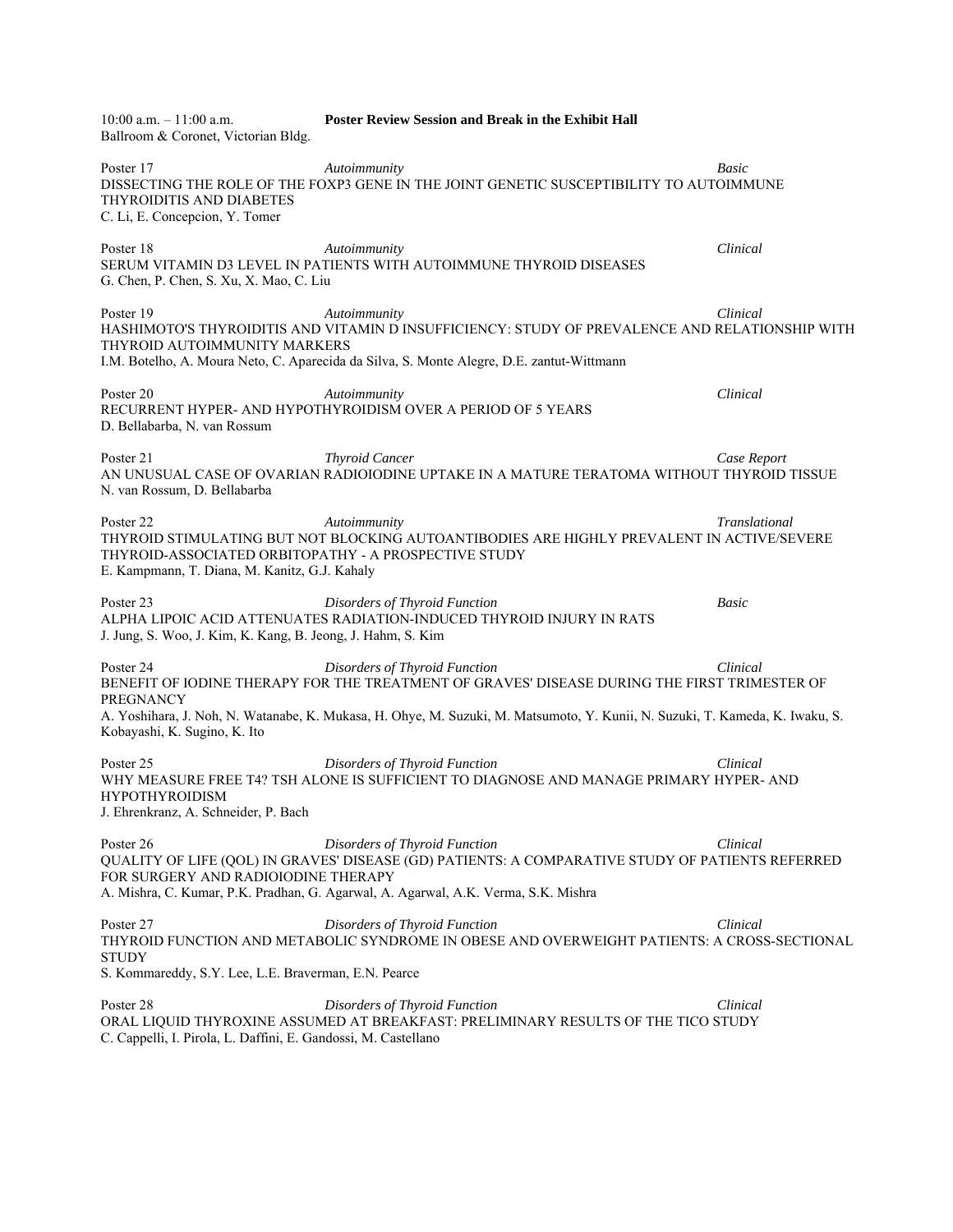Poster 29 *Disorders of Thyroid Function Clinical*  EVALUATION OF THE APPROPRIATE USE AND SAFETY OF INTRAVENOUS LEVOTHYROXINE AT AN ACADEMIC MEDICAL CENTER K. Mizokami-Stout, P.M. Reynolds, G. Barber, L.K. Golightly, M. McDermott Poster 30 *Disorders of Thyroid Function Clinical*  ASSESSMENT FOR CONCOMITANT THYROID NODULES AND PRIMARY HYPERPARATHYROIDISM IN PATIENTS UNDERGOING PARA THYROIDECTOMY OR THYROIDECTOMY N. Alsaleh, A. Deniwar, M. Wright, A. Gregory, K. Jensen, C. Drake, E. Kandil Poster 31 *Withdrawn* Poster 32 *Withdrawn* Poster 33 *Thyroid & Development Clinical*  INVESTIGATION OF THE RECURRENT LARYNGEAL NERVE AFTER TRACTION INJURY WITH CONTINUOUS INTRAOPERATIVE NEUROMONITORING IN THYROIDECTOMY: A SWINE MODEL H. Kim, H. Kwak, H. Lee, S. Jung, G. Son, J. Lee, J. Bae **Poster 34** *Poster 34 Poster 34 Basic* GENETIC EXPRESSIONS ALTERATION AFFECTS ON LATERAL NECK NODE METASTASIS OF THYROID PAPILLARY MICROCARCINOMA S. Lee, Y. Jeon, Y. Suh, J. Bae, W. Chung **Poster 35 Thyroid Cancer Basic Basic Basic** AUTOPHAGY IS IMPLICATED IN MEDULLARY THYROID CANCER CELLS RESPONSE TO TREATMENT WITH NELFINAVIR Y. Kushchayeva, K. Jensen, J. Costello, A. Patel, K. Burman, V. Vasko Poster 36 *Thyroid Cancer Basic*  THE ROLE OF NOTCH3 IN THYROID CANCER Y. Somnay, X. Yu, S. Miyamoto, H. Chen Poster 37 *Thyroid Cancer Basic*  ACUTE EFFECTS OF ULTRASONIC SHEARS AND MONOPOLAR ELECTROSURGERY ON SCIATIC NERVE ELECTROPHYSIOLOGY C. Chen, J.M. Cavanaugh, S. Kallakuri, D. Broughton, J.W. Clymer, T.V. Widenhouse, J.F. Amaral Poster 38 *Thyroid Cancer* **Basic** *Basic Basic Basic Basic Basic Basic Basic Basic Basic Basic Basic Basic Basic Basic Basic Basic Basic Basic Basic Basic Basic Basic Basic* EXPRESSION OF LAMININ-5 IN PAPILLARY THYROID CARCINOMA ; AS A BIOMARKER OF LYMPH NODE METASTASIS S. HONG, S. Baek, J. Woo, J. Cho, K. Jung, S. Kwon Poster 39 *Thyroid Cancer* **Clinical**  *Thyroid Cancer* **Clinical** *Clinical*PERFORMANCE OF THE AFIRMA® GENE EXPRESSION CLASSIFIER ON INDETERMINATE THYROID FINE NEEDLE ASPIRATES (FNAS) FROM LARGE NODULES J.R. Mize, R.J. Monroe Poster 40 *Thyroid Cancer* **Clinical**  *Thyroid Cancer* **Clinical** *Clinical Clinical Clinical Clinical Clinical Clinical Clinical Clinical Clinical Clinical Clinical Clinical Clinical Clinical* GREATER UNDERSTANDING OF ANTI-THYROGLOBULIN (TG) ANTIBODY INTERFERENCE IN TG IMMUNOASSAYS: A SYSTEMATIC EVALUATION OF SIX TG IMMUNOASSAYS AGAINST A TG MASS SPECTROMETRY ASSAY A. Algeciras-Schimnich, B. Netzel, M. Castro, A.F. Turcu, B. Carranza Leon, C. Spencer, P. Clark, S.K. Grebe Poster 41 *Thyroid Cancer Clinical*  UTILITY OF RADIOACTIVE IODINE IN THE TREATMENT OF WELL DIFFERENTIATED THYROID CANCER: ANALYSIS OF 85,740 PATIENTS R.K. Orosco, T. Hussain, K. Brumund, D. Oh, C.K. Hoh, D.C. Chang, M. Bouvet Poster 42 *Thyroid Cancer* **Clinical**  *Thyroid Cancer* **Clinical** *Clinical*AN ANALYSIS OF AGE AND DISEASE STATUS AS PREDICTORS OF THYROID CANCER-SPECIFIC MORTALITY USING THE SURVEILLANCE, EPIDEMIOLOGY, AND END RESULTS (SEER) DATABASE R.K. Orosco, T. Hussain, K. Brumund, D. Oh, D.C. Chang, M. Bouvet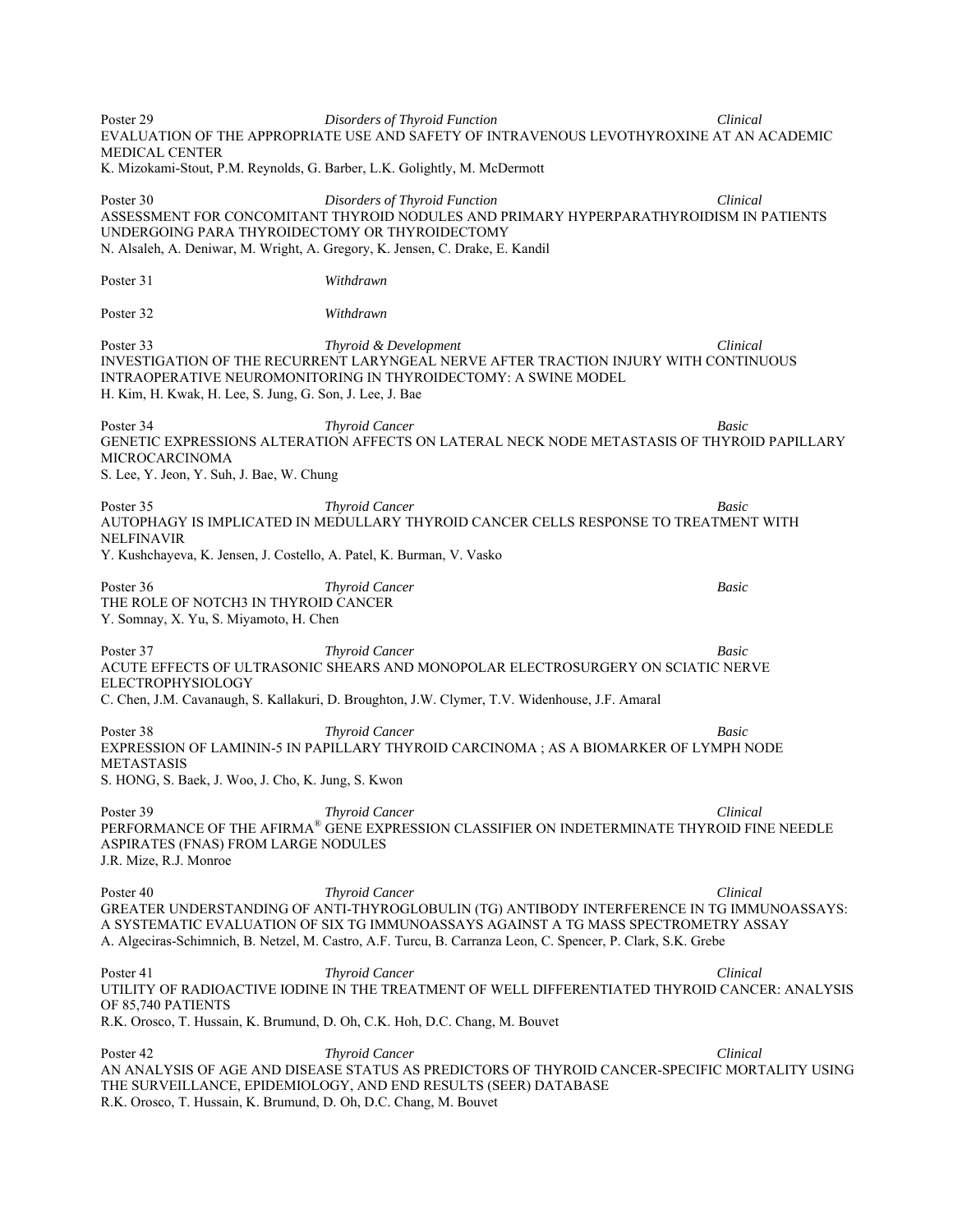Poster 43 *Thyroid Cancer* **Clinical**  *Thyroid Cancer* **Clinical** *Clinical Clinical Clinical Clinical Clinical Clinical Clinical Clinical Clinical Clinical Clinical Clinical Clinical Clinical* LOW-DOSE RADIOIODINE ABLATION IN DIFFERENTIATED THYROID CANCER WITH MACROSCOPIC EXTRA-THYROIDAL EXTENSION AND LOW LEVEL OF PREABLATIVE STIMULATED THYROGLOBULIN:ABLATION EFFICACY AND ONE-YEAR FOLLOW UP Y. Zhang, Y. Lin, J. Liang Poster 44 *Thyroid Cancer Clinical*  BRAFV600E MUTATION ASSOCIATED WITH NON-RADIOIODINE-AVID STATUS IN DISTANT METASTATIC PAPILLARY THYROID CARCINOMA K. Yang, Y. Lin, Z. Liang Poster 45 *Thyroid Cancer* **Clinical**  *Thyroid Cancer* **Clinical** *Clinical*CLINICAL APPLICATION OF RECURRENT LARYNGEAL NERVE PROTECTION AND MONITORING DURING THYROIDECTOMY X. Liu, Q. Fu, T. Wang, Y. Zhao, H. Sun Poster 46 *Thyroid Cancer* **Clinical**  *Thyroid Cancer* **Clinical** *Clinical*FREQUENT VISUALIZATION OF THRYOGLOSSAL DUCT REMNANT ON POST-ABLATION 131I RADIONUCLIDE IMAGES IN PATIENTS WITH TOTAL THYROIDECTOMY FOR DIFFERENTIATED THYROID CARCINOMA BY 131I-SPECT/CT M. Lee, Y. Lee, T. Jeon, H. Chang, B. Kim, Y. Lee, C. Park, Y. Ryu Poster 47 *Thyroid Cancer Clinical*  RELATIONSHIP BETWEEN ACTUAL I-131 RETENTION AND THE SUCCESS RATE OF I-131 ABLATION IN DIFFERENTIATED THYROID CARCINOMA M.H. Sayed, B.M. Aljuneidi, M.A. Yasir Poster 48 *Thyroid Cancer Clinical*  USEFULNESS OF COMBINED THERAPY WITH 131I AND LITHIUM IN PATIENTS WITH METASTATIC RADIOIODINE-REFRACTORY THYROID CANCER I. Lim, J. Park, H. Kim, B. Byun, B. Kim, C. Choi, S. Lim Poster 49 *Thyroid Cancer Clinical*  EFFICACY OF THYROGLOBULIN WASHOUT AS AN ADJUNCT TO FINE NEEDLE ASPIRATION CYTOLOGY IN DIAGNOSING RECURRENT PAPILLARY THYROID CANCER A. Deniwar, H. Mohamed, A. Khan, T. Thethi, A. Sholl, E. Kandil Poster 50 *Withdrawn* Poster 51 *Thyroid Cancer* **Clinical**  *Thyroid Cancer* **Clinical** *Clinical Clinical Clinical Clinical Clinical Clinical Clinical Clinical Clinical Clinical Clinical Clinical Clinical Clinical* SATISFACTION WITH DECISIONS ON RADIOACTIVE IODINE USE IN LOW RISK PAPILLARY THYROID CANCER SURVIVORS A. Sawka, S. Straus, G. Rodin, J. Brierley, R.W. Tsang, L. Rotstein, S. Ezzat, D. Goldstein Poster 52 *Thyroid Cancer Clinical*  BILATERALITY IN PAPILLARY THYROID CARCINOMA: AN UPDATE WITH MORE THAN 2,000 CONSECUTIVE PATIENTS FROM A SINGLE INSTITUTE W. Wang, Y. Zhao, L. Teng, T. Fahey Poster 53 *Thyroid Cancer Clinical*  COMPARING EFFICACY OF ELASTOGRAPHY AND ULTRASOUND IN DETERMINATION OF BENIGN AND MALIGNANT THYROID NODULES: A POOLED ANALYSIS P. BHATIA, A. Deniwar, M. Lahlouh, J. Belmont, Z.H. Al-Qurayshi, E. Kandil Poster 54 *Thyroid Cancer Clinical*  CORRELATION BETWEEN NECK ULTRASONOGRAPHIC FINDINGS AND CLINICO-PATHOLOGICAL FEATURES IN FOLLICULAR VARIANT OF PAPILLARY THYROID CARCINOMA E. Jang, W. Kim, J. Baek, J. Lee, T. Kim, Y. Shong, D. Song, W. Kim Poster 55 *Thyroid Cancer* **Clinical** *Poster 55 Clinical Clinical Poster 1999 Clinical Clinical Clinical Clinical Clinical Clinical Clinical Clinical Clinical Clinical Clinical Clinical Cli* TREATMENT PATTERNS IN ANAPLASTIC THYROID CANCER R. Chagpar, J. Shin, J. Jin, E. Berber, J. Mitchell, R. Metzger, A. Siperstein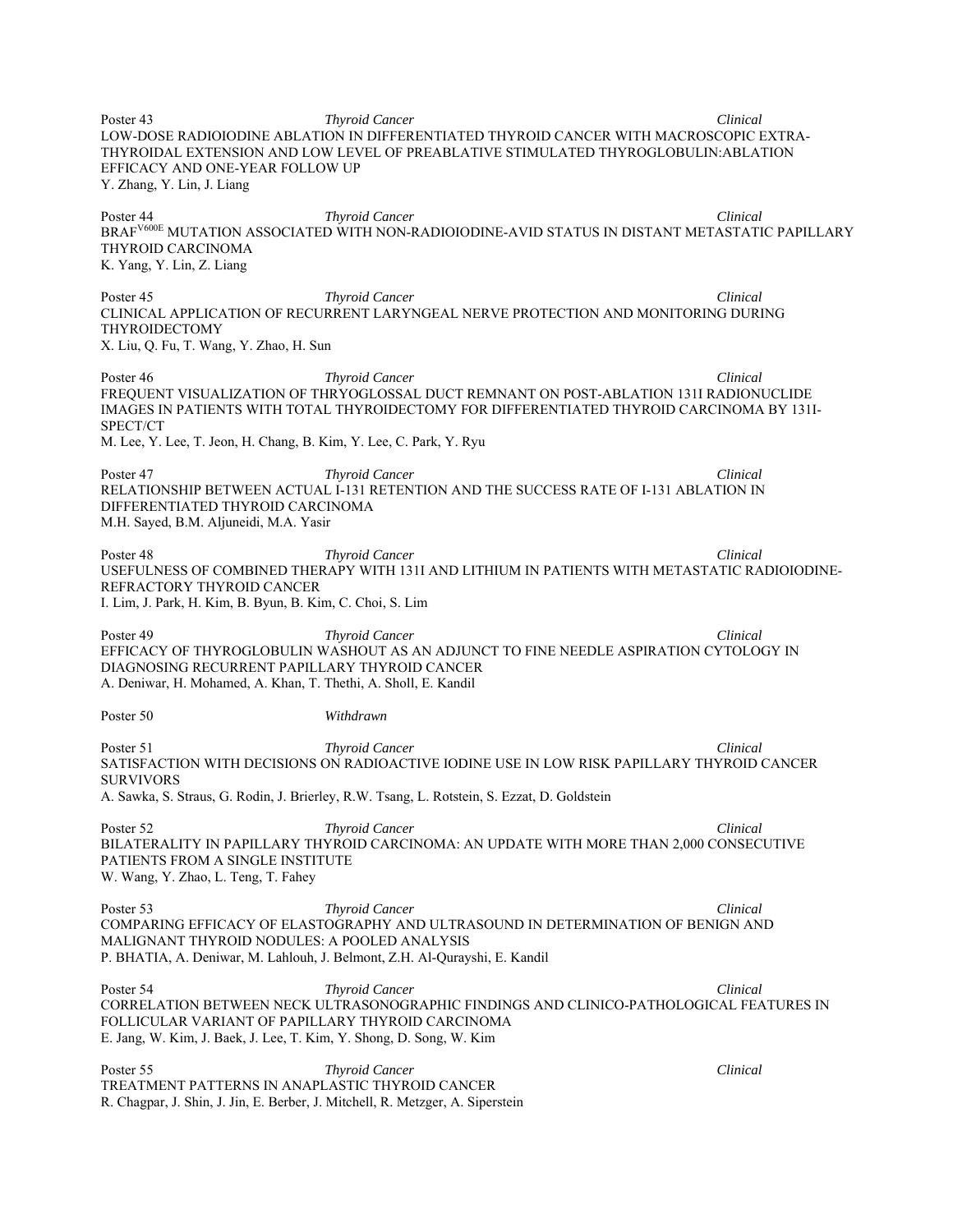Poster 56 *Thyroid Cancer* **Clinical**  *Thyroid Cancer* **Clinical** *Clinical Clinical Clinical Clinical Clinical Clinical Clinical Clinical Clinical Clinical Clinical Clinical Clinical Clinical* STAGING THE CENTRAL NECK FOR PAPILLARY THYROID CANCER: PREDICTORS OF RECURRENCE R. Chagpar, T. Wei, X. Feng, E. Berber, J. Mitchell, J. Shin, J. Jin, R. Metzger, A. Siperstein Poster 57 *Thyroid Cancer* **Clinical**  *Clinical*RECENT RISE IN THYROID CANCER INCIDENCE RELATED TO DISCOVERY OF A RESERVOIR OF PREVIOUSLY UNRECOGNIZED SUBCLINICAL DISEASE: A POPULATION-BASED STUDY IN OLMSTED COUNTY, MINNESOTA DURING 1990 THROUGH 2012 J.P. Brito, A. Al Nofal, Z. Wang, I.D. Hay, J.C. Morris Poster 58 *Thyroid Nodules & Goiter Clinical*  IMPACT OF A CALCIUM MANAGEMENT PROTOCOL ON RE-ADMISSIONS DUE TO POST THYROIDECTOMY HYPOCALCEMIA K. Desai, A. Chindris, V. Bernet, R.C. Smallridge, G. Young, J. Casler Poster 59 *Thyroid Cancer Clinical*  IS THE PROPHYLACTIC LATERAL NECK DISSECTION SUITABLE FOR PTMC ? L. Zhang, Q. Shen, N. Qu, Q. Ji Poster 60 *Thyroid Cancer Clinical*  RISK FACTORS FOR CENTRAL COMPARTMENT LYMPH NODE METASTASIS IN PAPILLARY THYROID MICROCARCINOMA L. Zhang, N. Qu, Q. Ji Poster 61 *Thyroid Cancer* **Clinical**  *Clinical Clinical* ULTRASONOGRAPHIC TUMOR RATIO IS A SIGNIFICANT PREDICTOR FOR GROWTH PATTERNS OF TUMOR IN PATIENTS WITH PAPILLARY THYROID CARCINOMA Y.S. LIM, B. Kim, S. Choi, E. Kim Poster 62 *Thyroid Cancer Clinical*  SURGICAL OUTCOMES OF EXTREMELY OLD PATIENTS WITH PAPILLARY THYROID CARCINOMA : A RETROSPECTIVE SINGLE INSTITUTION STUDY J. Jeong, S. Jung, C. Lee, S. Kang, J. Lee, J. Jung, K. Nam, W. Chung, C. Park Poster 63 **Thyroid Cancer Clinical**  *Thyroid Cancer Clinical**Clinical**Clinical**Clinical**Clinical**Clinical**Clinical**Clinical**Clinical**Clinical**Clinical**Clinical**Clinical**Clinical**Clinical* GENETIC VARIABILITY IN 43 PEDIATRIC THYROID CANCER CASES AND CORRELATION WITH THEIR CLINICAL PRESENTATION UP TO 6 MONTHS POST-DIAGNOSIS M. Nikita, W. Jiang, R.O. Newbury, S.A. Phillips, R.E. Reitz, F.M. Waldman, F.M. Hantash, R.S. Newfield Poster 64 *Thyroid Cancer* **Clinical**  *Thyroid Cancer* **Clinical** *Clinical*CANCER RISK AND CLINICOPATHOLOGICAL CORRELATIONS IN THYROID NODULES HARBORING TSH RECEPTOR MUTATIONS S. Mon, S. Hodak, M. Nikiforova, S.O. LeBeau, Y. Nikiforov Poster 65 *Thyroid Cancer Clinical*  POST DIAGNOSIS IMAGING IN THYROID CANCER J.L. Wiebel, M. Banerjee, D. Muenz, F. Worden, M. Haymart Poster 66 **Thyroid Cancer The Clinical**  *Thyroid Cancer* **Clinical** *Clinical Clinical Clinical Clinical Clinical Clinical Clinical Clinical Clinical Clinical Clinical Clinical Clinical Clinica* INFLUENCE OF NITRATE IN OPEN WELL WATER ON THE PREVALENCE OF CHILDHOOD THYROID CANCER IN BELARUS AFTER THE CHERNOBYL ACCIDENT V. Drozd, V. Pashkevich, A. Kudelsky, Y. Demidchik, I. Branovan, N. Shiglik, V. Saenko, T. Rogounovitch, S. Yamashita, J. Biko, C. Reiners Poster 67 *Thyroid Cancer Clinical*  IMPROVING HEALTH CARE FOR THYROID CANCER PATIENTS - A PATIENT PARTNERSHIP APPROACH L. Salgado, J.T. Martineau, C. Derval, D. Lambert, G. Rondeau, S. Rochefort, J. Bérubé, L. Bédard, A. Mercier, A. Boucher Poster 68 *Thyroid Cancer Clinical*  THE INFLUENCE OF BODY TYPE ON OPERATIVE OUTCOMES OF BILATERAL AXILLO-BREAST APPROACH ROBOTIC TOTAL THYROIDECTOMY IN PAPILLARY THYROID CARCINOMA PATIENTS L. Heeseung, K. Lee, J. Choi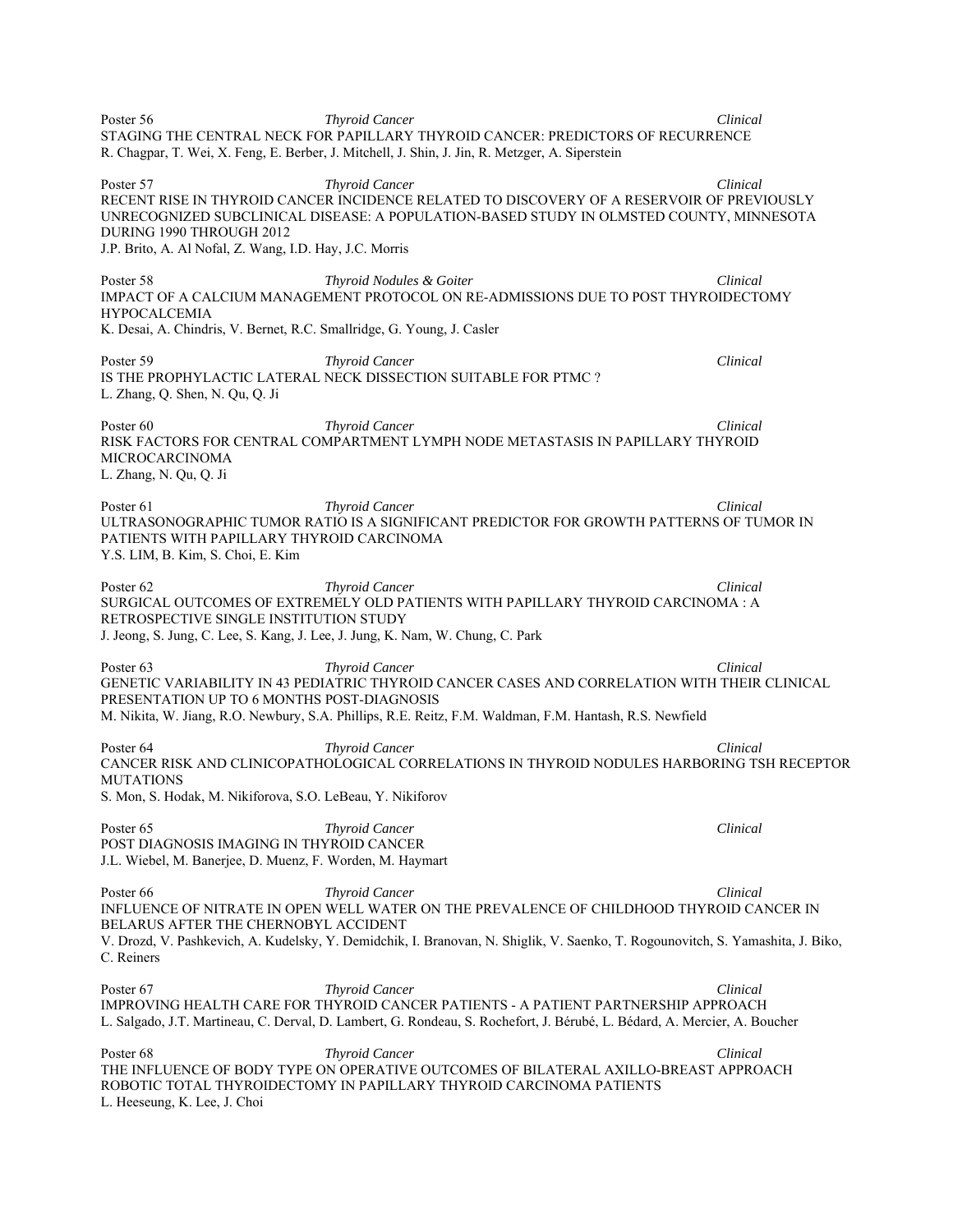Poster 69 *Thyroid Cancer* **Clinical**  *Thyroid Cancer* **Clinical** *Clinical*CLINICOPATHOLOGICAL FEATURES AND PROGNOSIS OF PAPILLARY THYROID CANCER: EXPERIENCE FROM A SINGLE INSTITUTION FOR 15 YEARS H. Wang, W. Wang, H. Wang, Z. Ma, L. Teng Poster 70 *Thyroid Cancer* **Clinical**  *Thyroid Cancer* **Clinical** *Clinical*ASSOCIATION BETHESDA CATEGORIES AND POOR CLINICAL AND PATHOLOGICAL PROGNOSTIC FACTORS OF CONVENTIONAL PAPILLARY THYROID CARCINOMA G. Kim, E. Kim, J. Kwak, J. Yoon, H. Moon Poster 71 *Thyroid Imaging* Clinical **Clinical Clinical** EVALUATION OF UNDERLYING LYMPHOCYTIC THYROIDITIS WITH HISTOGRAM ANALYSIS USING GRAY SCALE ULTRASOUND IMAGES G. Kim, E. Kim, J. Yoon, H. Moon, J. Kwak Poster 72 *Thyroid Cancer Clinical*  IMPROVING PREDICTION OF THE CANCER-SPECIFIC SURVIVAL USING NEW CUT-OFF VALUE OF AGE IN DIFFERENTIATED THYROID CANCER S. Kim, H. Kwon, Y. Chai, J. Lee, R. Song, H. Yu, J. Jung, J. Choi, K. Kim, K. Lee, Y. Youn Poster 73 *Thyroid Cancer Clinical Clinical Clinical Clinical Clinical Clinical Clinical Clinical Clinical Clinical Clinical Clinical Clinical Clinical Clinical Clinical Clinical Clinica* HASHIMOTO THYROIDITIS IS ASSOCIATED WITH THE EFFICACY OF LOW-DOSE (30MCI) RADIOIODINE ABLATION IN PAPILLARY THYROID CARCINOMA H. Kwon, H. Yu, R. Song, J. Lee, K. Kim, J. Choi, K. Lee, Y. Youn Poster 74 *Thyroid Cancer Clinical*  RECOVERY OF PARATHYROID FUNCTION IN IMMEDIATE HYPOPARATHYROIDISM AFTER TOTAL THYROIDECTOMY J. Cho, S. Jin, Y. Choi, D. Yoo Poster 75 *Thyroid Cancer The Clinical Clinical Clinical Clinical Clinical Clinical Clinical Clinical Clinical Clinical Clinical Clinical Clinical Clinical Clinical Clinical Clinical Cli* THE VALUE OF PREOPERATIVE SERUM THYROGLOBULIN IN PREDICTING METASTATIC THYROID CANCER P. Tripathy, A.B. Ergin, J. Bena, E. Berber, M. Gupta, C. Nasr Poster 76 *Thyroid Cancer Clinical*  CYTOLOGY VS. THYROGLOBULIN FROM CERVICAL LYMPH NODES FOR THE DIAGNOSIS OF METASTASES FROM DIFFERENTIATED THYROID CARCINOMA: ARE BOTH NEEDED? C. Nasr, F. Karabashova, J. Bena, M. Gupta, J. Brainard, E. Berber Poster 77 *Thyroid Cancer Clinical*  PREDICTIVE ROLE OF STIMULATED THYROGLOBULIN FOR BOTH MALIGNANT POTENTIAL OF CERVICAL LYMPH NODES WITH F-18 FLUORODEOXYGLUCOSE UPTAKE AND THEIR RESPONSIVENESS TO I-131 ABLATION THERAPY IN PAPILLARY THYROID CANCER PATIENTS S. Kwon, J. Kim, S. Jung, S. Kang, S. Jeon, H. Song, H. Bom, J. Min Poster 78 *Thyroid Cancer* **Clinical**  *Clinical*POTENTIAL VALUE OF PREOPERATIVE F-18 FLUORODEOXYGLUCOSE PET/CT IN PAPILLARY THYROID CANCER PATIENTS WITH HIGH METASTATIC LYMPH NODE RATIO S. Kwon, J. Kim, S. Kang, S. Jeon, H. Song, H. Bom, J. Min Poster 79 *Thyroid Cancer* **Clinical**  *Thyroid Cancer* **Clinical** *Clinical*TOTAL TUMOR DIAMETER PREDICT CENTRAL NECK LYMPH NODE METASTASES IN PAPILLARY THYROID MICROCARCINOMA Z. Liu Poster 80 *Thyroid Cancer* **Clinical**  *Thyroid Cancer* **Clinical** *Clinical*EXTRA-THYROIDAL INVASION IS NOT RARE IN JAPANESE WOMEN WITH PAPILLARY THYROID MICROCANCER

T. Michigishi, K. Yokoyama, S. TSuji, T. Tsukatani, M. Akimoto, T. Nagano, H. Takeda, Y. Mizukami, Y. Imamura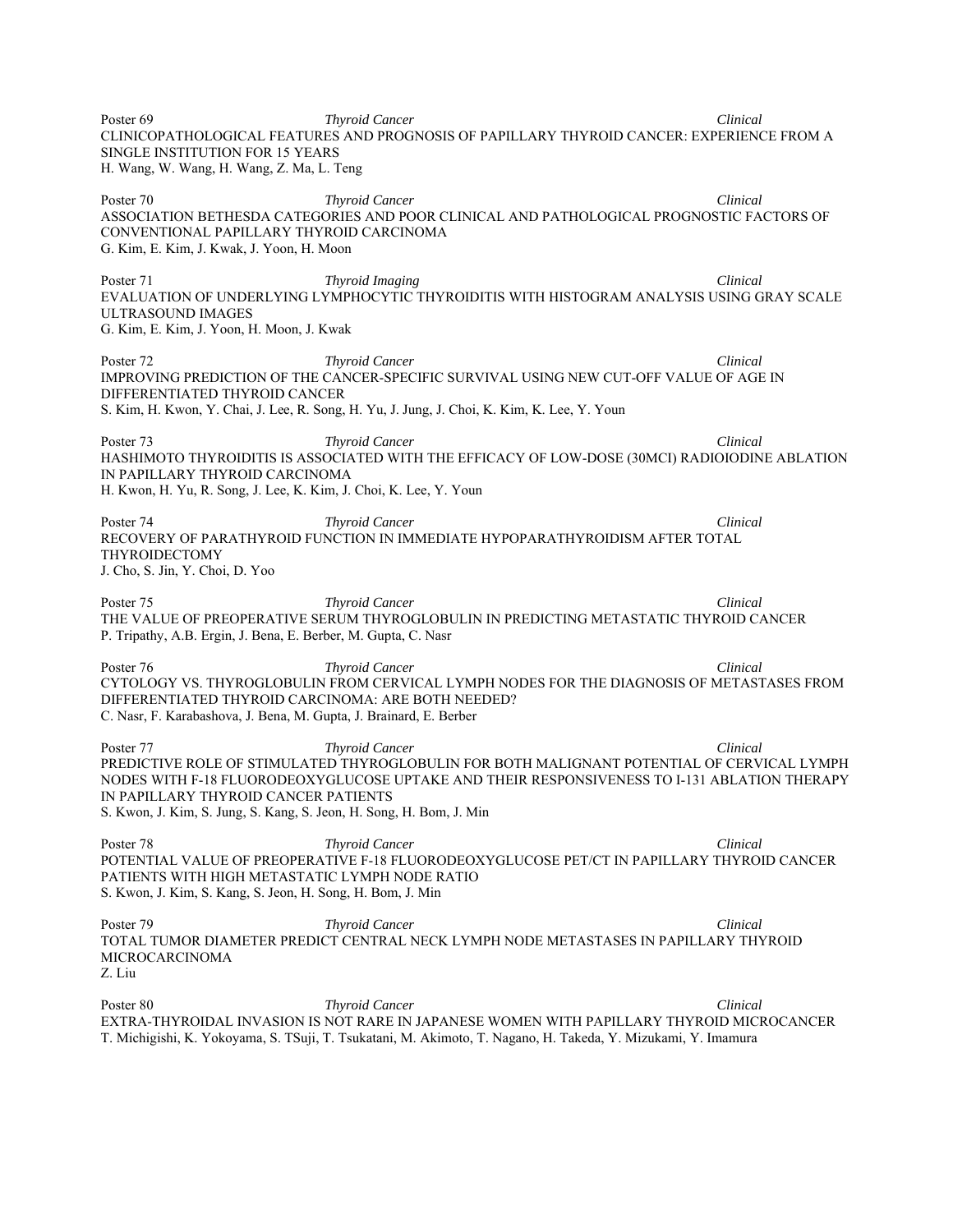Poster 81 *Thyroid Cancer Clinical*  CHANGES IN BIOCHEMICAL PARAMETERS IN THE PREPARATION FOR RADIOIODINE ABLATION IN PATIENTS TOTALLY THYROIDECTOMIZED FOR THYROID CANCER H. Park, E. Choi, S.Y. Park, S. Kim Poster 82 *Thyroid Cancer* **Clinical**  *Thyroid Cancer* **Clinical** *Clinical*INCIDENTAL PARATHYROIDECTOMY IN THYROID SURGERY; HISTOPATHOLOGICAL CHARACTERISTICS J. Jung, D. Ko, J. Cho, S. Baek, S. Kwon, K. Jung, J. Woo Poster 83 *Thyroid Cancer* **Clinical**  *Thyroid Cancer* **Clinical** *Clinical*THE IMPORTANT ROLE OF PREOPERATIVE ULTRASOUND AND CT FINDINGS OF THE PRIMARY TUMOR IN PREDICTING THE CERVICAL LYMPH NODE METASTASES OF PAPILLARY THYROID CARCINOMAS J. Woo, D. Ko, J. Jung, J. Cho, S. Baek, S. Kwon, K. Jung Poster 84 *Thyroid Cancer Clinical*  PULMONARY CRYPTOCOCCAL INFECTION IN A PATIENT WITH METASTATIC THYROID CANCER S. Challagulla, G. Chune Poster 85 *Thyroid Cancer Translational*  COPY NUMBER VARIATION IN ONE MONOZYGOTIC TWIN PAIR AFFECTED WITH MEDULLARY THYROID CARCINOMA AND DISCORDANT AGE OF ONSET A.N. Araujo, R. Pellegrino, R. Maciel, D. Mazzotti, J.M. Cerutti Poster 86 **Thyroid Cancer** Translational **Translational Translational Translational** CARFILZOMIB TREATMENT HAS POTENT ANTI-CANCER EFFECTS IN DIFFERENTIATED THYROID CANCER CELL LINES R.D. Aufforth, A. Mehta, L. Zhang, M. Boufraqech, N. nilubol, E. Kebebew Poster 87 **Thyroid Cancer The Second Line Second Translational** *Translational**Translational**Translational**Analyzing Cancer* **<b>Translational Translational** MOLECULAR TESTING OF THYROID FINE NEEDLE ASPIRATIONS IMPROVES PRE-SURGICAL DIAGNOSIS AND SUPPORTS THE HISTOLOGICAL IDENTIFICATION OF MINIMALLY INVASIVE FOLLICULAR THYROID CARCINOMAS M. Eszlinger, S. Piana, A. Moll, E. Boesenberg, R. Paschke Poster 88 *Thyroid Cancer Translational*  DTC DISTANT METASTASIS AND LOCAL-REGIONAL RECURRENCE ARE DIFFERENTIALLY ASSOCIATED WITH TERT PROMOTER AND BRAFV600E MUTATIONS L. Yip, S.E. Carty, S.O. LeBeau, R.L. Ferris, U. Duvvuri, R.R. Seethala, S.I. Chiosea, M. Nikiforova, Y. Nikiforov Poster 89 *Thyroid Cancer Translational*  EXPRESSION OF ORGANIC CATION TRANSPORTER 1 (OCT1) IN MEDULLARY THYROID CANCER A. Bikas, K. Jensen, J. Costello, A. Patel, K. Burman, V. Vasko Poster 90 *Thyroid Hormone Action Basic*  THYROID HORMONE RECEPTORS (TRS) AND CARDIAC METABOLISM: TR BETA MODULATES EXPRESSION OF KEY PROTEINS OF GLUCOSE AND FATTY ACID METABOLISM IN THE HEART J. Suarez, M. Torres-Gonzalez, B.T. Scott, W.H. Dillmann Poster 91 *Thyroid Hormone Action Basic*  TRBETA AGONIST, GC-24, PREVENTS STEATO-HEPATITIS IN A MOUSE MODEL OF NONALOCHOLIC FATTY LIVER DISEASE C.M. Pimenta, B. Nascimento, T.S. Scanlan, A. Bianco, M.O. Ribeiro Poster 92 *Thyroid Hormone Action Clinical*  THE RELATIONSHIP BETWEEN THYROID-STIMULATING HORMONE AND LONGITUDINAL BONE MASS CHANGES AT THE LUMBAR SPINE IN KOREAN HEALTHY WOMEN OVER THE AGE OF 40 S. Kim, J. Hahm, J. Jung, S. Kim Poster 93 *Thyroid Hormone Action Translational*  INFLUENCE OF THYROID HORMONES T3 AND T4 ON THE HYPOXIA RESPONSE NETWORK

K.A. Schmohl, A. Mueller, N. Salb, K. Knoop, A. Wechselberger, N. Schwenk, P.J. Nelson, C. Spitzweg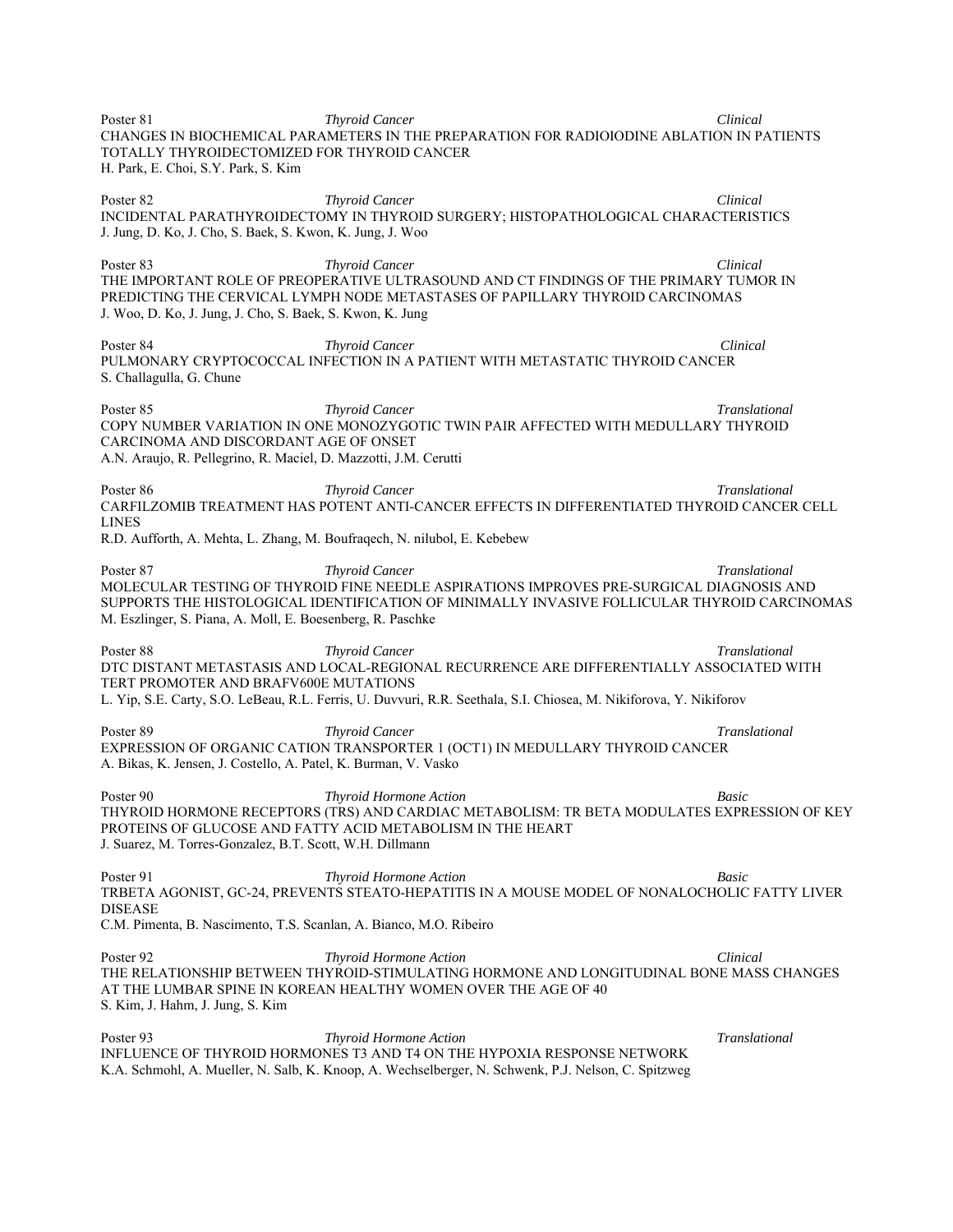Poster 94 *Thyroid Hormone Metabolism & Regulation Clinical*  NON-THYROIDAL ILLNESS SYNDROME AND OUTCOMES IN PATIENTS HOSPITALIZED WITH CONGESTIVE HEART **FAILURE** G. Rothberger, S. Gadhvi, D. Sionit, A. Kumar, N. Michelakis, R. Calixte, N. Bonelli, L.E. Shapiro Poster 95 *Thyroid Imaging* **Clinical**  *Clinical* **Clinical** SPINAL ACCESSORY NERVE: ULTRASOUND FINDINGS AND CORRELATIONS WITH NECK LYMPH NODE LEVELS M. Hong, J. Baek Poster 96 *Thyroid Imaging* **Clinical**  *Thyroid Imaging* **Clinical** *Clinical*THE PRESENTATION OF LYMPH NODES IN HASHIMOTO'S THYROIDITIS ON ULTRASOUND M.R. Jones, N. Alsaleh, J. Catlin, S. Linnemann, Z.H. Al-Qurayshi, H. Mohamed, E. Kandil Poster 97 *Thyroid Nodules & Goiter Clinical*  ASSESSMENT OF INDETERMINATE CYTOLOGY THYROID NODULES: RETROSPECTIVE REVIEW OF ULTRASOUND-GUIDED FINE NEEDLE ASPIRATION BIOPSIES PERFORMED AT A SINGLE ACADEMIC CENTER A. Alok, R. Girdhar, S. Ali, W. Cance, A. Makdissi Poster 98 *Thyroid Nodules & Goiter Clinical*  IMPACT OF HYPERMETABOLISM ON 18-FLUORODEOXYGLUCOSE PET SCAN IMAGING ON THE RISK OF MALIGNANCY OF THYROID NODULE CYTOLOGY: A LARGE RETROSPECTIVE STUDY IN A SPECIALTY CANCER **CENTER** P. Valderrabano, M. Mifsud, J. Montilla-Soler, M.E. Leon, T. McCaffrey, B. McIver, K. Otto Poster 99 *Thyroid Nodules & Goiter Clinical*  APPLICATION OF A COMMERCIALLY AVAILABLE ONCOGENE PANEL IN THE EVALUATION OF INDETERMINATE THYROID CYTOLOGY IN AN ACADEMIC CANCER CENTER P. Valderrabano, M.E. Leon, B.A. Centeno, D. Coppola, T. Padhya, H. Lilienfeld, J. Russell, B. McIver Poster 100 *Thyroid Nodules & Goiter Clinical*  RATES OF MALIGNANCY IN BETHESDA CLASSIFICATION OF THYROID FNA BIOPSY AT A SPECIALTY CANCER CENTER; IMPLICATIONS FOR THE APPLICATION OF MOLECULAR MARKERS P. Valderrabano, M.E. Leon, B.A. Centeno, D. Coppola, J. McCaffrey, J. Tourtelot, B. McIver Poster 101 *Thyroid Nodules & Goiter Clinical*  EFFICACY OF DIFFERENT MODELS FOR EXPLAINING THE ENDOCRINE SURGERY OPERATIVE PROCEDURE-HEMITHYROIDECTOMY S. Mayilvaganan Poster 102 *Thyroid Cancer Clinical*  UTILITY OF NODULE WASH-OUT TIROGLOBULIN LEVELS FOR UNDETERMINE OR UNDIAGNOSED RESULTS M. Navdar Basaran, M. Tuna, E. Karakilic, H. Doğan, D. Berker, M. Ünal, S. Güler Poster 103 *Thyroid Nodules & Goiter Clinical*  CORE-NEEDLE BIOPSY FOR RECURRENT UNDIAGNOSED THYROID NODULES: EXPERIENCE OF AN ENDOCRINOLOGIST E. Karakilic, D. Berker, G. Guler, A. Kilic Yazgan, M. Navdar Basaran, M. Tuna Poster 104 *Thyroid Nodules & Goiter Clinical*  CENTRAL LYMPH NODES METASTASIS IN THE PROGNOSIS OF PAPILLARY THYROID CANCER Q. Ji, N. Qu Poster 105 *Thyroid Nodules & Goiter Clinical*  THE RELATIONSHIP BETWEEN TSH LEVEL AND THE RECURRENCE RATE OF BENIGN THYROID NODULES AFTER NON-TOTAL THYROIDECTOMY IN CHINA---- A RETROSPECTIVE STUDY W. Shi, Y. Xin, F. Dong, S. Ruan, T. Huang Poster 106 *Autoimmunity Case Report*  THE THYROID AND BLOOD: A RARE CASE OF PANCYTOPENIA CAUSED BY GRAVES' DISEASE WHICH IMPROVED WITH ANTI THYROID TREATMENT

P.H. Buddhadev, M. Varma, M.R. Vora, E. Sinsheimer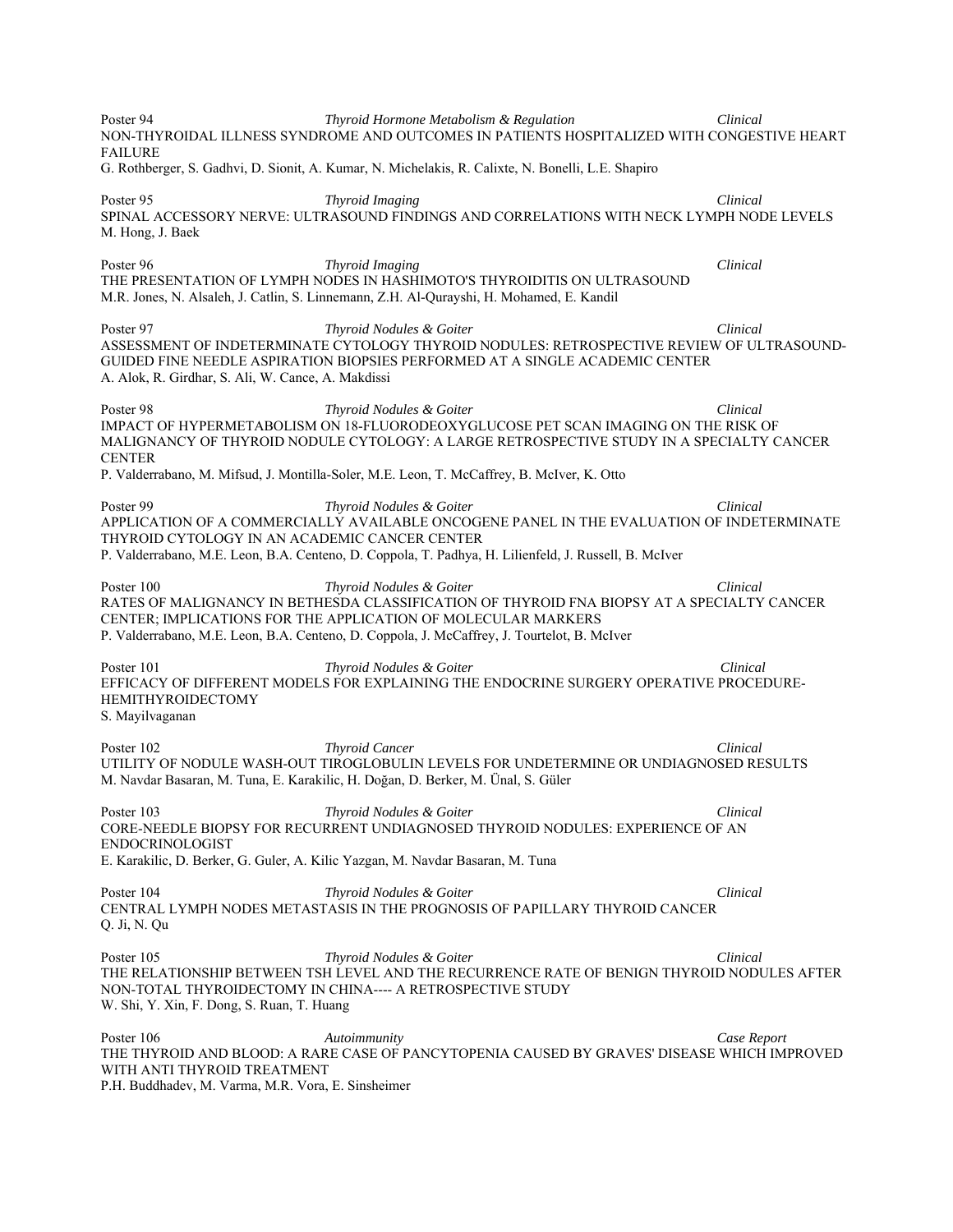Poster 107 *Disorders of Thyroid Function Case Report*  MANAGEMENT DILEMMA IN GRAVES DISEASE : RECTAL THIONAMIDES K. Mehta, M. Schwarcz Poster 108 *Disorders of Thyroid Function Case Report*  A CASE OF SEVERE THYROTOXICOSIS FOLLOWED BY HYPOTHYROIDISM SECONDARY TO ACUTE BACTERIAL SUPPURATIVE THYROIDITIS IN A TYPE 1 DIABETIC PATIENT A. Carreau, M. Massicotte, C. Pelletier, M. Belzile, N. van Rossum Poster 109 *Disorders of Thyroid Function Case Report*  SEVERE HASHIMOTO HYPOTHYROIDISM PRESENTING AS RHABDOMYOLYSIS INDUCED ACUTE RENAL FAILURE: AN UNUSUAL ASSOCIATION S. AfsharImani, S. Dowlatshahi, E. Sinsheimer Poster 110 *Disorders of Thyroid Function Case Report*  A UNIQUE CASE REPORT OF MEDICALLY TREATED HYPERTHYROIDISM WITH HYPERPARATHYROIDISM P. Kachur, C.V. Villabona Poster 111 *Thyroid Cancer Case Report*  SYNCHRONOUS WELL-DIFFERENTIATED THYROID CARCINOMA ORIGINATING IN STRUMA OVARII AND CERVICAL WELL-DIFFERENTIATED THYROID CARCINOMA: A CASE REPORT AND REVIEW OF THE LITERATURE A. Day, J. Gross, J. Moley Poster 112 *Thyroid Cancer Case Report*  AN ELDERLY FEMALE WITH METASTATIC HURTHLE CELL THYROID CANCER (HCC) PRODUCING T3 TOXICOSIS L.A. Bischoff, J. Curry, R. Axelrod, J.L. Miller Poster 113 *Thyroid Cancer Case Report*  DIAGNOSTIC AND SURGICAL TREATMENT OF PARATHYROID CARCINOMA IN PATIENTS LIVING IN THE DOMINICAN REPUBLIC S.J. Batista Lemaire, M. Hache Marliere, M. Abreu, M. Santana, L. Martinez Poster 114 *Thyroid Nodules & Goiter Case Report*  HYALINIZING TRABECULAR TUMOR OF THE THYROID IN A PATIENT WITH METASTATIC MELANOMA S. Ilyas, H. Wang, T. Condarco, N. Klemen, S.T. Sharma, A. Filie, M.M. Quezado, G.Q. Phan Short Call Poster 7 *Disorders of Thyroid Function Translational*  PLACENTAL ANGIOGENIC FACTORS SFLT1 AND PLGF ARE NOVEL DETERMINANTS OF GESTATIONAL THYROID (DYS)FUNCTION AND AFFECT THE SENSITIVITY OF THE MATERNAL THYROID TO HCG STIMULATION T. Korevaar, E. Steegers, M. Medici, H. Tiemeier, T.J. Visser, R. Peeters Short Call Poster 8 *Thyroid Hormone Action Basic*  THYROID HORMONE ACTIVATION BY TYPE-2 DEIODINASE MEDIATES EXERCISE-INDUCED PGC1A EXPRESSION IN SKELETAL MUSCLE J.S. Werneck-de-Castro, R.A. Louzada, D.L. Ignacio, B. Bocco, M.S. Santos, I.F. Rangel, M.B. Ribeiro, T.L. Fonseca, A.C. Ferreira, B. Gereben, M.O. Ribeiro, D.P. Carvalho, A. Bianco 11:00 a.m. – 12:00 p.m. **Meet the Professor Workshops** (Pre-registered selections available with mailing badge) Garden Room, Victorian Building **Thyroid Disease and Pregnancy** *Robin P. Peeters* Crown Room, Victorian Building **Management of Persistent/Recurrent Differentiated Thyroid** *Mona M. Sabra* **Cancer: When to Treat, When to Watch?** *Gary L. Clayman* Edison Complex, Grande Hall Bldg. **TSH Suppression in Thyroid Cancer: Optimizing Risks vs.** *Anne R. Cappola* **Benefits** *Irwin L. Klein*  Spreckels Complex, Grande Hall Bldg. **Fukushima Daiichi Accident and Thyroid Cancer** *Shigenobu Nagataki*

Hanover Room, Victorian Building **Genome Wide Analysis of Signaling** *Laurent Sachs*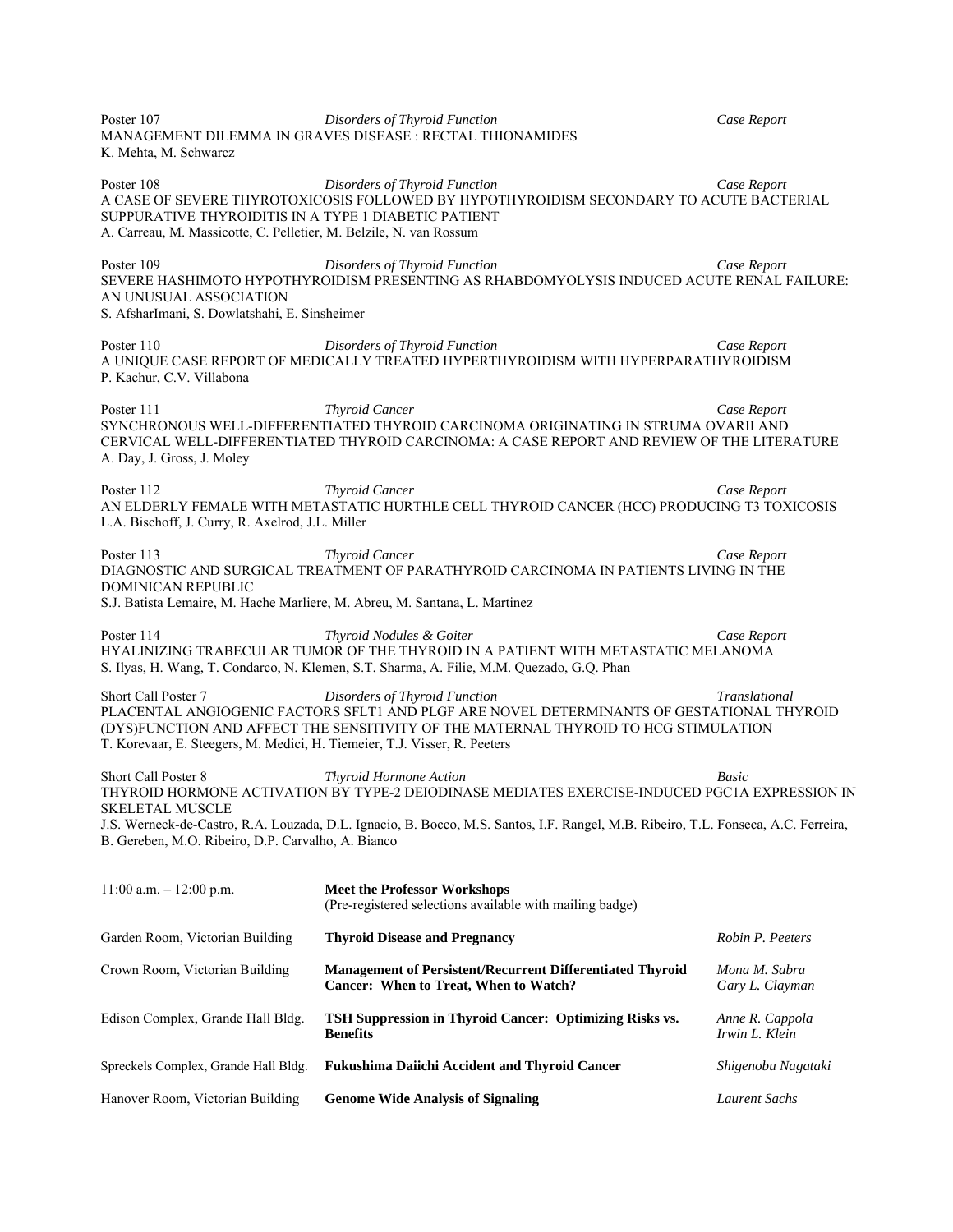| Wilder Complex, Grande Hall Bldg.                                | In Vivo Modulation of Thyroid Hormone Action by Cofactors                                                                                                                                                                                                                                                                                                                                                                                            | Anthony N. Hollenberg                                                         |
|------------------------------------------------------------------|------------------------------------------------------------------------------------------------------------------------------------------------------------------------------------------------------------------------------------------------------------------------------------------------------------------------------------------------------------------------------------------------------------------------------------------------------|-------------------------------------------------------------------------------|
| $12:00$ p.m. $-12:55$ p.m.                                       | <b>Poster Review and Lunch on your Own</b>                                                                                                                                                                                                                                                                                                                                                                                                           |                                                                               |
| $12:00$ p.m. $-12:55$ p.m.<br>Viceroy Hall, Grande Hall Building | <b>ATA Committee Meetings/Luncheon</b><br>(For Active 2014 ATA Committee Members only)                                                                                                                                                                                                                                                                                                                                                               |                                                                               |
| $12:00$ p.m. $-12:55$ p.m.<br>Wilder Complex, Grande Hall Bldg.  | <b>Ridgway Trainee Conference Lunch Session: Career Tracks</b><br>(Designed for basic trainees; open to all trainees - lunch ticket<br>required for meal)                                                                                                                                                                                                                                                                                            |                                                                               |
|                                                                  | Editor<br>Laboratory Director<br>Professor<br><b>Research Director</b>                                                                                                                                                                                                                                                                                                                                                                               | Jennifer Sargent<br>Honey V. Reddi<br>Frances E. Carr<br><b>Laurent Sachs</b> |
| $12:00$ p.m. $-12:55$ p.m.<br>Empress Hall, Grande Hall Building | Ridgway Trainee Conference Lunch Session: Trainees'<br><b>Corner Review</b> (Open to all trainees - lunch ticket required<br>for meal)                                                                                                                                                                                                                                                                                                               | Jacqueline Kung                                                               |
| $12:00$ p.m. $-12:55$ p.m.<br>Carousel Room, Victorian Building  | <b>ATA Expo Theater Presentation with Bayer Healthcare/</b><br>Onyx Pharmaceuticals - NEXAVAR® (sorafenib) in Patients<br>with Locally Recurrent or Metastatic, Progressive, Differentiated<br>Thyroid Cancer Refractory to Radioactive Iodine Treatment:<br>The Phase 3 DECISION Trial (Open to all attendees; space<br>limited, first come, first served)                                                                                          | Ezra Cohen                                                                    |
| $1:00$ p.m. $-1:45$ p.m.<br>Crown Room, Victorian Building       | <b>Sidney H. Ingbar Award Lecture</b><br>Role of Thyroid Hormones in Skeletal Development and<br><b>Bone Maintenance</b><br>Introduction: Sheue-yann Cheng                                                                                                                                                                                                                                                                                           | Graham R. Williams                                                            |
|                                                                  | Endowed by contributions to honor the memory of Sidney H. Ingbar, the Sidney H. Ingbar<br>Distinguished Lectureship Award recognizes outstanding academic achievements in<br>thyroidology, in keeping with the innovation and vision that epitomized Dr. Ingbar's brilliant<br>investigative career. The Ingbar award is conferred upon an established investigator who has<br>made major contributions to thyroid-related research over many years. |                                                                               |
| 1:00 p.m. $-$ 5:00 p.m.<br>Empress Hall, Grande Hall Building    | Ridgway Trainee Conference: Thyroid Ultrasound Course<br>(For Clinical Trainees' Grant participants only, space limited)                                                                                                                                                                                                                                                                                                                             |                                                                               |
|                                                                  | Introduction to Thyroid Ultrasound<br>Advanced Thyroid Ultrasound<br>Thyroid Cytology<br>Practicum<br>Victor J. Bernet, James V. Hennessey, Joshua P. Klopper, Jennifer A.<br>Sipos, Jacqueline Kung, Stephanie A. Fish and Andrew G. Gianoukakis                                                                                                                                                                                                    | Andrew G. Gianoukakis<br>Stephanie A. Fish<br>Nicole A. Massoll               |
| 1:50 p.m. $-3:20$ p.m.<br>Garden Room, Victorian Building        | <b>Basic Oral Abstract Session</b><br>Chairs: Ronald J. Koenig and Yun-Bo Shi                                                                                                                                                                                                                                                                                                                                                                        |                                                                               |
|                                                                  | Oral 5, Thyroid Cancer, Basic<br>KRASG12D MEDIATED ONCOGENIC TRANSFORMATION OF THYROID<br>FOLLICULAR CELLS REQUIRES LONG-TERM TSH STIMULATION AND IS<br><b>REGULATED BY SPRY1</b><br>Y. Shi, M. Zou, E. Baitei, R. Al-Rijjal, R. Parhar, F. Al-Mohanna, S. Kimura, C. Pritchard, A.<br>Alzahrani, A. Assiri, B. Meyer                                                                                                                                |                                                                               |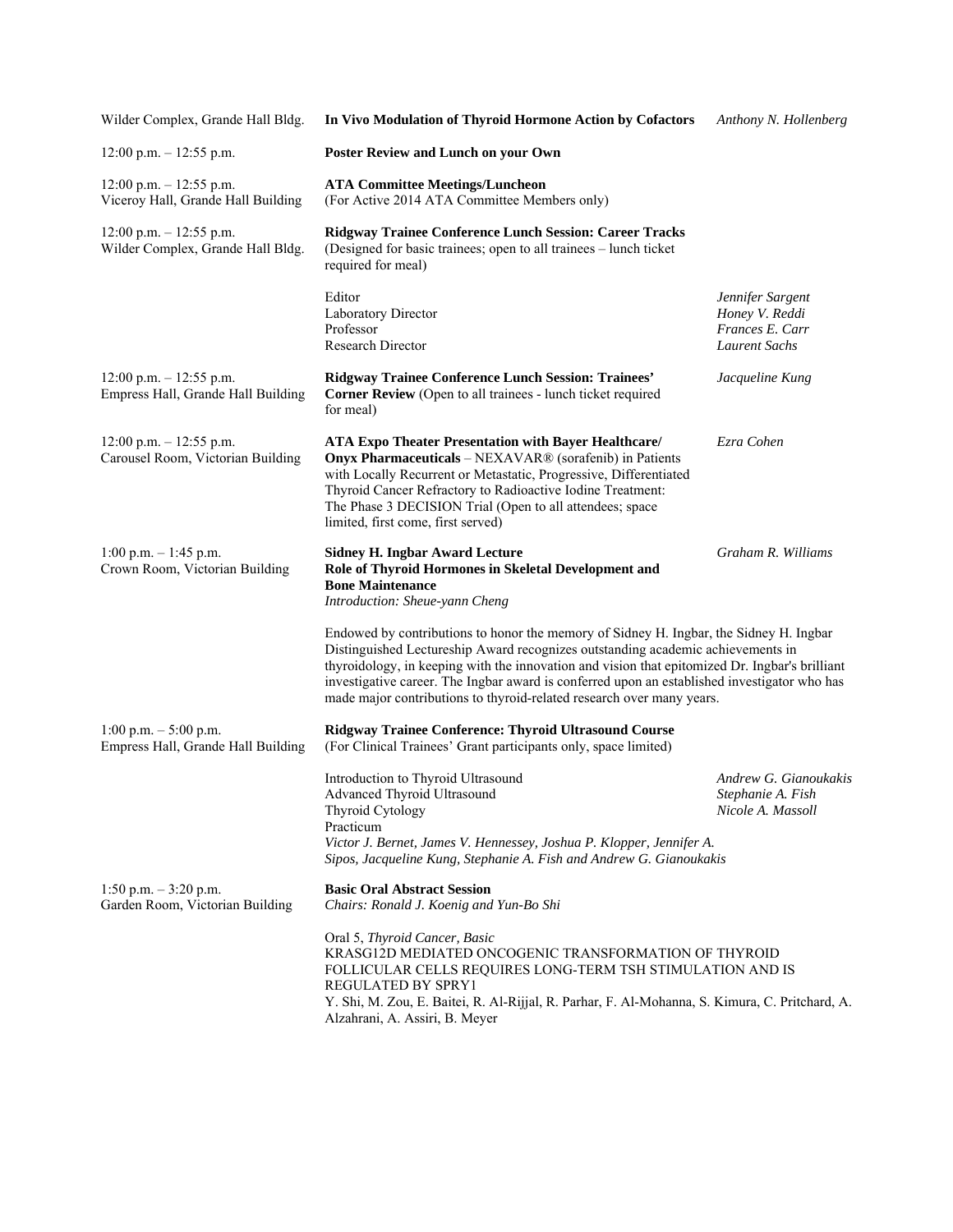Oral 6, *Thyroid Cancer, Basic*  SEX HORMONES REGULATE THYROID CANCER INITIATION AND PROGRESSION BY MODIFYING TUMOR SUPPRESSOR GENE EXPRESSION AND TUMOR IMMUNITY L.J. Zhang, Y. Xiong, N. Nilubol, M. He, S. Bommareddi, X. Zhu, L. Jia, Z. Xiao, J. Park, X. Xu, D. Patel, M.C. Willingham, S. Cheng, E. Kebebew Oral 7, *Thyroid Cancer, Basic*  COOPERATIVE ACTIVATION OF *TERT* BY *BRAF* V600E AND *TERT* PROMOTER MUTATIONS: A NOVEL MOLECULAR MECHANISM IN THYROID TUMORIGENESIS R. Liu, M. Xing Oral 8, *Iodine Uptake & Metabolism, Basic*  EFFECTIVE <sup>131</sup>I THERAPY OF METASTATIC COLON CANCER AFTER MESENCHYMAL STEM CELL-MEDIATED TUMOR STROMA TARGETING OF THE SODIUM IODIDE SYMPORTER K. Knoop, N. Schwenk, K.A. Schmohl, A. Mueller, C. Zach, C. Cyran, J. Carlsen, G. Böning, P. Bartenstein, B. Göke, E. Wagner, P.J. Nelson, C. Spitzweg Oral 9, *Thyroid Cancer, Basic*  BRAF ACTIVATES AND PHYSICALLY INTERACTS WITH PAK TO REGULATE CELL MOTILITY S.K. McCarty, M. Saji, X. Zhang, L.S. Kirschner, S. Fernandez, M.D. Ringel Oral 10, *Thyroid Cancer, Basic*  BRAF<sup>V600E</sup>-DRIVEN MURINE ANAPLASTIC THYROID CANCERS RECUR AFTER WITHDRAWAL OF THE ONCOPROTEIN, AND REACTIVATE MAPK SIGNALING IN A BRAFV600E-INDEPENDENT MANNER J.A. Knauf, K. Chen, R.A. Ghossein, J. Fagin 1:50 p.m. – 3:20 p.m. **Clinical Oral Abstract Session**  Crown Room, Victorian Building *Chairs: Naifa L. Busaidy and Wendy Sacks*  Oral 11, *Thyroid Cancer, Clinical*  LONG-TERM MODERATE THYROID HORMONE SUPPRESSION THERAPY IS ASSOCIATED WITH IMPROVED OUTCOMES IN DIFFERENTIATED THYROID CARCINOMA: NATIONAL THYROID CANCER TREATMENT COOPERATIVE STUDY GROUP REGISTRY ANALYSIS 1987-2012

A. Carhill, D.R. Litofsky, K. Ain, J. Brierley, D.S. Cooper, H. Fein, B. Haugen, J. Jonklaas, P. Ladenson, J. Magner, D. Ross, M. Skarulis, D. Steward, M. Xing, H. Maxon, S.I. Sherman

Oral 12, *Autoimmunity, Clinical* 

INDUCTION OF PAINLESS THYROIDITIS IN PATIENTS RECEIVING PROGRAMMED DEATH 1 RECEPTOR IMMUNOTHERAPY FOR METASTATIC MALIGNANCIES *S*. Orlov, F. Salari, L. Kashat, J. Alfaifi*,* P.G. Walfish

Oral 13, *Thyroid Cancer, Clinical* 

PROGNOSTIC AND PREDICTIVE FACTORS CORRELATED WITH TREATMENT OUTCOMES FOR RADIOACTIVE IODINE-REFRACTORY DIFFERENTIATED THYROID CANCER (RAI-RDTC) PATIENTS RECEIVING SORAFENIB OR PLACEBO ON THE PHASE III DECISION TRIAL M. Schlumberger*,* R. Elisei, F. Pacini, B. Jarzab, L. Giannetta, L. Bastholt, C. De la

Fouchardiere, R. Paschke, F. Worden, Y. Shong, J. Smit, C. Kappeler, I. Molnar, M.S. Brose

Oral 14, *Thyroid Cancer, Clinical*  IS PREOPERATIVE VITAMIN D DEFICIENCY A RISK FACTOR FOR POSTOPERATIVE SYMPTOMATIC HYPOCALCEMIA IN THYROID CANCER PATIENTS UNDERGOING TOTAL THYROIDECTOMY PLUS CENTRAL COMPARTMENT NECK DISSECTION? W. Kim, J. Jeong, S. Jung, C. Lee, S. Kang, J. Lee, J. Jung, K.H. Nam, W. Chung, C. Park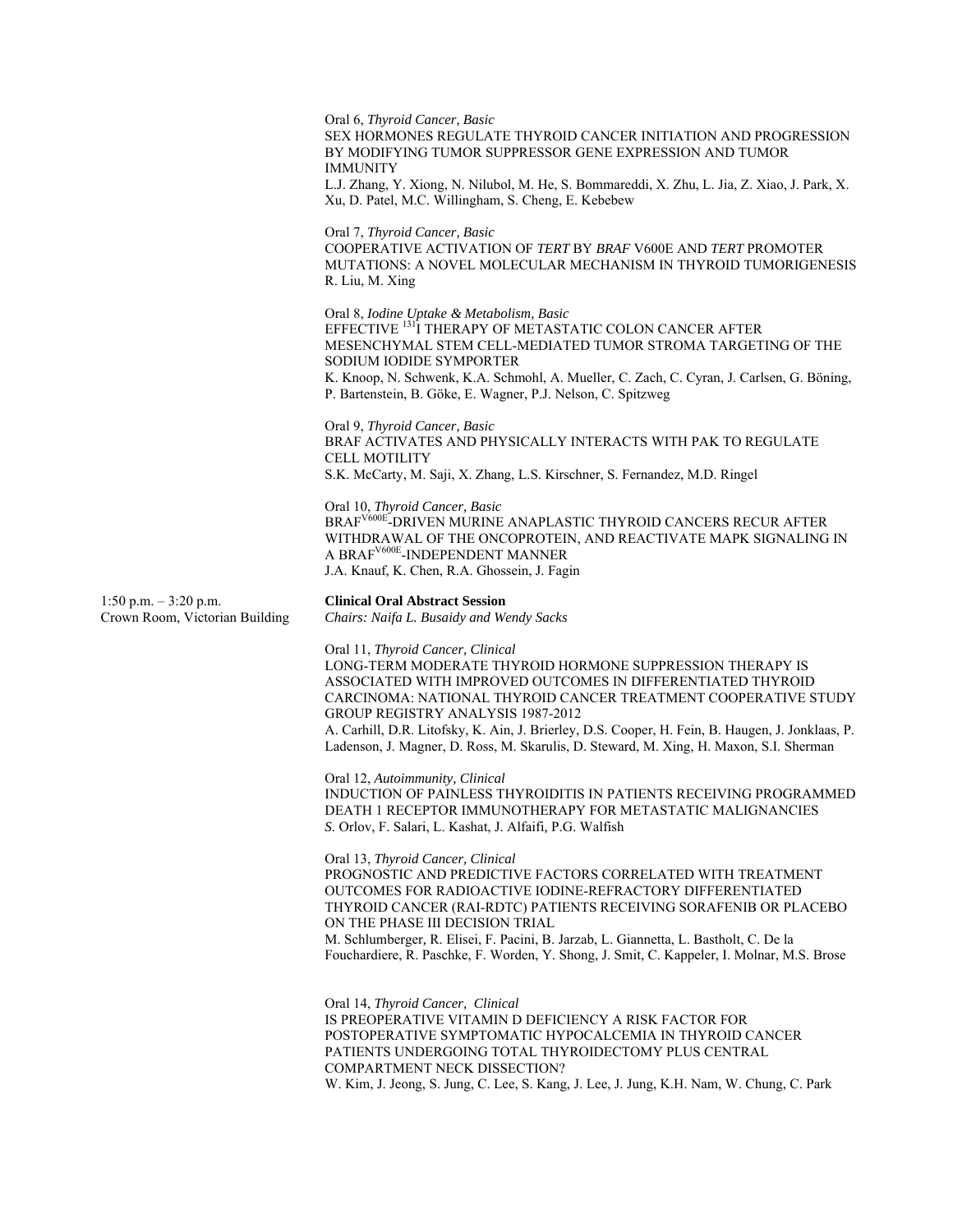|                                                                 | Oral 15, Thyroid Cancer, Clinical<br>IMPACT OF RADIOACTIVE IODINE ON SURVIVAL IN PAPILLARY THYROID<br><b>CARCINOMA</b><br>D. Boone, P. Suman, R. Prinz, T. Moo-Young, D.J. Winchester                                                    |                                                  |
|-----------------------------------------------------------------|------------------------------------------------------------------------------------------------------------------------------------------------------------------------------------------------------------------------------------------|--------------------------------------------------|
|                                                                 | Oral 16, Thyroid Cancer, Clinical<br>POSTOPERATIVE NOMOGRAM FOR PREDICTING CANCER-SPECIFIC MORTALITY<br>IN MEDULLARY THYROID CANCER<br>A.S. Ho, L. Wang, F.L. Palmer, C. Yu, A. Toset, S.G. Patel, M.W. Kattan, M.R. Tuttle, I.<br>Ganly |                                                  |
| $3:20$ p.m. $-3:50$ p.m.<br>Ballroom & Coronet, Victorian Bldg. | <b>Poster Review Session and Break in the Exhibit Hall</b>                                                                                                                                                                               |                                                  |
| $3:50$ p.m. $-5:05$ p.m.<br>Crown Room, Victorian Building      | <b>Clinical: Voice Symposium, Surgically Related</b><br>Chair: Amy Y. Chen                                                                                                                                                               |                                                  |
|                                                                 | Getting the Most Out of the New Guidelines (ATA & AAO-HNSF) David J. Terris<br>Novel Ways to Image Vocal Cord Function<br>State of the Science: Use of Intraoperative Nerve Monitoring and<br>Prediction of Long Term Outcomes           | Denise Carneiro-Pla<br>Quan-Yang Duh             |
| $3:50$ p.m. $-5:05$ p.m.<br>Garden Room, Victorian Building     | <b>Basic: Thyroid Cell Biology</b><br>Dedicated to the Memory of Paul Kim<br>Chair: Fredric E. Wondisford                                                                                                                                |                                                  |
|                                                                 | To Be or Not to Be: How Thyroglobulin Mutations and Folding<br>Affect Thyroid Survival and Growth<br>Unraveling the Mysteries of the Sodium Iodide Symporter (NIS)<br>Physiology and Pathophysiology of the Dual Oxidases DUOX1<br>and 2 | Peter Arvan<br>Nancy Carrasco<br>Xavier De Deken |
| $5:10$ p.m. $-6:25$ p.m.<br>Crown Room, Victorian Building      | <b>Symposium: Intersecting Autoimmunity, Immuno-Modulators</b><br>and Thyroid Dysfunction - Updates and Emerging Themes<br>Chair: Terry F. Davies                                                                                        |                                                  |
|                                                                 | Thyroid Dysfunction as a Component of Autoimmune<br>Polyendocrinopathy Syndrome                                                                                                                                                          | George J. Kahaly                                 |
|                                                                 | Thyroid Dysfunction Associated with Other Autoimmune<br><b>Diseases</b>                                                                                                                                                                  | Kristien Boelaert                                |
|                                                                 | Thyroid Dysfunction Associated with Immune Modulating<br>Therapies                                                                                                                                                                       | Mabel M. Ryder                                   |
| 6:30 p.m. $-7:30$ p.m.<br>Garden Room, Victorian Building       | <b>ATA Annual Business Meeting</b><br>(For Active and senior ATA members only)<br>The annual business meeting will feature election results, committee<br>reports, revised bylaws vote and discussion of important member issues.        |                                                  |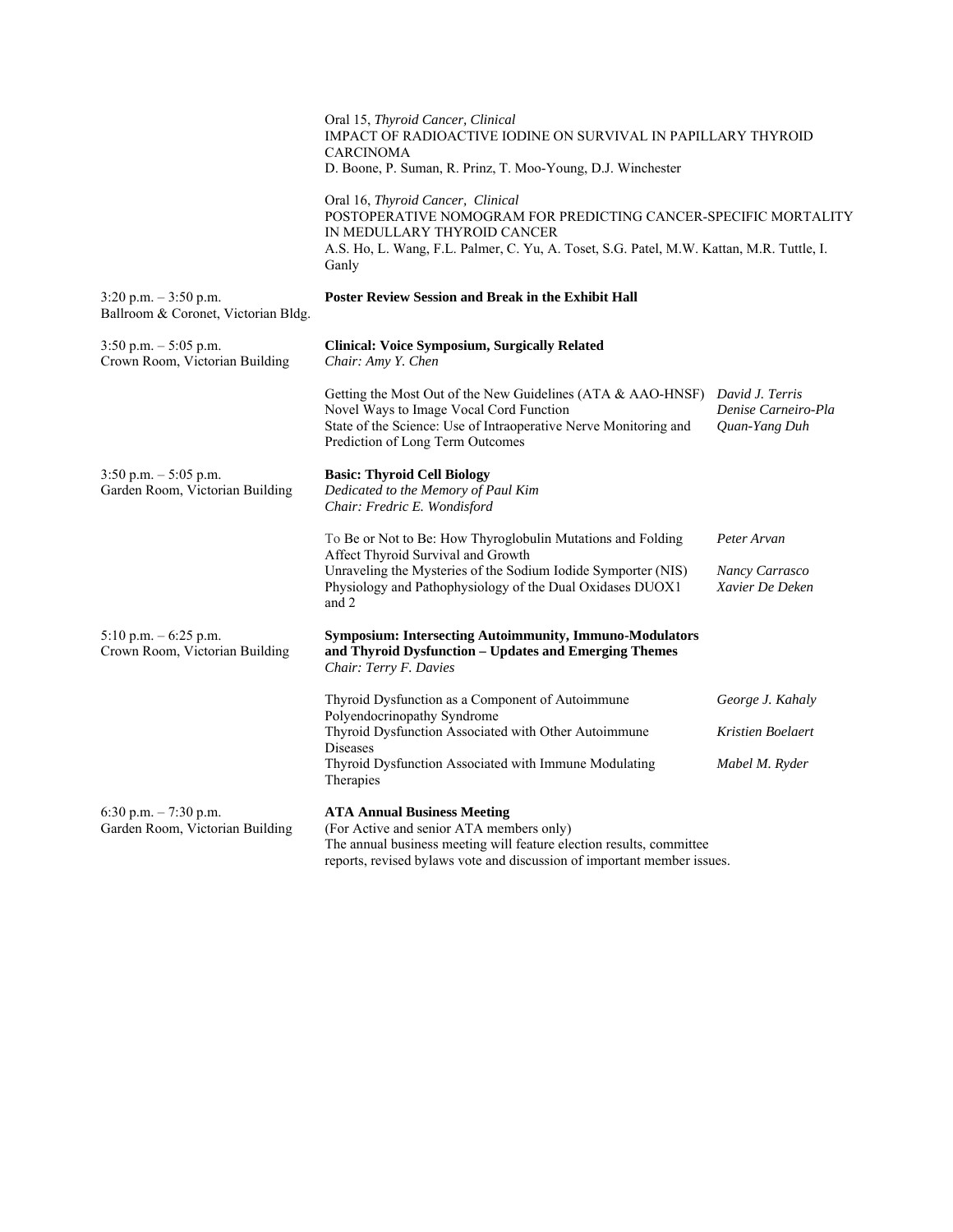## 84<sup>th</sup> Annual Meeting of the American Thyroid Association Friday, October 31, 2014

AND ASSOCIATED ORBITOPATHY - A CONTROLLED STUDY

T. Diana, M. Kanitz, M. Cronau, G.J. Kahaly



| 6:30 a.m. $-5:30$ p.m.<br>Windsor Complex, Victorian Building     | <b>Registration Open</b>                                                                                                                                                                                                                                                                                                                                                                                                                                                                                                                                                                                    |                                                             |
|-------------------------------------------------------------------|-------------------------------------------------------------------------------------------------------------------------------------------------------------------------------------------------------------------------------------------------------------------------------------------------------------------------------------------------------------------------------------------------------------------------------------------------------------------------------------------------------------------------------------------------------------------------------------------------------------|-------------------------------------------------------------|
| 6:30 a.m. $-7:30$ a.m.<br>Carousel Room, Victorian Building       | <b>Early Riser Symposium Continental Breakfast</b>                                                                                                                                                                                                                                                                                                                                                                                                                                                                                                                                                          |                                                             |
| 6:45 a.m. $-$ 8:00 a.m.<br>Crown Room, Victorian Building         | Early Riser Symposium: Radioactive Iodine Remnant<br><b>Ablation: Selecting the Proper Patients, Preparation Method</b><br>and Administered Activity<br>Chair: Laura Boucai                                                                                                                                                                                                                                                                                                                                                                                                                                 |                                                             |
|                                                                   | Risk Stratification in Differentiated Thyroid Cancer<br>Guidelines for Patient Selection for Radioactive Iodine Ablation<br>ESTIMBL and Hi-Lo: What Did We Learn, What Is Next?                                                                                                                                                                                                                                                                                                                                                                                                                             | Fabian Pitoia<br>Leonard Wartofsky<br>Ujjal Mallick         |
| $8:05$ a.m. $-8:10$ a.m.<br>Crown Room, Victorian Building        | <b>Announcements</b><br>Program Chairs R. Michael Tuttle and Fredric E. Wondisford                                                                                                                                                                                                                                                                                                                                                                                                                                                                                                                          |                                                             |
| $8:10$ a.m. $-8:55$ a.m.<br>Crown Room, Victorian Building        | <b>Van Meter Lecture</b> (announced onsite at time of lecture)<br>Established in 1930, the Van Meter Award Lecture recognizes outstanding contributions to<br>research on the thyroid gland or related subjects. The award is given each year to an<br>investigator who is not older than the age of 45 in the year of the award. The Van Meter<br>award winner is kept secret until the time of the award lecture during the annual meeting.<br>Funded by support from Mary Ann Liebert, Inc., Publishers; and a Van Meter endowment in<br>memory of Jacob (Jack) Robbins created by Jean Robbins in 2014. |                                                             |
| $9:00$ a.m. $-10:15$ a.m.<br>Crown Room, Victorian Building       | <b>Clinical: ICCIDD Iodine Deficiency Symposium</b><br>Dedicated to the Memory of Gerard "Jerry" Burrow<br>Chairs: Elizabeth N. Pearce and Angela M. Leung                                                                                                                                                                                                                                                                                                                                                                                                                                                  |                                                             |
|                                                                   | Iodine in Veterinary Populations<br>David Marine and the Elimination of Endemic Goiter in the<br><b>United States</b>                                                                                                                                                                                                                                                                                                                                                                                                                                                                                       | Charlene H. Edinboro<br>J. Woody Sistrunk                   |
| $9:00$ a.m. $-10:15$ a.m.<br>Garden Room, Victorian Building      | <b>Basic: Thyroid Hormone Regulation of Growth and Development</b><br>Chair: Anthony N. Hollenberg                                                                                                                                                                                                                                                                                                                                                                                                                                                                                                          |                                                             |
|                                                                   | Thyroid Hormone and the Auditory System<br>The Role of Thyroid Hormone on Cerebral Cortex Development<br>Roles of Thyroid Hormone Receptors in the Regulation of Thyroid<br>Growth                                                                                                                                                                                                                                                                                                                                                                                                                          | Douglas Forrest<br>Beatriz Morte Molina<br>Sheue-yann Cheng |
| $9:00$ a.m. $-10:30$ a.m.<br>Empress Hall, Grande Hall Building   | Ridgway Trainee Conference: Case Discussions-Thyroid<br><b>Function</b> (Open to all trainees; cases submitted by trainees<br>for discussion)                                                                                                                                                                                                                                                                                                                                                                                                                                                               | Mary H. Samuels<br>Peter A. Singer                          |
| 10:00 a.m. $-4:30$ p.m.<br>Ballroom & Coronet, Victorian Bldg.    | <b>Exhibit Hall Open</b>                                                                                                                                                                                                                                                                                                                                                                                                                                                                                                                                                                                    |                                                             |
| $10:15$ a.m. $-11:15$ a.m.<br>Ballroom & Coronet, Victorian Bldg. | <b>Poster Review Session and Break in the Exhibit Hall</b>                                                                                                                                                                                                                                                                                                                                                                                                                                                                                                                                                  |                                                             |
| Poster 127                                                        | Autoimmunity<br>THYROID-STIMULATING AUTOANTIBODIES ARE PREVALENT IN PATIENTS WITH HASHIMOTO'S THYROIDITIS                                                                                                                                                                                                                                                                                                                                                                                                                                                                                                   | Clinical                                                    |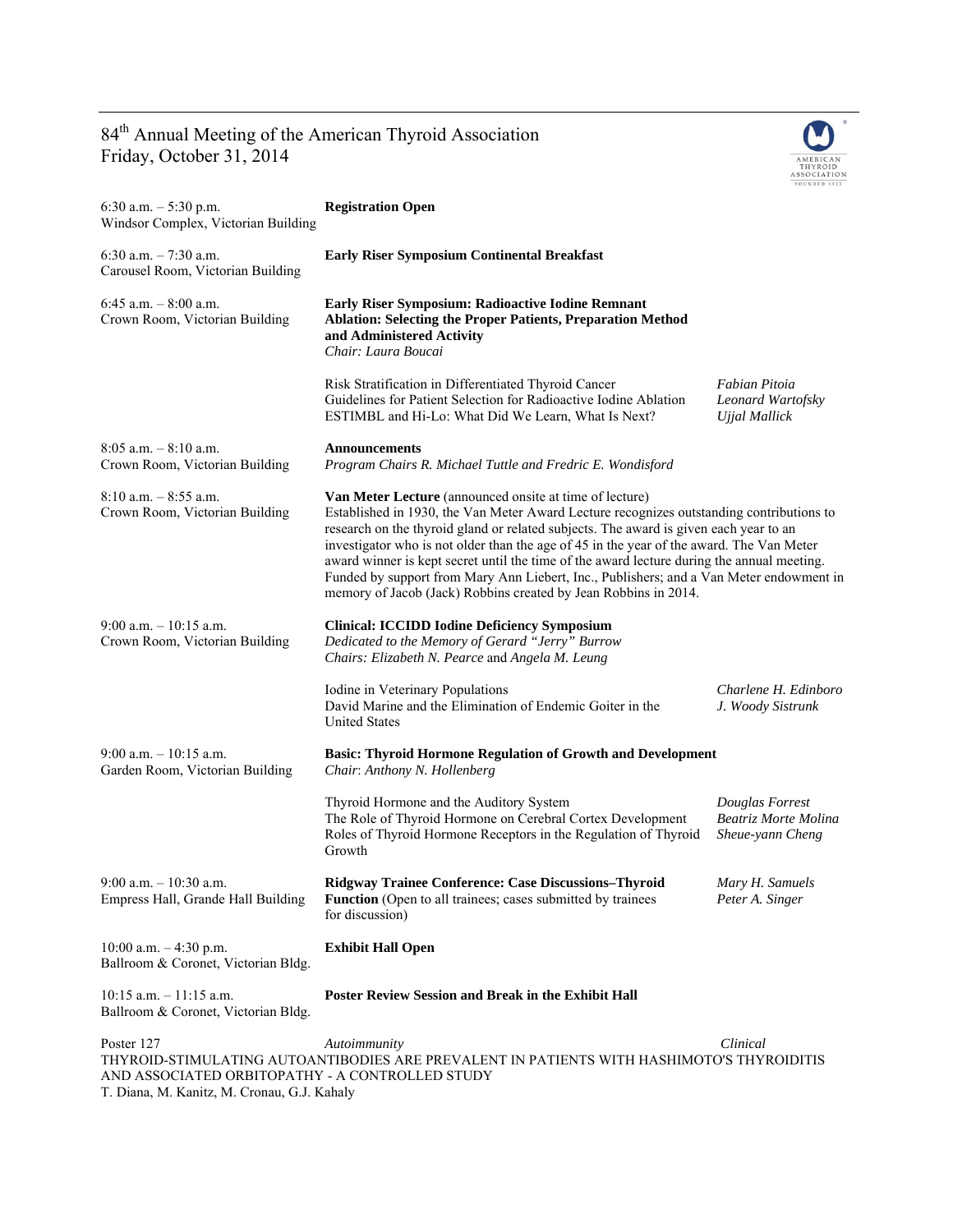Poster 128 *Autoimmunity Clinical*  THE EXPRESSION OF FCγ RECEPTORS IN HASHIMOTO'S THYROIDITIS Y. Zhang, Y. Liu, Y. Gao, X. Guo Poster 129 *Autoimmunity Clinical*  HYPOTHYROID PATIENT WITH WEIGHT LOSS AND VOMITING -A DIAGNOSIS NOT TO BE MISSED! C.C. Ganta, J. Schaeffer Poster 130 *Autoimmunity Translational*  IMMUNOREGULATORY T CELLS IN GRAVES' DISEASE AND THE IMMUNE EFFECTS OF RADIOIODINE THERAPY S. Cote-Bigras, J. Verreault, D. ROTTEMBOURG Poster 131 *Disorders of Thyroid Function Basic*  ISOFLAVIN-BETA MODIFIES MUSCLE OXIDATIVE STRESS IN A MODEL OF EXPERIMENTAL THYROTOXICOSIS P.C. Marinello, S.S. Bernardes, F.A. Guarnier, A. Armani, R. Cecchini, A.L. Cecchini Poster 132 *Disorders of Thyroid Function Clinical*  PHARMACOKINETICS OF T3 AND INDICES OF THYROID HORMONE ACTION DURING LIOTHYRONINE WITHDRAWAL F.S. Celi, J.D. Linderman, S. Smith, F. Pucino Poster 133 *Disorders of Thyroid Function Clinical*  PERIODIC MEASURING OF GRANULOCYTE COUNTS IS VERY USEFUL TO DETECT AGRANULOCYTOSIS OR GRANULOCYTOPENIA IN PATIENTS WITH GRAVES' DISEASE DURING ANTITHYROID DRUG THERAPY H. Nakamura, A. Ide, T. Kudo, E. Nishihara, M. Itoh, N. Amino, A. Miyauchi Poster 134 *Disorders of Thyroid Function Clinical*  AN EVALUATION OF THE CLINICAL AND LABORATORY CHANGES ASSOCIATED WITH TREATMENT WITH 500MCG IV L-THYROXINE OF 45 PATIENTS WITH MYXEDEMA COMA C.T. Nguyen, T.E. Angell, K.C. Wu, J.S. LoPresti Poster 135 *Iodine Uptake & Metabolism Case Report*  HYPOTHYROIDISM SECONDARY TO IODINE DEFICIENCY FROM A DIET OF ONLY WHITE RICE C.T. Nguyen, X. He, L.E. Braverman, P.A. Singer Poster 136 *Disorders of Thyroid Function Clinical*  PREDICTING PHYSIOLOGICAL EFFECTS OF NONPRESCRIPTION (OTC) THYROID SUPPLEMENTS: CAVEAT EMPTOR J. DiStefano, S. Han, M. Eisenberg, P. Larsen Poster 137 *Disorders of Thyroid Function Clinical*  MUCORMYCOSIS THYROIDITIS- A RARE CAUSE OF THYROIDITIS AND HYPERTHYROIDISM IN PATIENTS WITH HEMATOLOGICAL MALIGNANCIES S. Mallesara Sudhakar, M.I. Hu, D. Kontoyiannis, M.D. Williams, A.K. Ying, M.A. Habra Poster 138 *Disorders of Thyroid Function Clinical*  THYROID FUNCTION IS MORE RELATED TO MISCARRIAGE THAN THE PRESENCE OF THYROID PEROXIDASE ANTIBODIES OR THYROGLOBULIN ANTIBODIES FOR PREGNANT WOMEN WITH HASHIMOTO'S THYROIDITIS Y. Kosuga, J. Yoshimura Noh, A. Yoshihara, N. Watanabe, K. Mukasa, H. Ohye, Y. Kunii, M. Suzuki, M. Matsumoto, K. Ito Poster 139 *Disorders of Thyroid Function Clinical*  T3 TOXICOSIS OF GRAVES' DISEASE INDUCED THYROTOXIC PERIODIC PARALYSIS: A CASE SERIES REPORT Y. Jiang, H. Steinberg, H. Wynn Poster 140 *Disorders of Thyroid Function Clinical*  CAN WE PREDICT THE NEED FOR CALCIUM SUPPLEMENTATION ON THE DAY OF SURGERY IN TOTAL THYROIDECTOMY PATIENTS? M. White, S. Nagar, B. James, C. Nocon, E.L. Kaplan, P. Angelos, R. Grogan Poster 141 *Disorders of Thyroid Function Clinical*  PARADIGHM™: OBSERVATIONAL REGISTRY OF PATIENTS WITH CHRONIC HYPOPARATHYROIDISM S.J. Bowlin, T. Sadowski, T.J. Vokes, J.P. Bilezikian, B. Clarke, M. Mannstadt, M. Levine, D.M. Shoback, H. Lagast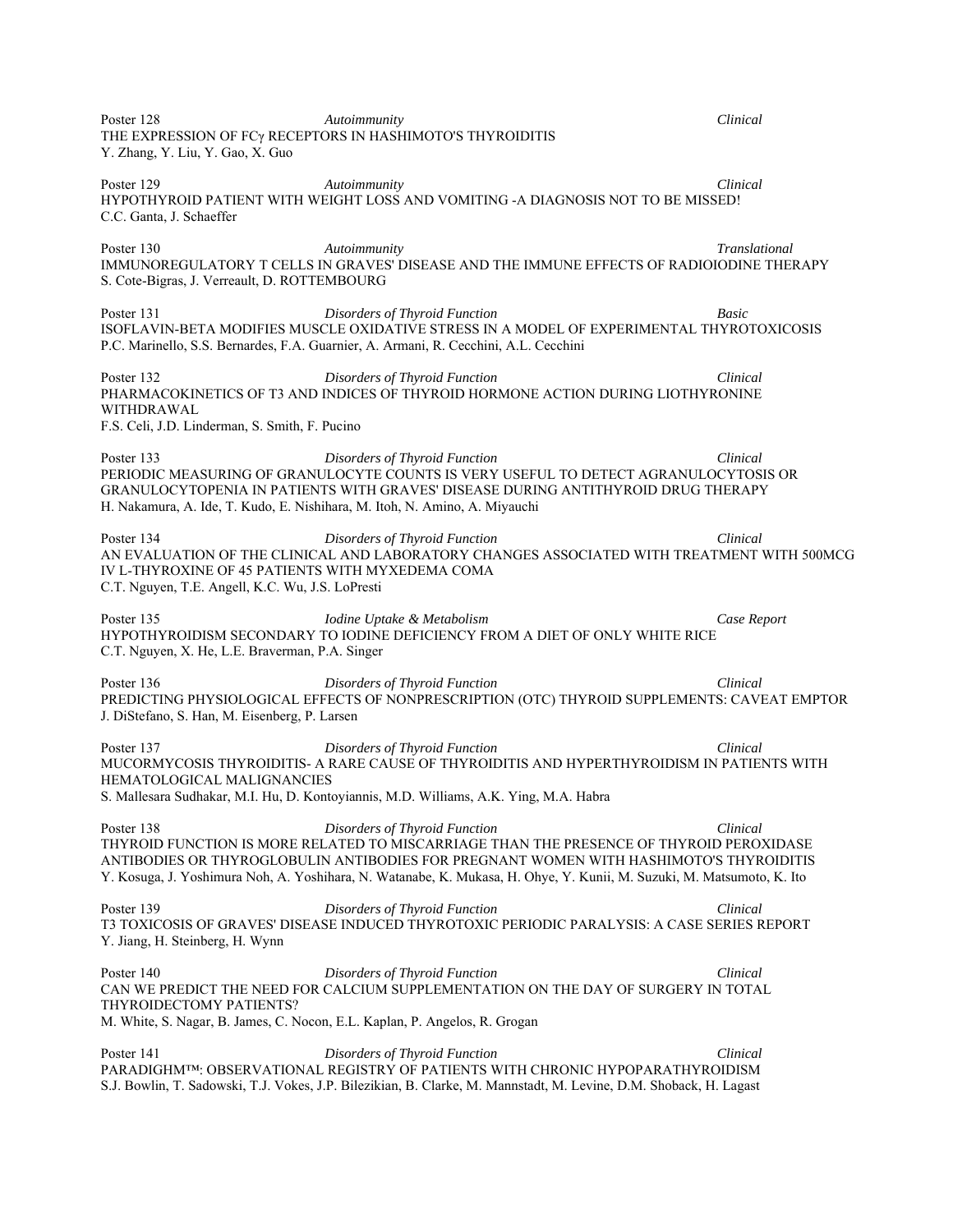Poster 142 *Disorders of Thyroid Function Clinical*  AMIODARONE INDUCED THYROTOXIC THYROIDITIS: A DIAGNOSTIC AND THERAPEUTIC CHALLENGE U. Barvalia, B. Amlani, S. Ittaman, R. Pathak Poster 143 *Iodine Uptake & Metabolism Clinical*  IODINE STATUS IN KOREAN HEALTHY PREGNANT WOMEN: A FIRST REPORT D. Jeong, Y. Cho, J. Joung, S. Sohn, S. Lee, S. Oh, C. Roh, J. Chung, S. Kim Poster 144 *Thyroid & Development Clinical*  ASSESSMENT OF VOCAL FUNCTION WITH INTRAOPERATIVE NEUROMONITORING (IONM) DURING ROBOTIC THYROIDECTOMY: A RANDOMIZED CLINICAL TRIAL H. Kwak, H. Kim, H. Lee, S. Jung, G. Son, J. Lee, J. Bae Poster 145 *Thyroid Cancer Basic*  POTENTIAL ANTI-TUMORIGENIC EFFECTS OF AMP - ACTIVATED PROTEIN KINASE (AMPK) ON PAPILLARY THYROID TUMOR CELL LINEAGES J.C. de Menezes, B. Andrade, R. Coelho, D.P. Carvalho Poster 146 *Thyroid Cancer Basic*  GOLD STANDARD FOR CHARACTERIZATION AND VALIDATION OF NEW THYROID PRECLINICAL MODELS—18 CELL LINES L.A. Marlow, S.D. Rohl, I. Bok, D. Milosevic, B. Netzel, H.V. Reddi, S.K. Grebe, R.C. Smallridge, J.A. Copland Poster 147 *Thyroid Cancer Basic IN VITRO* X-RAY IRRADIATION INDUCES *ALK* GENE REARRANGEMENT IN HUMAN THYROID EPITHELIAL CELLS K. Hamatani, K. Koyama, S. Yano, M. Taga, Y. Kusunoki Poster 148 *Thyroid Cancer Clinical*  PILOT STUDY OF TERIPARATIDE FOR POSTSURGICAL HYPOPARATHYROIDISM M. Shah, I. Bancos, G.B. Thompson, M. Drake, M. Richards, J. Kasperbauer, B. Clarke, M. Stan Poster 149 *Thyroid Cancer Clinical*  LONG-TERM OVERALL AND RELAPSE-FREE SURVIVAL FOR CHILDREN AND ADOLESCENTS OF BELARUS OPERATED FOR RADIOGENIC AND SPORADIC PAPILLARY THYROID CARCINOMA: A RETROSPECTIVE COMPARATIVE COHORT STUDY M. Fridman, N. Savva, O. Krasko, S. Mankovskaya, K. Schmid, V. Drozd, I. Branovan, Y. Demidchik Poster 150 *Thyroid Cancer Clinical*  UTILITY AND VALIDITY OF THE NOVEL GENE EXPRESSION CLASSIFIER IN THYROID NODULES AT CLEVELAND CLINIC FLORIDA C.V. Villabona, A. Aggarwal, K.M. Arce, V. Mohan, A. Arunachalam, J. Cabral, J. Diacovo, P. DeSantis, T. Jose Poster 151 *Thyroid Cancer Clinical*  PROSPECTIVE, RANDOMIZED, DOUBLE BLIND, MULTICENTER STUDY FOR AN AUTOCROSSLINKED POLYSACCHARIDE GEL TO EVALUATE ANTI-ADHESIVE EFFECT AND SAFETY COMPARED TO POLOXAMER/SODIUM ALGINATE AFTER THYROIDECTOMY W. Kim, J. Lee, H. Lee, S. Jung, P. Park, K. Park, J. Cho, H. Kim, S. Woo, G. Son, J. Bae Poster 152 *Thyroid Cancer Thyroid Cancer Clinical Clinical Clinical Clinical Clinical Clinical Clinical Clinical Clinical Clinical Clinical Clinical Clinical Clinical Clinical Clinical* ULTRASOUND-GUIDED PERCUTANEOUS ETHANOL ABLATION (UPEA): AN EFFECTIVE LONG-TERM SOLUTION FOR SELECTED "RECURRENT" NECK NODAL METASTASES IN ADOLESCENTS WITH PTNM STAGES I OR II PAPILLARY THYROID CARCINOMA I.D. Hay, A.N. Sharma, C.C. Reading, R.A. Lee, G.B. Thompson, S.T. Pittock, A.N. Ltief, W. Charboneau Poster 153 *Thyroid Cancer Clinical*  POST-SURGICAL STIMULATED THYROGLOBULIN AND NECK ULTRASOUND AS PERSONALIZED CRITERIA FOR RADIOACTIVE IODINE SELECTION IN LOW AND INTERMEDIATE RISK PAPILLARY THYROID CARCINOMA S. Orlov, F. Salari, J. Alfaifi, A. Vescan, J.L. Freeman, P.G. Walfish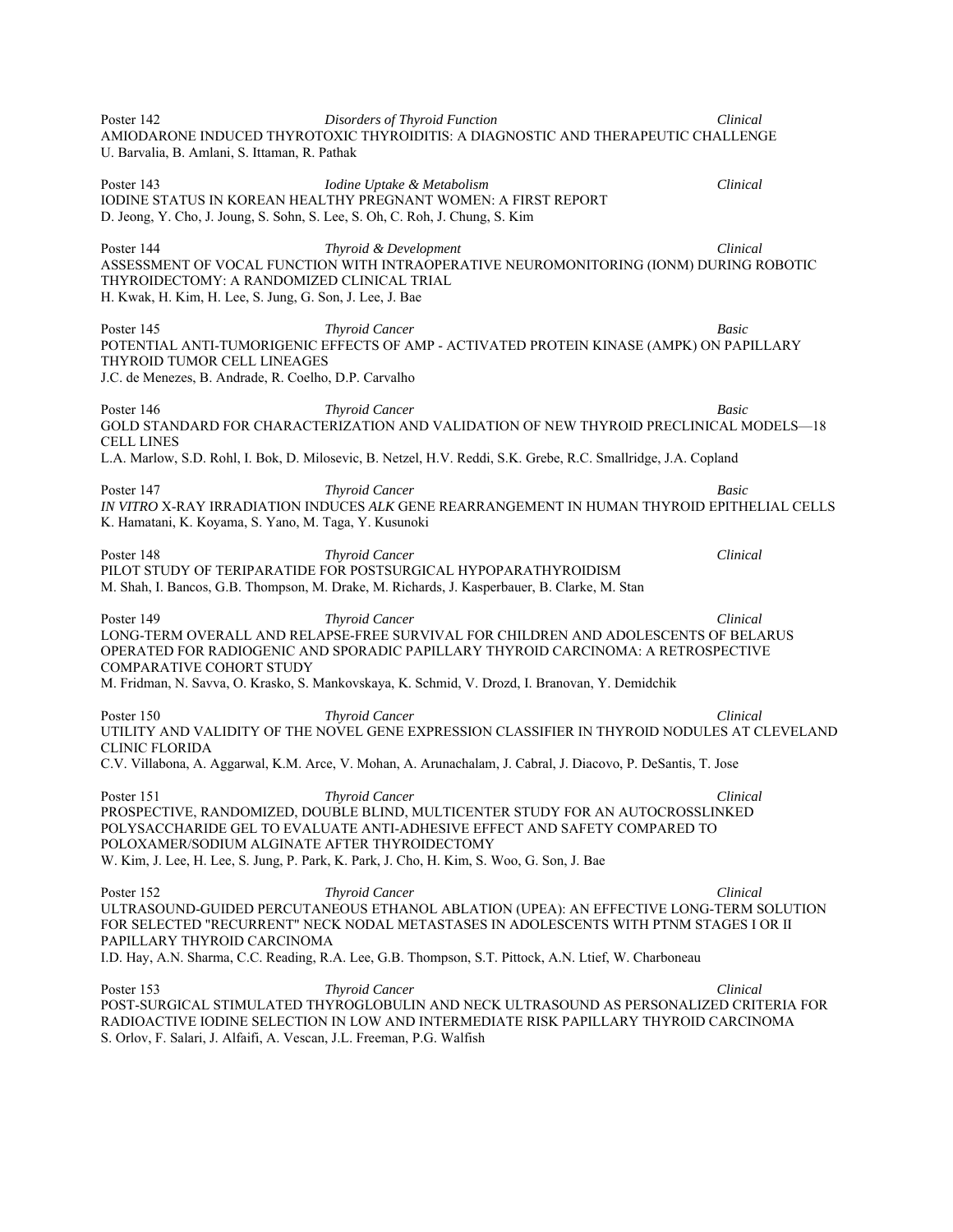Poster 154 *Thyroid Cancer Clinical*  POTENTIAL ROLE OF CIRCULATING TUMOUR CELLS IN THE MANAGEMENT OF DIFFERENTIATED THYROID CANCER -A PILOT STUDY U. Mallick, D. Jamieson, A. Boddy, L. Hogarth, R. Plummer Poster 155 *Thyroid Cancer Basic*  SURVIVORSHIP ISSUES IN THYROID CANCER - PRELIMINARY EXPERIENCE FROM A NURSE -LED MULTIPROFESSIONAL SURVIVORSHIP CLINIC IN NEWCASTLE UPON TYNE, UK A. Nicola, K. Kendall, K. Farnell, U. Mallick Poster 156 *Thyroid Cancer Clinical*  FDG AND FLT-PET CT IMAGING IN DIFFERENTIATED THYROID CANCER (DTC) REFRACTORY TO RADIOIODINE: THE THRIFT STUDY R.A. Pearson, G.S. Petrides, S. Atkinson, J. Snell, S. Johnson, R.J. Maxwell, D.R. Newell, R. Plummer, U. Mallick Poster 157 *Thyroid Cancer Basic*  THE INTERPLAY BETWEEN THYROID CARCINOMA CELLS AND IMMUNE SYSTEM LEADS TO MACROPHAGES WITH A CHRONIC INFLAMMATORY PHENOTYPE H. Bas, M. Netea, T. Plantinga, L. Joosten, J. Smit, R.T. Netea-Maier Poster 158 **Thyroid Cancer** Clinical **Clinical Clinical Clinical Clinical Clinical** HIGH PREVALENCE OF SHOULDER MORBIDITY AFTER SURGERY FOR THYROID CARCINOMA S. Roerink, L. Coolen, M. Schenning, J. Smit, H. Marres, H. de Wilt, R.T. Netea-Maier Poster 159 *Thyroid Cancer Clinical*  AGE AT PRIMARY MALIGNANCY DETERMINES SURVIVAL IN YOUNG ADULT PATIENTS THAT DEVELOP A SECONDARY THYROID CANCER M. Goldfarb, D. Freyer Poster 160 *Thyroid Cancer* **Clinical**  *Thyroid Cancer* **Clinical** *Clinical*IS ROUTINE USE OF ULTRASONOGRAPHY JUSTIFIABLE IN THE MANAGEMENT OF PATIENTS WITH LOW RISK PAPILLARY CARCINOMA OF THE THYROID? L.Y. Wang, F.L. Palmer, B.R. Roman, I.J. Nixon, D. Thomas, M.R. Tuttle, A.R. Shaha, J.P. Shah, S.G. Patel, I. Ganly Poster 161 *Thyroid Cancer Clinical*  SHOULD INCIDENTAL MULTIFOCALITY BE AN INDICATION FOR COMPLETION THYROIDECTOMY? L.Y. Wang, J. Agarwal, F.L. Palmer, I.J. Nixon, D. Thomas, M.R. Tuttle, A.R. Shaha, J.P. Shah, S.G. Patel, I. Ganly Poster 162 *Thyroid Cancer Clinical*  CENTRAL NECK FAILURE IN PATIENTS WITH PAPILLARY THYROID CANCER AND INCIDENTALLY DISCOVERED LEVEL 6 LYMPH NODES- IS THERE ALWAYS A NEED FOR RAI? L.Y. Wang, F.L. Palmer, I.J. Nixon, A.R. Shaha, J.P. Shah, M.R. Tuttle, S.G. Patel, I. Ganly Poster 163 **Thyroid Cancer** Clinical **Poster 163** *Clinical* **Clinical Clinical** MULTIFOCALITY IS NOT AN INDEPENDENT PREDICTOR OF RECURRENCE IN PAPILLARY THYROID CANCER L.Y. Wang, F.L. Palmer, I.J. Nixon, D. Thomas, M.R. Tuttle, A.R. Shaha, J.P. Shah, S.G. Patel, I. Ganly Poster 164 *Thyroid Cancer Clinical*  THYROID CANCER SPECIFIC QUALITY OF LIFE AND HEALTH UTILITY IN MORE THAN 1000 THYROID CANCER SURVIVORS S. Morley, M. Goldfarb Poster 165 *Thyroid Cancer Clinical*  MEASURING ADHERENCE TO AND SENSITIVITY OF PREOPERATIVE ULTRASOUND IN THYROID CANCER PATIENTS K.F. Strickland, N. Justicz, D.A. Baumgarten, J.V. Little, A. Chen Poster 166 *Thyroid Cancer Clinical*  THE EFFICACY OF THE NATURAL CLAY, CASAD, IN REDUCING MEDULLARY THYROID CANCER (MTC)-RELATED DIARRHEA AND ITS EFFECTS ON QUALITY OF LIFE (QOL): A PILOT STUDY

R. Dadu, M.I. Hu, C.S. Cleeland, N.L. Busaidy, M.A. Habra, S.G. Waguespack, S.I. Sherman, A.K. Ying, P. Fox, M. Cabanillas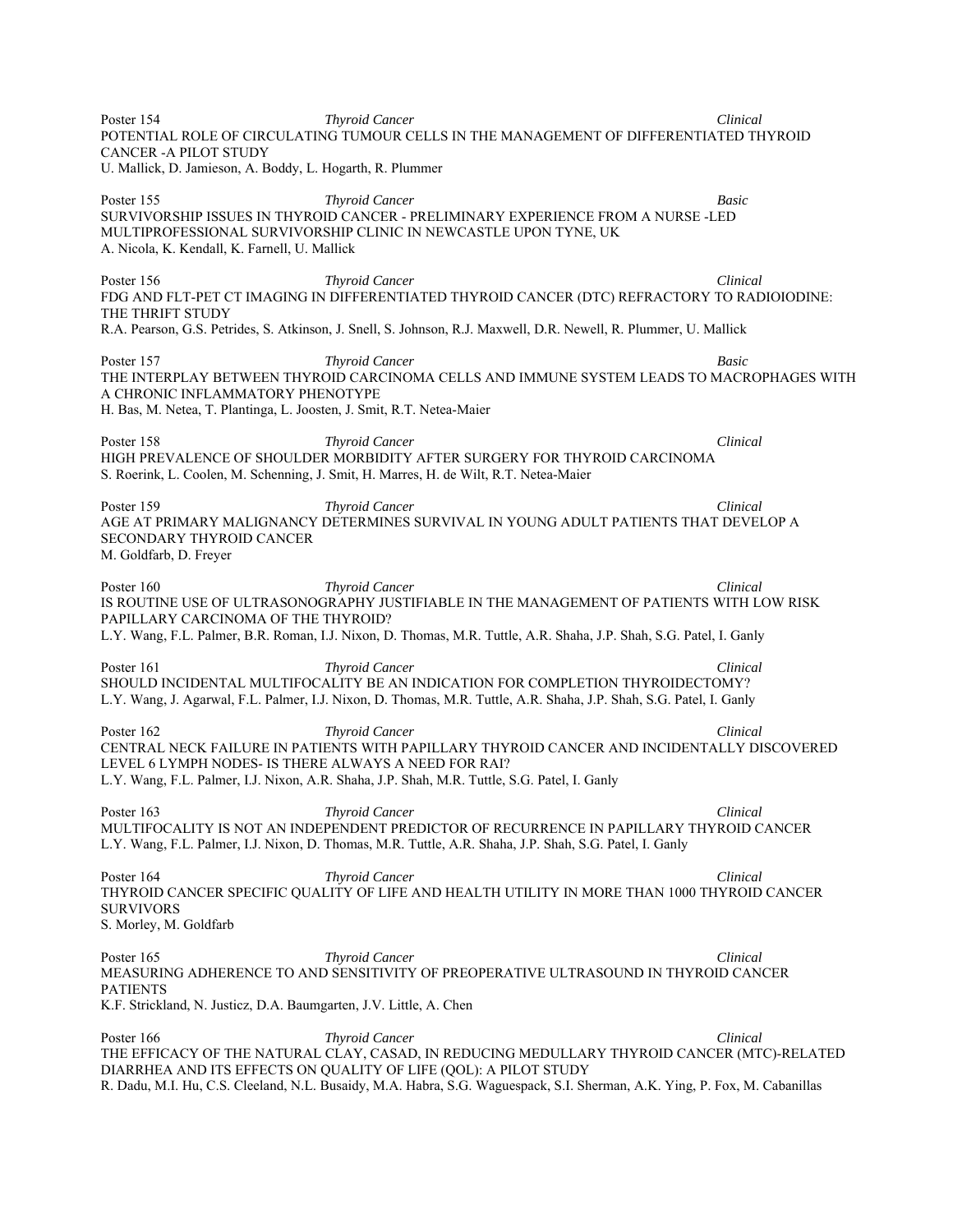Poster 167 *Thyroid Cancer Clinical*  PAPILLARY CARCINOMA IN DENMARK 1996-2008: OUTCOME AND EVALUATION OF ESTABLISHED PROGNOSTIC SCORING SYSTEMS IN A PROSPECTIVE NATIONAL COHORT S.C. Londero, A. Krogdahl, L. Bastholt, J. Overgaard, H.B. Pedersen, C.H. Hahn, J. Bentzen, S. Schytte, P. Christiansen, O. Gerke, C. Godballe Poster 168 *Thyroid Cancer Clinical*  CLINICOPATHOLOGICAL SIGNIFICANCE OF CARCINOMA ASSOCIATED FIBROBLASTS (CAF) IN PAPILLARY THYROID CARCINOMA: THE PREDICTIVE MAKER OF CERVICAL LYMPH NODE METASTASES J. Jung, J. Cho, S. Baek, S. Kwon, K. Jung, J. Woo Poster 169 *Thyroid Cancer Clinical*  MEASURING ADHERENCE TO AND SENSITIVITY OF PREOPERATIVE ULTRASOUND IN THYROID CANCER PATIENTS WITH METASTATIC CERVICAL LYMPH NODES N. Justicz, K.F. Strickland, D.A. Baumgarten, J.V. Little, A. Chen Poster 170 *Thyroid Cancer* **Clinical**  *Thyroid Cancer* **Clinical** *Clinical*RIGHT PARAESOPHAGEAL LYMPH NODE METASTASIS IN PAPILLARY THYROID CARCINOMA: RISK FACTORS AND INDICATION FOR DISSECTION X. Li, H. Liu, Y. Xie, W. Gao, Y. Xia, B. Zhang, Z. Liang, L. Zhang Poster 171 *Thyroid Cancer Clinical*  INCIDENTALLY DISCOVERED PAPILLARY THYROID MICROCARCINOMA IN PATIENTS WITH BENIGN AND MALIGNANT THYROID DISEASE P.H. Iyer, R. Rahbari, C. Blackshear, B. Ma, N. Zhang Poster 172 *Thyroid Cancer Clinical*  INCREASED RADIOIODINE USE IN YOUNGER PATIENTS WITH DIFFERENTIATED THYROID CANCER: A CALIFORNIA CANCER REGISTRY ANALYSIS T. Semrad, A. Semrad, D. Farwell, Y. Chen, R. Cress Poster 173 *Thyroid Cancer Clinical*  PREOPERATIVE SERUM THYROGLOBULIN CONCENTRATION AS A PREDICTIVE FACTOR OF MALIGNANCY IN SMALL FOLLICULAR AND HüRTHLE CELL NEOPLASMS OF THE THYROID GLAND N. Besic, H. Besic, R. Petric Poster 174 *Thyroid Cancer* **Clinical**  *Thyroid Cancer* **Clinical** *Clinical*PEMETREXED AND CARBOPLATIN AS A CANDIDATE THERAPEUTIC APPROACH FOR FOLLICULAR CELL-DERIVED THYROID CANCER A. Kumar, J.R. Molina, V.J. Suman, K.C. Bible Poster 175 *Withdrawn* Poster 176 *Thyroid Cancer Clinical*  IT IS ESSENTIAL TO USE THE SAME THYROGLOBULIN (TG) METHOD TO MONITOR DIFFERENTIATED THYROID CANCER (DTC) PATIENTS DUE TO THE VARIABILITY BETWEEN TGIMA, TGRIA AND TGLC-MS/MS MEASUREMENTS S. Fatemi, I. Petrovic, J.S. LoPresti, S.K. Grebe, B. Netzel, A. Algeciras-Schimnich, C. Spencer Poster 177 *Thyroid Cancer Clinical*  TREATMENT PATTERNS AMONG PATIENTS WITH RADIOIODINE-REFRACTORY DIFFERENTIATED THYROID CANCER IN THE UNITED STATES AND WESTERN EUROPE M.H. Taylor, N.M. Flores, C. Pelletier, M. DiBonaventura, A. Forsythe, G. Wolfe, J. Rege, A.G. Gianoukakis Poster 178 *Thyroid Cancer* **Clinical**  *Thyroid Cancer* **Clinical** *Clinical*THE INVESTIGATION OF FOXE1 VARIATIONS IN PAPILLARY THYROID CARCINOMA E. Somuncu, A. Karatas, S. Ferahman, N. Saygili, O. Ozturk, M. Kapan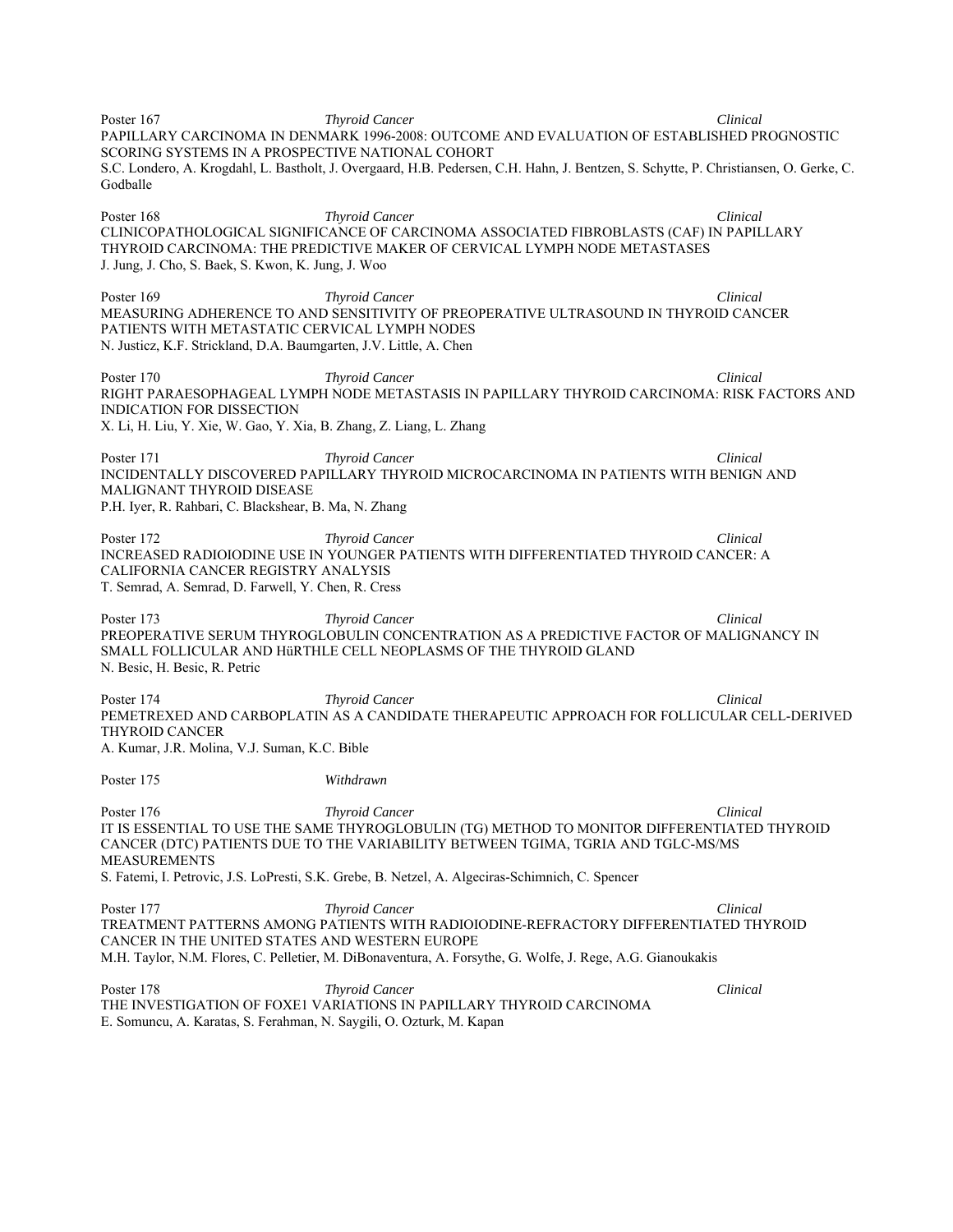Poster 179 *Thyroid Cancer Clinical*  CORRELATION OF MOLECULAR PROFILES TO THYROID ASPIRATES WITH ATYPICAL CELLS OF UNDETERMINED SIGNIFICANCE/FOLLICULAR CELLS OF UNDETERMINED SIGNIFICANCE (AUS/FLUS): A SINGLE ASPIRATOR'S EXPERIENCE J. Zeck, A. Busseniers Poster 180 *Thyroid Cancer Clinical*  CORRELATION OF MALIGNANCY WITH TSH, THYROID PEROXIDASE (TPO) ANTIBODY, AND LYMPHOCYTIC THYROIDITIS IN AFIRMA GEC POSITIVE FNA THYROID NODULE BIOPSIES T. Cubb, J. Klopper, M. Albuja-Cruz, M. Dally, M. McDermott Poster 181 *Thyroid Cancer* **Clinical**  *Thyroid Cancer* **Clinical** *Clinical*PREDICTIVE VALUE OF PREOPERATIVE TUMOR VOLUME MEASURED BY ULTRASONOGRAPHY FOR OCCULT CENTRAL LYMPH NODE METASTASIS IN PAPILLARY THYROID CANCER K. Park, K. Kang, S. Lee, H. Hong Poster 182 *Thyroid Cancer Clinical*  DIFFERENT PROGNOSIS DEPENDENT UPON INVOLVED ORGANS INT4A-STAGED PAPILLARY THYROID CARCINOMA J. Kim, Y. Lee, K. Cho, S. Choi, J. Roh, S. Nam, S. Kim Poster 183 *Thyroid Cancer* Clinical *Thyroid Cancer* Clinical **Clinical** *Clinical Clinical Clinical Clinical Clinical Clinical Clinical Clinical Clinical Clinical Clinical Clinical Clinical Clin* INCIDENCE OF THYROID CANCER IN TUCUMáN(ARGENTINA) A.C. Wittich, B. Francisco, V. Pappalardo, S. Mikael, F. Pitoia Poster 184 **Thyroid Cancer** Translational **Translational Translational Translational** EXPRESSION LEVELS OF MIRNA190 AND MIRNA95 IN THE SERUM ARE A POWERFUL TOOL FOR THE DIAGNOSIS OF PAPILLARY THYROID CANCER T. Pilli, S. Cantara, G. Sebastiani, G. Cevenini, G. Busonero, S. Cardinale, D. Francesco, F. Pacini Poster 185 **Thyroid Cancer** Translational **Translational Translational Translational** METFORMIN EXERTS AN ANTITUMORAL EFFECT IN PAPILLARY THYROID CANCER CELLS THROUGH DECREASING PKM2 EXPRESSION AND ALTERING CELL ENERGY METABOLISM H. Guan, D. Wu, Z. Shan, W. Teng Poster 186 *Thyroid Cancer Translational*  DIFFERENTIAL EXPRESSION OF CYTOKERATIN 19 IN FLUID OF CYSTIC PAPILLARY THYROID CARCINOMA AND BENIGN THYROID CYSTS A. Dinets, M. Pernemalm, H. Kjellin, V. Sviatoha, A. Sofiadis, C.C. Juhlin, J. Zedenius, C. Larsson, J. Lehtiö, A. Höög Poster 187 *Thyroid Cancer Translational*  EXPRESSION OF HEME OXYGENASE-1 CORRELATES WITH TUMOR AGGRESSIVENESS AND BRAF V600E EXPRESSION IN THYROID CANCER S. Cheng, C. Liu, J. Lee, T. Wang, M. Chen, P. Pun Poster 188 *Thyroid Cancer Translational*  MIR-146B ASSOCIATION WITH LYMPH NODE METASTASIS IN PATIENTS WITH PAPILLARY THYROID CANCER: A SYSTEMATIC REVIEW C. Weng, P. Aragon Han, H.T. Khawaja, N. Nagarajan, E.B. Schneider, C.B. Umbricht, M.A. Zeiger Poster 189 *Thyroid Hormone Action Basic*  GENE EXPRESSION IS DIFFERENTIALLY REGULATED BY T3 AND 3,5-T2 IN DISTINCT BRAIN REGIONS OF TILAPIA (*O. NILOTICUS*) A.M. Olvera Vidal, P. Navarrete-Ramírez, G. Hernandez-Puga, P. Villalobos, A. Orozco Rivas Poster 190 *Thyroid Hormone Action Basic*  EXPRESSION OF MRNA OF PROTEINS RESPONSIBLE FOR IRON HOMEOSTASIS ARE REGULATED BY THYROID HORMONES IN LIVER OF RATS J. Sena de Souza, J. Sousa Duarte, R. Monteiro de Barros Maciel, G. Giannocco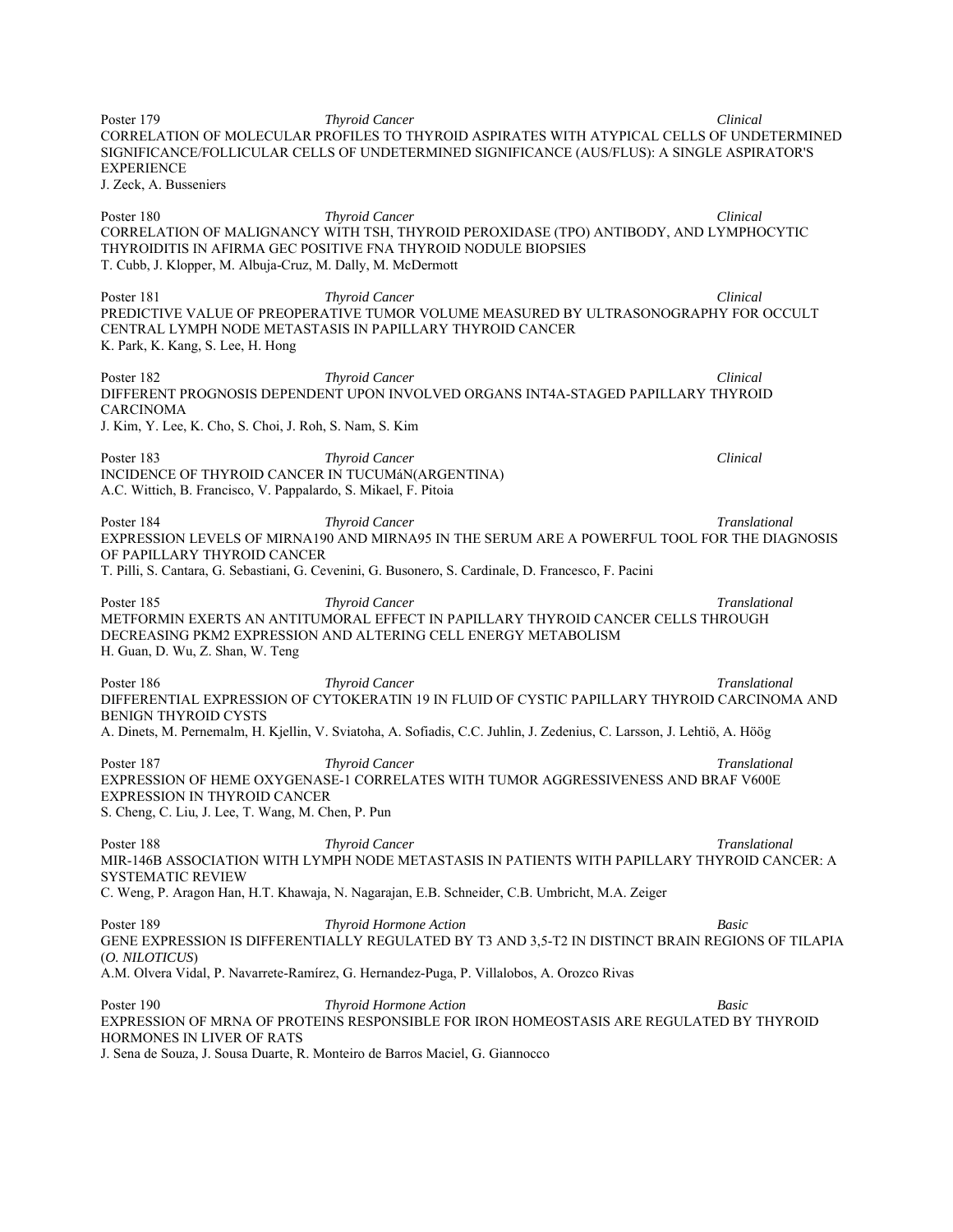Poster 191 *Thyroid Hormone Metabolism & Regulation Basic*  CHARACTERIZATION OF THYROID HORMONE (TH) ACTION IN HUMAN INDUCED PLURIPOTENT STEM CELL (IPSC) UNTIL NEURON DIFFERENTIATION J. Sena de Souza, L. Brito T. S. Araujo, B.H. Araujo, C. Carromeu, F. Cugola, B. Freitas, A.R. Muotri, R. Monteiro de Barros Maciel, G. Giannocco Poster 192 *Thyroid Hormone Action Clinical*  RESISTANCE TO THYROID HORMONE: THREE PATIENTS WITH VARIABLE CLINICAL PRESENTATION A. GUVEN Poster 193 *Thyroid Hormone Action Translational*  FREE THYROXINE DEPLETION MODULATED BY EXOGENOUS L -TRIIODOTHYRONINE MAY EXTEND SURVIVAL IN COMPASSIONATE NEED CANCER PATIENTS AN OBSERVATIONAL STUDY A. Hercbergs Poster 194 *Thyroid Hormone Metabolism & Regulation Clinical*  SUBCLINICAL INFLAMMATORY ACTIVITY BUT NOT GLYCEMIC CONTROL IS RELATED TO LOW T3 IN PATIENTS WITH TYPE 2 DIABETES A. Moura Neto, M.R. Parisi, S.M. Alegre, M.A. Tambascia, E.J. Pavin, D.E. zantut-Wittmann Poster 195 *Thyroid Imaging Clinical*  HEMOSTATIC AGENT USE IN THYROID SURGERY: META-ANALYSIS H. Khadra, M. Bakeer, H. Ahmad, T. Hu, E. Kandil Poster 196 *Thyroid Nodules & Goiter Basic*  DEFICIENCY OF A NOVEL ADAPTOR PROTEIN, XB130, IS ASSOCIATED WITH THE DEVELOPMENT OF SEVERE MULTINODULAR GOITER IN OLD MICE H. Cho, H. Shimizu, H. Toba, X. Liao, S. Refetoff, S.L. Asa, M. Liu Poster 197 *Thyroid Nodules & Goiter Clinical*  EXPERIENCE WITH ROBOTIC THYROIDECTOMY IN THE UNITED STATES 2009-2013 B.C. Stack, E. Kandil, S. O'Brien, H. Spencer, A. Hinson, S. Hohmann Poster 198 *Thyroid Nodules & Goiter Clinical*  ACCURACY AND FALSE-NEGATIVE RESULTS OF CYTOLOGY IN THYROID NODULES 3CM OR LARGER F.F. Maia, P.S. Matos, E.J. Pavin, D.E. zantut-Wittmann Poster 199 *Thyroid Nodules & Goiter Clinical*  THE IMPACT OF DOPPLER ANALYSIS OF THE THYROID IMAGING REPORTING AND DATA SYSTEM (TI-RADS) RESULTS: IMPROVEMENT OF THYROID BIOPSY RECOMMENDATION AND CANCER DIAGNOSIS F.F. Maia, P.S. Matos, E.J. Pavin, D.E. zantut-Wittmann Poster 200 *Thyroid Nodules & Goiter Translational*  MCL-1 ANTI-APOPTOTIC PROTEIN EXPRESSION DIFFERENTIATES THE PATHOGENESIS OF PAPILLARY THYROID CARCINOMA AND BENIGN THYROID DISEASES F.F. Maia, J. Vassallo, G.A. Pinto, P.S. Matos, E.J. Pavin, D.E. zantut-Wittmann Poster 201 *Thyroid Nodules & Goiter Clinical*  THE VALUE OF REPEAT FINE NEEDLE ASPIRATION (RFNA) IN THYROID NODULES WITH A PREVIOUSLY BENIGN FINE NEEDLE ASPIRATION (FNA): HOW OFTEN DOES THE PATHOLOGY CHANGE AND DOES IT MAKE ANY DIFFERENCE? N. Singh Ospina, T.J. Sebo, J.C. Morris, M. Castro Poster 202 *Thyroid Nodules & Goiter Clinical*  RADIOISOTOPE THERAPY REDUCES NODULE VOLUME IN PATIENTS WITH AUTONOMOUSLY FUNCTIONING THYROID NODULES WITH A NORMAL THYROID-STIMULATING HORMONE LEVEL T. Maruta, K. Hamada, T. Mizokami, K. Higashi, J. Tajiri Poster 203 *Thyroid Nodules & Goiter Clinical*  OUTCOME OF FINE NEEDLE ASPIRATION OF THYROID NODULES IN THE BETHESDA SYSTEM FOR REPORTING THYROID ASPIRATION CYTOLOGY: AN INSTITUTIONAL EXPERIENCE IN A RURAL SETTING A. Guo, S. Jenkinson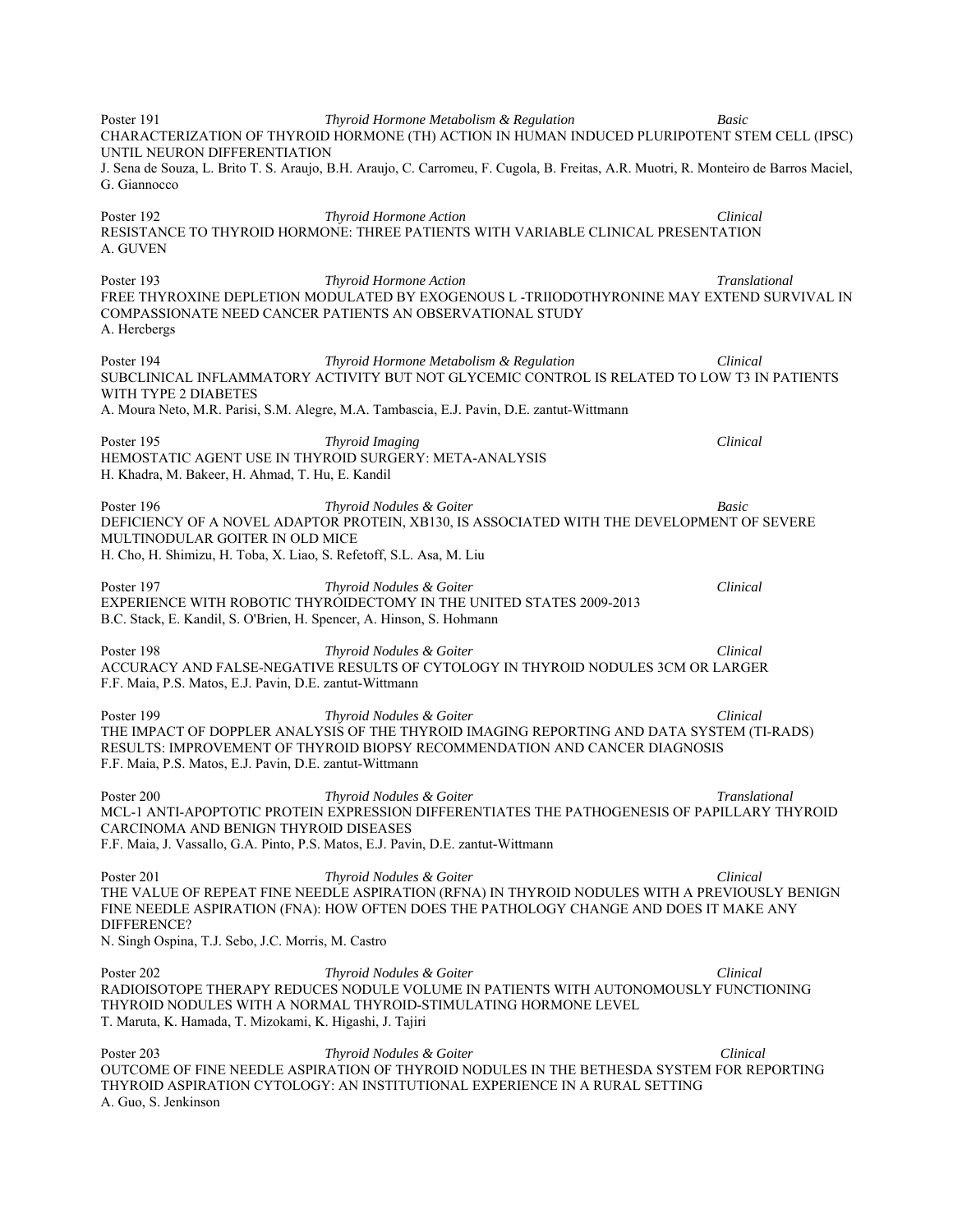| Poster 204<br>I. Lee, J. Lee, K. Lee, Y. Jang, J. Lee, H. Kim                                                                        | Autoimmunity<br>A CASE OF PAINFUL IGG4-RELATED THYROIDITIS TREATED BY TOTAL THYROIDECTOMY                                                                                                    | Case Report   |
|--------------------------------------------------------------------------------------------------------------------------------------|----------------------------------------------------------------------------------------------------------------------------------------------------------------------------------------------|---------------|
| Poster 205<br>S. Ali, R. Girdhar                                                                                                     | Autoimmunity<br>ABNORMAL THYROID FUNCTION TESTS WITH POSSIBLE HAMA INTERFERENCE - A CASE REPORT                                                                                              | Case Report   |
| Poster 206<br>M. Shrestha, J.G. Daily, H.B. Burch                                                                                    | Disorders of Thyroid Function<br>RAPID PREPARATION FOR THYROIDECTOMY IN GRAVES' DISEASE WHEN THIONAMIDES FAIL                                                                                | Case Report   |
| Poster 207<br>C. Tang, R. Yu                                                                                                         | Disorders of Thyroid Function<br>ADULT-ONSET IDIOPATHIC ISOLATED CENTRAL HYPOTHYROIDISM                                                                                                      | Case Report   |
| Poster 208<br>A. Skolnick, I. Romao, R. Schulman                                                                                     | Disorders of Thyroid Function<br>ACUTE SUPPURATIVE THYROIDITIS IN AN IMMUNOCOMPROMISED PATIENT                                                                                               | Case Report   |
| Poster 209<br>INTERESTING PRESENTATION IN GRAVES' DISEASE<br>R.R. Thanadar, U. Siddiqui, M. Thompson, M. Torres, N. Aronin, H. Elias | Disorders of Thyroid Function                                                                                                                                                                | Case Report   |
| Poster 210<br>DIFFERENTIATED THYROID CARCINOMA<br>K. Yun, Y. Lim, M. Kim, D. Lim, K. Jo                                              | <b>Thyroid Cancer</b><br>ADJUVANT TREATMENT WITH SORAFENIB AFTER RADIOTHERAPY FOR BRAIN METASTASIS FROM POORLY                                                                               | Case Report   |
| Poster 211<br>L. Kwatampora, R. Dadu, M. Cabanillas, N.L. Busaidy                                                                    | <b>Thyroid Cancer</b><br>THE RARE CASE OF DIFFERENTIATED THYROID CANCER (DTC) METASTASIS TO THE ADRENAL GLANDS                                                                               | Case Report   |
| Poster 212<br>M. Shakiba, V. Thudi, R. Kakarala, M. Bakleh                                                                           | <b>Thyroid Cancer</b><br>SIMULTANEOUS PAPILLARY AND MEDULLARY THYROID MICROCARCINOMA                                                                                                         | Case Report   |
| Poster 213<br>METASTATIC SARCOMA TO THE THYROID<br>B. Sanchez, R. Nayar, J. Dutra, X. Lin                                            | <b>Thyroid Cancer</b>                                                                                                                                                                        | Case Report   |
| Poster 214<br>THE UNUSUAL OUTCOME OF AN USUAL THYROID NODULE<br>B. Gredysa, S. Weitzman                                              | Thyroid Nodules & Goiter                                                                                                                                                                     | Case Report   |
| Short Call Poster 9<br>DIFFERENTIATED PAPILLARY THYROID CARCINOMA<br>C.M. Heaton, J.L. Chang, L.A. Orloff                            | <b>Thyroid Cancer</b><br>PROGNOSTIC IMPLICATIONS OF LYMPH NODE YIELD IN CENTRAL AND LATERAL NECK DISSECTIONS FOR WELL-                                                                       | Clinical      |
| Short Call Poster 10<br><b>OLDER ADULTS</b><br>J.S. Mammen, J. Mcgready, R. Oxman, P. Ladenson, E. Simonsick                         | Disorders of Thyroid Function<br>THYROID HORMONE THERAPY IS THE PRIMARY RISK FACTOR FOR THYROTOXICOSIS IN COMMUNITY-RESIDENT                                                                 | Clinical      |
| Short Call Poster 11<br>PREGNANCY: A MAGNETIC RESONANCE SPECTROSCOPY STUDY                                                           | Thyroid & Development<br>HIPPOCAMPAL METABOLITE ABNORMALITIES ASSOCIATED WITH MATERNAL THYROID DISEASE IN<br>C.E. Lewis, J. Skocic, M. Noseworthy, K.A. Willoughby, M. McAndrews, J.F. Rovet | Translational |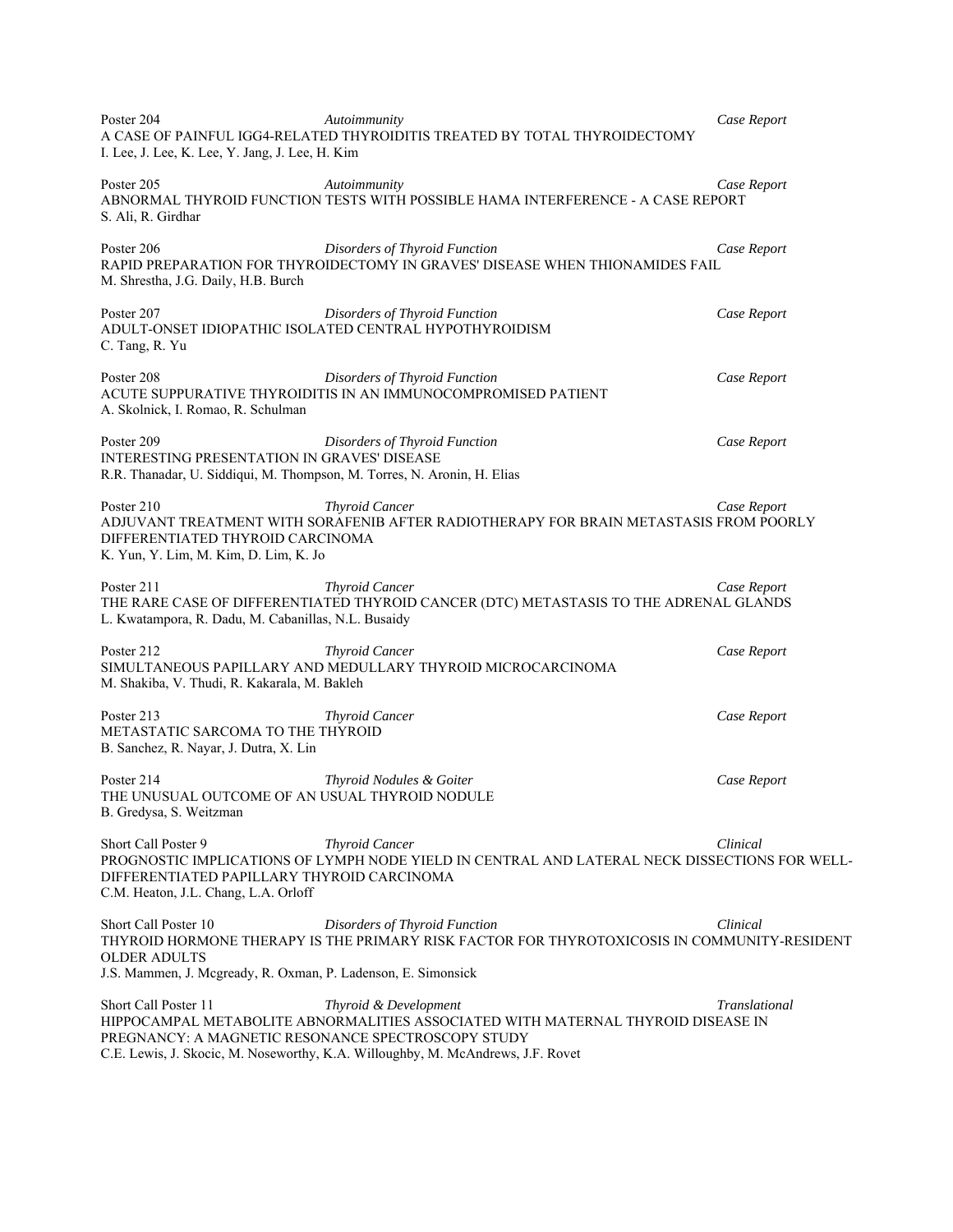| $11:15$ a.m. $-12:30$ p.m.<br>Crown Room, Victorian Building    | Arthur Bauman Clinical Symposium: Behind the Scenes -<br><b>Difficult Decisions, Controversies and Logic in Developing</b><br><b>ATA Guidelines</b><br>Chair: Glenn D. Braunstein                                                                                                                                               |                                                           |
|-----------------------------------------------------------------|---------------------------------------------------------------------------------------------------------------------------------------------------------------------------------------------------------------------------------------------------------------------------------------------------------------------------------|-----------------------------------------------------------|
|                                                                 | Thyroid Nodules and Differentiated Thyroid Cancer Guidelines<br>Medullary Thyroid Cancer Guidelines<br>Hypothyroidism Guidelines: To T3 or Not to T3 and Other<br>Questions about the Treatment of Hypothyroidism                                                                                                               | Bryan R. Haugen<br>Samuel A. Wells<br>Jacqueline Jonklaas |
| $11:15$ a.m. $-12:30$ p.m.<br>Garden Room, Victorian Building   | <b>Basic: The Journey of Thyroid Hormone into the Cell Nucleus</b><br>Chair: Sheue-yann Cheng                                                                                                                                                                                                                                   |                                                           |
|                                                                 | Cell Membrane Transporter<br>Cellular Deiodinase Regulation<br>Role of Transthyretin in Placental Thyroid Hormone Transport                                                                                                                                                                                                     | Heike Heuer<br>Elizabeth McAninch<br>Kerry Richard        |
| 12:30 p.m. $-1:25$ p.m.                                         | <b>Poster Review and Lunch on your Own</b>                                                                                                                                                                                                                                                                                      |                                                           |
| 12:30 p.m. $-1:25$ p.m.<br>Viceroy Hall, Grande Hall Building   | Women in Thyroidology: Communicating and Networking<br>(Pre-registration required; ticket required for entry)<br>Women in Thyroidology of the Year Awardee: Rebecca S. Bahn                                                                                                                                                     | Mary H. Samuels                                           |
| $12:30$ p.m. $-1:25$ p.m.<br>Empress Hall, Grande Hall Building | Ridgway Trainee Conference Lunch Session: How to Get Your Peter A. Kopp<br>Work Published (Open to all trainees - lunch ticket required for meal)                                                                                                                                                                               |                                                           |
| 12:30 p.m. $-1:25$ p.m.<br>Carousel Room, Victorian Building    | ATA Expo Theater Presentation with Veracyte, Inc. - The<br>Scientific Story Behind Afirma <sup>®</sup> Thyroid FNA Analysis<br>to all attendees; space limited - first come, first served)                                                                                                                                      | Giulia C. Kennedy<br>Richard T. Kloos (Open               |
| 1:30 p.m. $-2:15$ p.m.<br>Crown Room, Victorian Building        | Lewis E. Braverman Award Lecture<br>A Tale of Two Iodines - And the Braverman/Wartofsky<br><b>Intersection</b><br>Introduction: Elizabeth N. Pearce                                                                                                                                                                             | Leonard Wartofsky                                         |
|                                                                 | The Lewis E. Braverman Lectureship Award recognizes an individual who has demonstrated<br>excellence and passion for mentoring fellows, students and junior faculty; has a long history of<br>productive thyroid research; and is devoted to the ATA. The award is endowed by<br>contributions to honor Dr. Lewis E. Braverman. |                                                           |
| $2:20$ p.m. $-3:20$ p.m.                                        | <b>Meet the Professor Workshops</b><br>(Pre-registered selections available with mailing badge)                                                                                                                                                                                                                                 |                                                           |
| Crown Room, Victorian Building                                  | Serum Thyroglobulin in the Management of Differentiated<br><b>Thyroid Cancer: An Update in 2014</b>                                                                                                                                                                                                                             | Carole A. Spencer<br>Robert C. Smallridge                 |
| Garden Room, Victorian Building                                 | <b>Evaluation of Thyroid Nodules: What is the Role of Molecular</b><br>Markers?                                                                                                                                                                                                                                                 | Julie Ann Sosa<br>Anna M. Sawka                           |
| Spreckels Complex, Grande Hall Bldg.                            | <b>Evaluation and Management of Thyroid Nodules and Thyroid</b><br><b>Cancer in the Pediatric Population</b>                                                                                                                                                                                                                    | Stephen Huang                                             |
| Hanover Room, Victorian Building                                | <b>ATA Basic Research Guidelines: How to Manipulate Thyroid</b><br><b>Status in Animal Models</b>                                                                                                                                                                                                                               | Tania Ortiga-Carvalho                                     |
| Edison Complex, Grande Hall Bldg.                               | Role of TRs in Cell Differentiation and Senescence                                                                                                                                                                                                                                                                              | Ana Aranda                                                |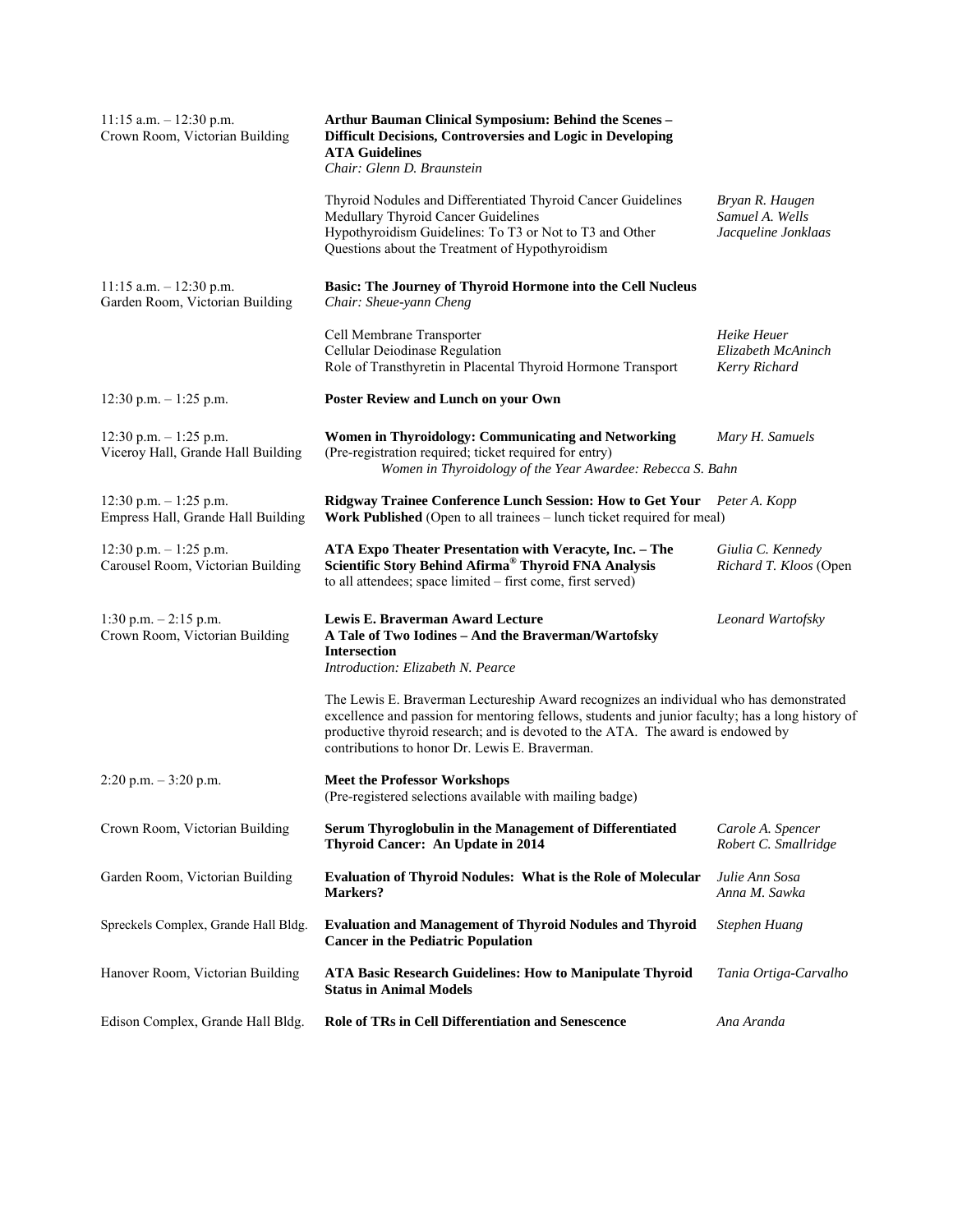| $3:25$ p.m. $-3:50$ p.m.<br>Crown Room, Victorian Building      | <b>Clark T. Sawin Historical Vignette</b><br>Theodor Kocher (1841-1917) – A Lasting Legacy<br>Introduction: Jeffrey R. Garber                                                                                                                                                                                                          | Peter A. Kopp                               |
|-----------------------------------------------------------------|----------------------------------------------------------------------------------------------------------------------------------------------------------------------------------------------------------------------------------------------------------------------------------------------------------------------------------------|---------------------------------------------|
|                                                                 | The Clark T. Sawin History Resource Center supports this historical lecture and<br>memorializes the work of Dr. Sawin, who served as chair of the history and archives<br>committee for many years; and as the presenter of the historical vignette at ATA annual<br>meetings from 1993 – 2003; and as president of the ATA 2003-2004. |                                             |
| $3:30$ p.m. $-5:00$ p.m.<br>Empress Hall, Grande Hall Building  | <b>Ridgway Trainee Conference: Setting Up a Thyroid Practice</b><br>(Open to all trainees)                                                                                                                                                                                                                                             |                                             |
|                                                                 | General                                                                                                                                                                                                                                                                                                                                | Brittany Bohinc/<br>J. Woody Sistrunk       |
|                                                                 | Nuclear Medicine<br>Ultrasound                                                                                                                                                                                                                                                                                                         | J. Woody Sistrunk<br><b>Brittany Bohinc</b> |
| $3:50$ p.m. $-4:20$ p.m.<br>Ballroom & Coronet, Victorian Bldg. | <b>Poster Review Session and Break in the Exhibit Hall</b>                                                                                                                                                                                                                                                                             |                                             |
| 4:20 p.m. $-5:05$ p.m.<br>Crown Room, Victorian Building        | <b>Research Grants Symposium</b><br>Chair: Mingzhao Xing                                                                                                                                                                                                                                                                               |                                             |
|                                                                 | An Investigation of the LDLR-Independent Serum Lipid<br>Modulation by Thyroid Hormone                                                                                                                                                                                                                                                  | <b>Stephen Ayers</b>                        |
|                                                                 | Type 3 Deiodinase in Dilated Heart Failure<br>Sorafenib and Quinacrine as Potential Combination for<br>Anaplastic Thyroid Carcinoma                                                                                                                                                                                                    | Ari J. Wassner<br>Niklas K. Finnberg        |
| $5:10$ p.m. $-6:40$ p.m.<br>Garden Room, Victorian Building     | <b>Basic Oral Abstract Session</b><br>Chairs: Terry F. Davies and Theo J. Visser                                                                                                                                                                                                                                                       |                                             |
|                                                                 | Oral 115, Thyroid Cancer, Basic<br>MICRORNA-339-5P MODULATES NA <sup>+</sup> /I <sup>-</sup> SYMPORTER-MEDIATED RADIOIODIDE<br><b>UPTAKE</b><br>A. Lakshmanan, A. Wojcicka, M. Kotlarek, K. Jazdzewski, S.M. Jhiang                                                                                                                    |                                             |
|                                                                 | Oral 116, Thyroid Cancer, Basic<br>TARGETED DELIVERY OF A NOVEL HISTONE DEACETYLASE INHIBITOR, AB3,<br>USING UNIMOLECULAR MICELLES TO IMPROVE ANTITUMOR EFFECT IN<br>MEDULLARY THYROID CANCER<br>R. Jaskula-Sztul, G. Chen, A.D. Harrison, A. Dammalapati, R. Nair, G. Winston-McPherson,<br>C. Scheinebeck, W. Tang, S. Gong, H. Chen |                                             |
|                                                                 | Oral 117, Autoimmunity, Basic<br>STANDARDIZATION OF A FDA-CLEARED BIOASSAY CONVERTS THYROID-<br>STIMULATING ANTIBODY LEVELS INTO INTERNATIONAL UNITS ENABLING<br><b>COMPARISON AMONG LABORATORIES</b><br>T. Diana, M. Kanitz, M. Lehmann, J. Franken, G.J. Kahaly                                                                      |                                             |
|                                                                 | Oral 118, Thyroid Hormone Action, Basic<br>THYROID HORMONE INTERACTS WITH ALPHA2C ADRENERGIC RECEPTOR<br>SIGNALING TO REGULATE THE EPIPHYSIAL GROWTH PLATE MORPHOLOGY<br>AND BONE GROWTH<br>M.M. Rodrigues, M.V. Silva, P.C. Brum, C.H. Gouveia                                                                                        |                                             |
|                                                                 | Oral 119, Disorders of Thyroid Function, Basic<br>TSH RECEPTOR ENDOCYTIC CARGO DETERMINES THYROCYTE CELL FATE<br>S. A. Morshed, R. Ma, R. Latif, T.F. Davies                                                                                                                                                                           |                                             |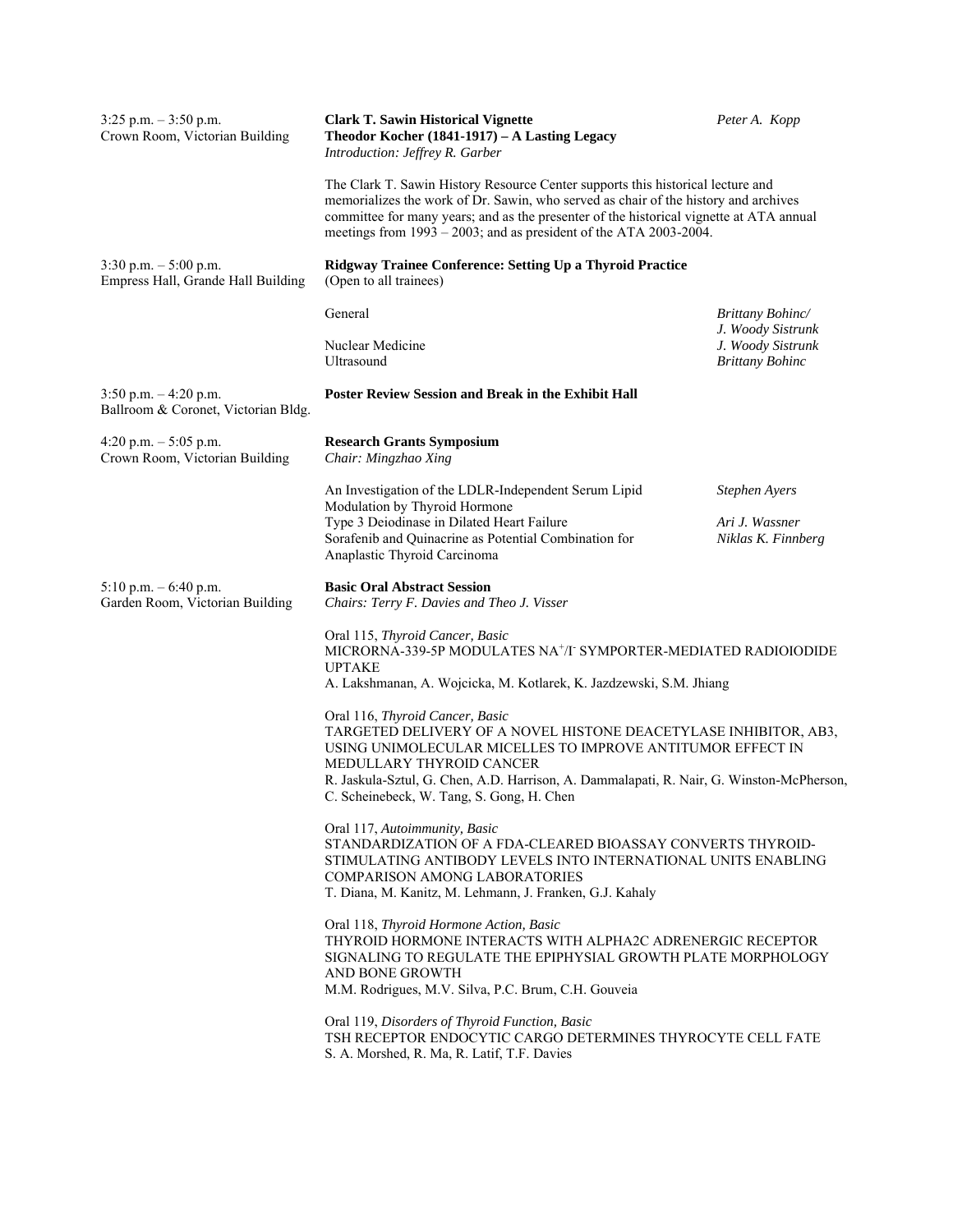Oral 120, *Thyroid Hormone Metabolism & Regulation, Basic*  PHARMACOLOGICAL ACTIVATION OF THYROID HORMONE RECEPTORS ELICITS A FUNCTIONAL CONVERSION OF WHITE TO BROWN FAT K. Phillips, J.Z. Lin, A.J. Martagón, S.L. Cimini, D.D. Gonzalez, S.M. Hartig, A. Biter, N. Zhang, J.D. Baxter, P. Webb, J. Gustafsson

5:10 p.m. – 6:40 p.m. **Clinical Oral Abstract Session** 

Crown Room, Victorian Building *Chairs: Kenneth B. Ain and Brian W. Kim* 

Oral 121, *Thyroid Cancer, Translational*  TUMOR SUPPRESSOR MIR-30A-5P INHIBITS LOX EXPRESSION AND CANCER PROGRESSION IN THYROID CANCER M. Boufraqech, N. nilubol, L. Zhang, S. gara, S. Sadowski, A. Mehta, M. He, S. davis, J. Dreiling, J.A. Copland, R.C. Smallridge, M. Quezado, E. Kebebew

Oral 122, *Thyroid Cancer, Translational*  DETECTION OF CIRCULATING BRAFV600E IN PATIENTS WITH PAPILLARY THYROID CARCINOMA C.C. Lubitz, S. Parangi, M. Bernasconi, A.P. Schalck, D.T. Frederick, H. Suh, S.E. Donovan, L. Wirth, R.J. Sullivan, D.J. Panka

#### Oral 123, *Thyroid Cancer, Clinical*

HIGHLY ACCURATE DIAGNOSIS OF CANCER IN THYROID NODULES WITH FOLLICULAR NEOPLASM/SUSPICIOUS FOR A FOLLICULAR NEOPLASM CYTOLOGY BY THYROSEQ V2 NEXT GENERATION SEQUENCING ASSAY Y. Nikiforov, S.E. Carty, S.I. Chiosea, C. Coyne, U. Duvvuri, R.L. Ferris, S. Hodak, S.O. LeBeau, N. Ohori, R.R. Seethala, M.E. Tublin, L. Yip, M. Nikiforova

Oral 124, *Thyroid Cancer, Translational*  MUTATIONAL ANALYSIS OF KINOME IN DIFFERENTIATED THYROID CANCER T.H. Kim, J. Park, D. Park, K. Lee, J. Moon, K. Kim, K. Yi, D. Park, Y. Park

### Oral 125, *Thyroid Cancer, Clinical*

DEVELOPMENT OF A CLINICAL TARGETED NEXT-GENERATION SEQUENCING TEST FOR INDETERMINATE THYROID NODULES S.M. Cheng, D. Lew, C. Barlan, F.M. Hantash, J.J. Catanese, A. Grupe, D. Ross, R.E. Reitz, F.M. Waldman

Oral 126, *Thyroid Cancer, Translational*  IDENTIFICATION OF IODINE METABOLISM-ASSOCIATED LARGE NON-CODING RNA (LINCRNA) DIFFERENTIALLY EXPRESSED IN BRAFV600E-POSITIVE PAPILLARY THYROID CANCER VERSUS NORMAL THYROID TISSUE M. Duquette, A. Fischer, E. Puxeddu, J. Lawler, P. Pandolfi, C. Nucera

#### 7:30 p.m. – 11:00 p.m. **ATA Annual Reception and Banquet – Halloween Style!**

Viceroy/Regent Halls (Admission by ticket only; Bring your costume and your festive Grande Hall Building spirit as this year's event will be a scream!)

#### **ATA Distinguished Service Award** *2014 Awardee:*

In recognition and honor of a member who has made important *Alan P. Farwell*  and continuing contributions to the Association.

#### **John B. Stanbury Thyroid Pathophysiology Medal** *2014 Awardee:*

In recognition of outstanding research contributions, *Valerie Ann Galton*  either conceptual or technical, to the understanding of thyroid physiology or the pathophysiology of thyroid disease, as evidenced by having a major impact on research or clinical practice related to thyroid diseases.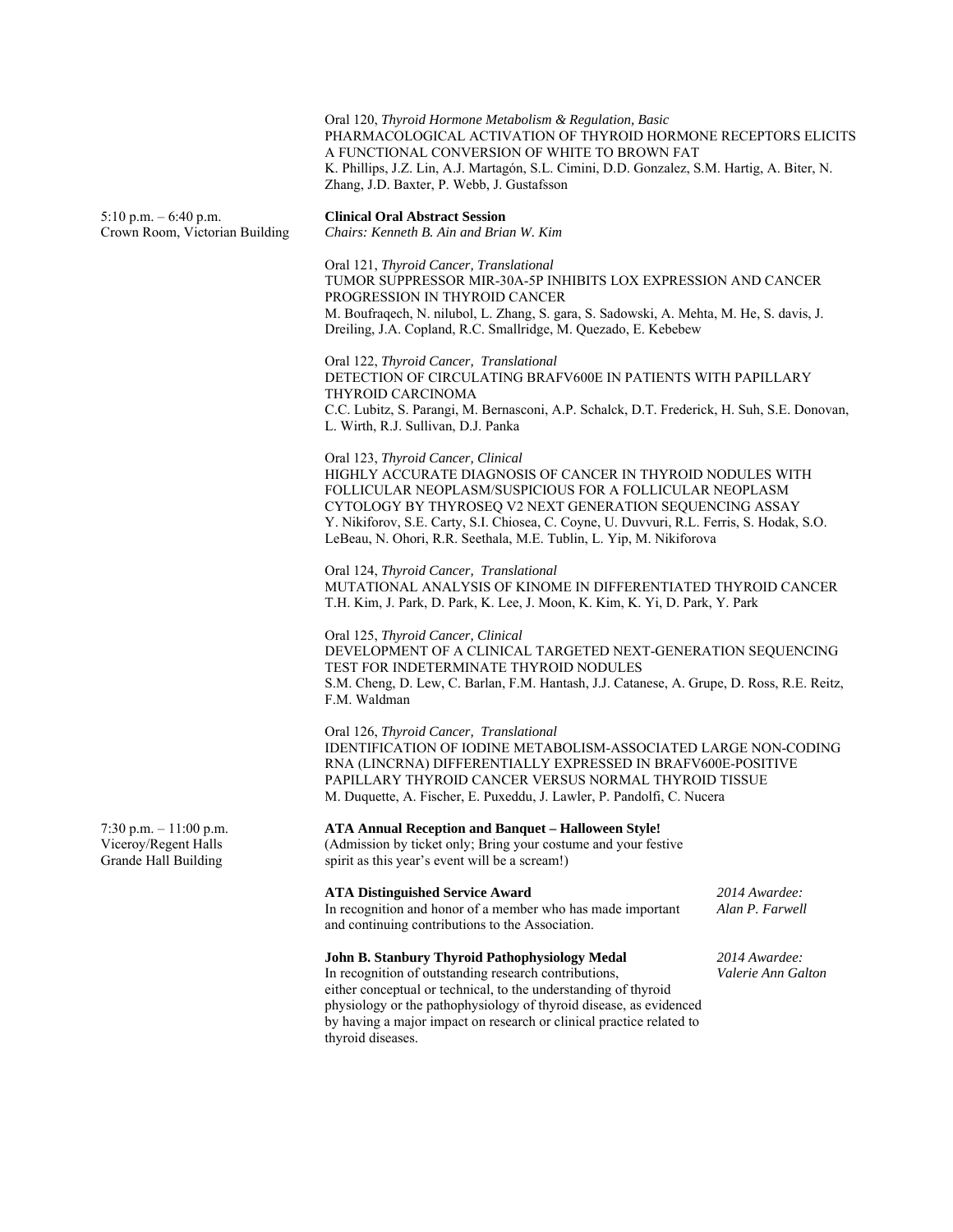## 84<sup>th</sup> Annual Meeting of the American Thyroid Association Saturday, November 1, 2014



| 6:30 a.m. $-5:30$ p.m.<br>Group Registration Desk<br>Victorian Building | <b>Registration Open</b>                                                                                                                                                                                                                                                                                                                                                                                                                                                                         |                                                         |
|-------------------------------------------------------------------------|--------------------------------------------------------------------------------------------------------------------------------------------------------------------------------------------------------------------------------------------------------------------------------------------------------------------------------------------------------------------------------------------------------------------------------------------------------------------------------------------------|---------------------------------------------------------|
| 6:30 a.m. $-7:30$ a.m.<br>Carousel Room, Victorian Building             | <b>Early Riser Symposium Continental Breakfast</b>                                                                                                                                                                                                                                                                                                                                                                                                                                               |                                                         |
| 6:45 a.m. $-8:00$ a.m.<br>Crown Room, Victorian Building                | Early Riser Symposium: Management of Advanced Radioactive<br><b>Iodine Refractory Thyroid Cancer</b><br>Chair: Maria E. Cabanillas                                                                                                                                                                                                                                                                                                                                                               |                                                         |
|                                                                         | What is the Definition of Radioactive Iodine Refractory?<br>Opportunities for the Use of Locoregional/Directed Therapies<br>in Radioiodine-Refractory Thyroid Cancers                                                                                                                                                                                                                                                                                                                            | Stephanie L. Lee<br>Keith C. Bible                      |
|                                                                         | Initiation of Systemic Therapy: Which Agents and When?                                                                                                                                                                                                                                                                                                                                                                                                                                           | Rossella Elisei                                         |
| $8:05$ a.m. $-8:10$ a.m.<br>Crown Room, Victorian Building              | <b>Announcements</b><br>Program Chairs R. Michael Tuttle and Fredric E. Wondisford                                                                                                                                                                                                                                                                                                                                                                                                               |                                                         |
| $8:10$ a.m. $-8:55$ a.m.<br>Crown Room, Victorian Building              | <b>Plenary Lecture: Excess Thyroid Hormone and Thyrotroph</b><br><b>Cell Death</b><br>Introduction: Yun-Bo Shi                                                                                                                                                                                                                                                                                                                                                                                   | <b>Rolf Karlstrom</b>                                   |
| $9:00$ a.m. $-10:00$ a.m.<br>Empress Hall, Grande Hall Building         | Ridgway Trainee Conference: How to Communicate About<br><b>the Thyroid</b> (Open to all trainees)                                                                                                                                                                                                                                                                                                                                                                                                |                                                         |
|                                                                         | Surgeon's Perspective<br>Pathologist's Perspective<br>Endocrinologist's Perspective                                                                                                                                                                                                                                                                                                                                                                                                              | Gerard M. Doherty<br>Sylvia L. Asa<br>Stephanie A. Fish |
| $9:00$ a.m. $-10:30$ a.m.<br>Crown Room, Victorian Building             | <b>Short Call Oral Abstracts</b><br>Chairs: Elizabeth N. Pearce and Antonio C. Bianco                                                                                                                                                                                                                                                                                                                                                                                                            |                                                         |
|                                                                         | Short Call Oral 1, Thyroid Cancer, Translational<br>TERT PROMOTER AND BRAF MUTATIONS COOPERATIVELY PROMOTE<br>PAPILLARY THYROID CANCER-RELATED MORTALITY<br>M. Xing, R. Liu, J. Bishop                                                                                                                                                                                                                                                                                                           |                                                         |
|                                                                         | Short Call Oral 2, Thyroid Cancer, Basic<br>NF2/MERLIN IS A NOVEL THYROID TUMOR SUPPRESSOR GENE WHOSE LOSS<br>PROMOTES ONCOGENIC RAS-INDUCED THYROID CANCERS VIA YAP-<br>DEPENDENT TRANSACTIVATION OF MUTANT RAS AND SENSITIZES THEM TO<br><b>MEK INHIBITION</b><br>M.E. Garcia-Rendueles, J. Ricarte Filho, B.R. Untch, J.A. Knauf, V. Smith, E. Lundsmith, B.<br>Taylor, G. Oler, S.C. Jhanwar, A. Viale, F. Giancotti, Y. Fang, A. Heguy, K.H. Huberman, M.<br>Ryder, R.A. Ghossein, J. Fagin |                                                         |
|                                                                         | Short Call Oral 3, Thyroid Cancer, Translational<br>TARGETING OF ONCOGENIC HRAS IN MURINE AGGRESSIVE THYROID CANCERS<br>WITH MEK AND FARNESYLTRANSFERASE INHIBITION<br>B.R. Untch, J.A. Knauf, M.E. Garcia-Rendueles, R.A. Ghossein, A.L. Ho, J. Fagin                                                                                                                                                                                                                                           |                                                         |
|                                                                         | Short Call Oral 4, Autoimmunity, Translational<br>MUTATIONS IN NOX3 AS GENETIC CAUSE OF FAMILIAL AGRANULOCYTOSIS<br>DURING THYROSTATIC TREATMENT OF GRAVES' DISEASE<br>T.S. Plantinga, P. Arts, G.H. Knarren, A.H. Mulder, I.M. Wakelkamp, A. Hoischen, M. Netea,<br>J. Smit, R.T. Netea-Maier                                                                                                                                                                                                   |                                                         |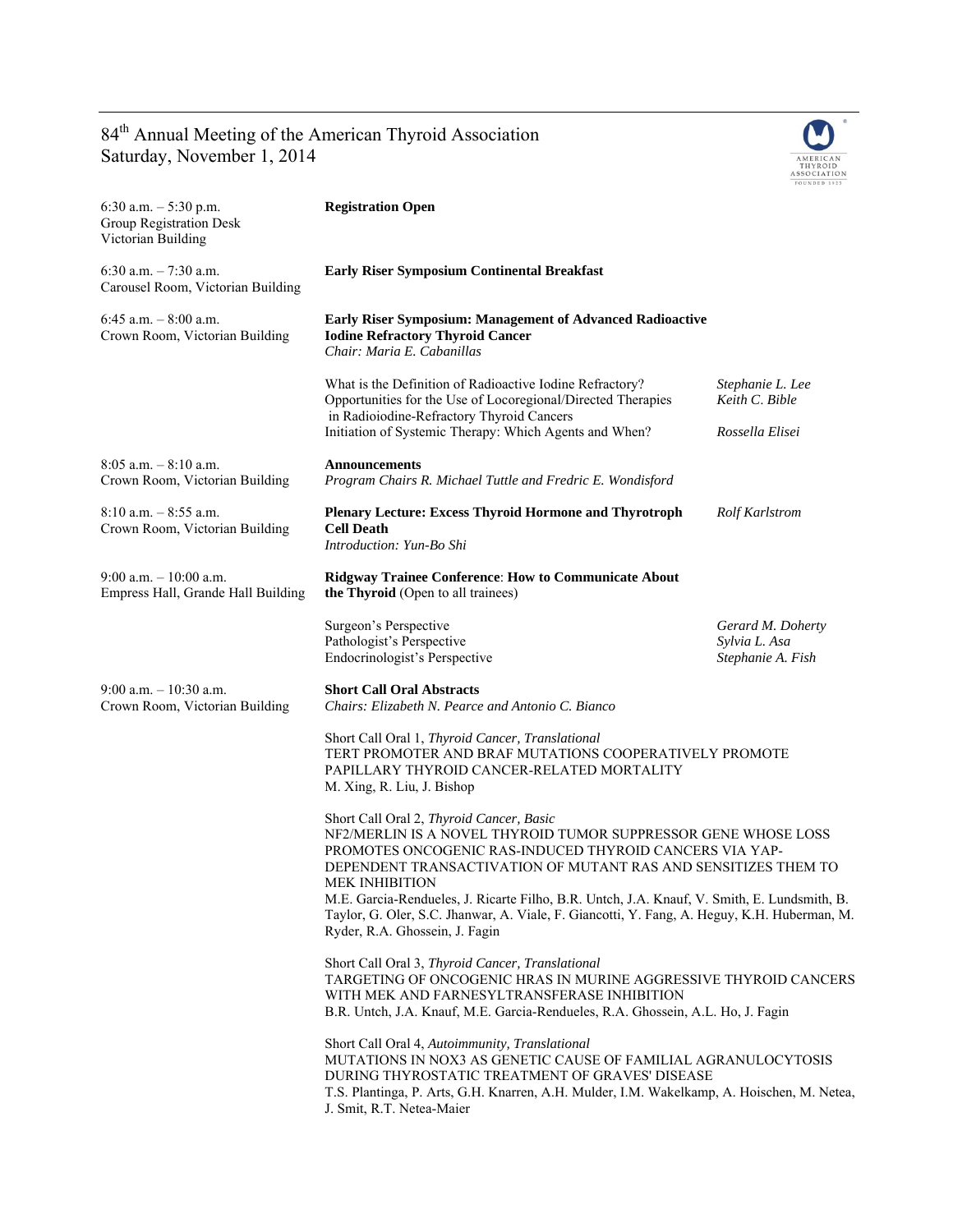|                                                                                                                | Short Call Oral 5, Thyroid Cancer, Translational<br><b>IDENTIFICATION OF NOVEL GENE FUSIONS BY TARGETED NEXT-GEN</b><br>SEQUENCING IN THYROID FNA SAMPLES<br>M. Nikiforova, S. Zhong, A. Wald, L. Kelly, Y. Nikiforov                                                                                                                 |                                                      |
|----------------------------------------------------------------------------------------------------------------|---------------------------------------------------------------------------------------------------------------------------------------------------------------------------------------------------------------------------------------------------------------------------------------------------------------------------------------|------------------------------------------------------|
|                                                                                                                | Short Call Oral 6, Thyroid Hormone Action, Basic<br>A ROLE FOR THYROID HORMONE ACTIVATION IN THE TREATMENT OF X-<br>LINKED ADRENOLEUKODYSTROPHY (X-ALD)<br>M.D. Hartley, T. Banerji, T.S. Scanlan                                                                                                                                     |                                                      |
| 9:30 a.m. $-1:30$ p.m.<br>Ballroom & Coronet, Victorian Bldg.                                                  | <b>Exhibit Hall Open</b>                                                                                                                                                                                                                                                                                                              |                                                      |
| $10:00$ a.m. $-11:30$ a.m.<br>Empress Hall, Grande Hall Building                                               | Ridgway Trainee Conference: Case Discussions-Thyroid<br>Cancer (Open to all trainees; cases submitted by trainees<br>for discussion)                                                                                                                                                                                                  | R. Michael Tuttle<br>Ian D. Hay<br>James D. Brierley |
| $10:30$ a.m. $-11:30$ a.m.<br>Ballroom & Coronet, Victorian Bldg.                                              | <b>Poster Review Session and Break in the Exhibit Hall</b>                                                                                                                                                                                                                                                                            |                                                      |
| Poster 224<br><b>THYRODITIS</b>                                                                                | Autoimmunity<br>SPECIFIC HAPLOTYPES OF A MICROSATELLITE MARKERS INTERNAL TO THE HIPK2 GENE IN HASHIMOTO                                                                                                                                                                                                                               | Basic                                                |
|                                                                                                                | R.M. Ruggeri, T.M. Vicchio, S. Giovinazzo, L. Lavra, A. Ulivieri, F. Trimarchi, S. Sciacchitano, S. Benvenga, M.C. Trovato                                                                                                                                                                                                            |                                                      |
| Poster 225<br>HASHIMOTO'S THYROIDITIS (HT)                                                                     | Autoimmunity<br>SINGLE NUCLEOTIDE POLYMORPHISMS (SNPS) IN EXON 4 OF P53 AS GENETIC MARKERS OF SUSCEPTIBILITY FOR<br>R.M. Ruggeri, T.M. Vicchio, S. Giovinazzo, R. Certo, F. Trimarchi, S. Benvenga, M.C. Trovato                                                                                                                      | Basic                                                |
|                                                                                                                |                                                                                                                                                                                                                                                                                                                                       |                                                      |
| Poster 226<br>Trimarchi, V. Cavallari                                                                          | Thyroid Nodules & Goiter<br>EXPRESSIONS OF A 133 ISOFORMS OF P53 IN MULTINODULAR THYROIDS: THE IMMUNOREACTIONS IN BENIGN<br>LESIONS ARE CORRELATING WITH SUBCELLULAR PHENOTYPES OF ELECTRON MICROSCOPY<br>M.C. Trovato, R.M. Ruggeri, M. Scardigno, G. Sturniolo, E. Vitarelli, G. Arena, O. Gambadoro, G. Sturniolo, S. Benvenga, F. | Basic                                                |
| Poster 227                                                                                                     | Withdrawn                                                                                                                                                                                                                                                                                                                             |                                                      |
| Poster 228<br>D. Elfenbein, R. Sippel, H. Chen, D. Schneider                                                   | Autoimmunity<br>CAN THYROID AUTOANTIBODY LEVELS AID IN TREATMENT DECISION-MAKING FOR GRAVES' DISEASE?                                                                                                                                                                                                                                 | Clinical                                             |
| Poster 229<br>EUTHYROID GRAVES' DISEASE PATIENTS<br>Mukasa, J.Y. Noh, S. Nagataki, A. Kozaki, T. Inoue, K. Ito | Autoimmunity<br>LONG-TERM COURSE OF THE THYROID FUNCTION AND THYROID ASSOCIATED OPHTHALMOPATHY OF<br>N. Suzuki, A. Yoshihara, T. Kameda, S. Kobayashi, K. Iwaku, H. Ohye, M. Matsumoto, M. Suzuki, Y. Kunii, N. Watanabe, K.                                                                                                          | Clinical                                             |
| Poster 230<br>DIFFERENTIATED THYROID CARCINOMA                                                                 | Autoimmunity<br>FREQUENCY AND DEGREE OF SEVERITY OF HASHIMOTO'S THYROIDITIS IN PATIENTS WITH WELL-<br>H. Vargas-Uricoechea, I. Meza-cabrera, V. Agredo-Delgado, D. Bolaños-Ñañez                                                                                                                                                      | Clinical                                             |
| Poster 231<br>H. Vargas-Uricoechea, I. Meza-cabrera, A. Romero-Rojas                                           | Thyroid & Development<br>ECTOPIC THYROID TISSUE IN THE ADRENAL GLAND: A RARE ENTITY, POORLY UNDERSTOOD                                                                                                                                                                                                                                | Case Report                                          |
| Poster 232                                                                                                     | Thyroid Nodules & Goiter<br>CYTOLOGICAL CHARACTERISTICS AND FREQUENCY OF AUTOANTIBODIES IN THYROID NODULES IN CHILDREN<br>H. Vargas-Uricoechea, I. Meza-Cabrera, V. Agredo-Delgado, D. Bolaños-Ñañez                                                                                                                                  | Clinical                                             |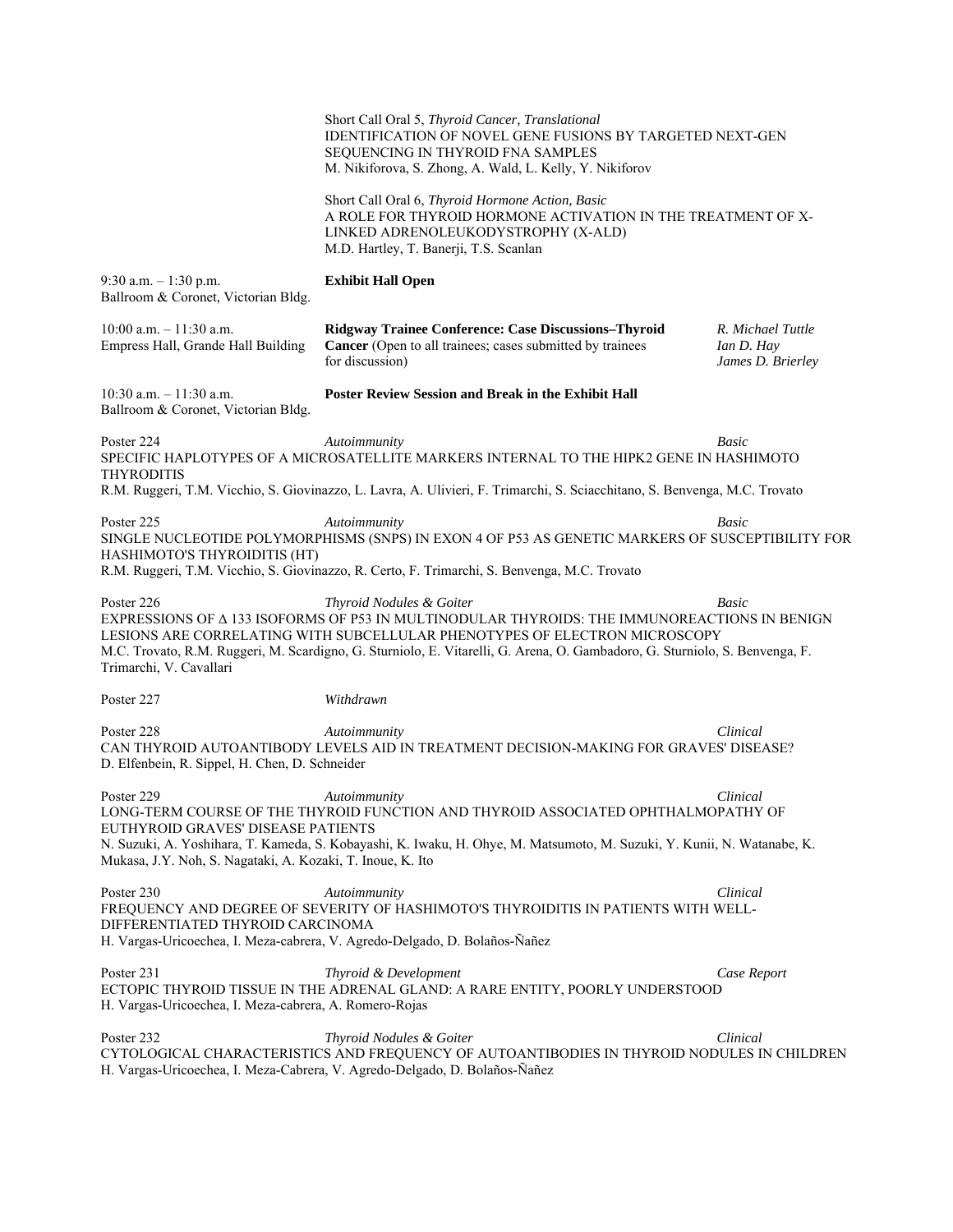Poster 233 *Autoimmunity Clinical*  A CASE OF ASSOCIATION OF AUTOIMMUNE THYROIDITIS WITH HYPOTHYROIDISM AND ADDISON'S DISEASE N.H. Martirosyan Poster 234 *Autoimmunity Translational*  THE EFFECTS OF IGF-I AND IGF-I RECEPTOR KINASE INHIBITOR ON CYTOKINE PRODUCTION INDUCED BY LPS AND CYCLIC AMP ANALOGUE IN FIBROBLASTS FROM GRAVES' OPHTHALMOPATHY O. Isozaki, R. Inoue, Y. Nozoe, Y. Okubo, Y. Inoue, A. Ichihara Poster 235 *Disorders of Thyroid Function Basic*  URINARY SELENIUM LEVELS IN HEALTHY TURKISH WOMEN E. Kilinc, C. Akin, A. Coskun, F. Kelestimur, A. OZPINAR Poster 236 *Disorders of Thyroid Function Clinical*  DIAGNOSIS, MANAGEMENT, AND DEVELOPMENTAL OUTCOMES OF PATIENTS WITH PRIMARY CONGENITAL HYPOTHYROIDISM IN CALIFORNIA AND HAWAII N.A. Rosenthal, E. Bezar, S. Mann, S. Banerjee, M. Geffner, M. Gottschalk, L. Jelliffe-Pawlowski, M. Rutherford, L. Hasegawa, L. Feuchtbaum Poster 237 *Disorders of Thyroid Function Clinical*  PREDICTORS OF DIAGNOSIS AND HOSPITAL OUTCOMES IN THYROID STORM: A RETROSPECTIVE COHORT STUDY M.G. Lechner, T.E. Angell, C.T. Nguyen, V.L. Salvato, J.T. Nicoloff, J.S. LoPresti Poster 238 *Withdrawn* Poster 239 *Disorders of Thyroid Function Clinical*  PREFERABLE TREATMENT WITH METHIMAZOLE (MMI) FOR GRAVES' DISEASE AFTER THE FIRST TRIMESTER N. Momotani, S. Iwama Poster 240 *Disorders of Thyroid Function Clinical*  THYROID DISEASE AS A STROKE RISK FACTOR IN PATIENTS WITH COGNITIVE COMPLAINTS H. Pretorius, D. Menke, M.M. Bowling, N.M. Bodnar Poster 241 *Disorders of Thyroid Function Clinical*  PSYCHOLOGICAL PERFORMANCE AND BRAIN FUNCTIONAL CONNECTIVITY IN THE PATIENTS WITH DIFFERENTIATED THYROID CARCINOMA DURING THYROID HORMONE WITHDRAWAL Y. Choi, Y. Shin, E. Jang, M. Jeon, T. Kim, J. Hong, Y. Shong, W. Kim Poster 242 *Disorders of Thyroid Function Clinical*  THYROID FUNCTION AND 6-YEAR MORTALITY IN THE ELDERLY POPULATION LIVING IN A IODINE SUFFICIENT AREA: A RESULT FROM KOREAN LONGITUDINAL STUDY ON HEALTH AND AGING (KLOSHA) J. Moon, K. Kim, S. Choi, S. Lim, H. Jang Poster 243 *Disorders of Thyroid Function Clinical*  PROPOSAL FOR THE TENTATIVE RANGE OF INAPPROPRIATE TSH ELEVATION K. Ohba, S. Sasaki, H. Nakamura Poster 244 *Withdrawn*  Poster 245 *Iodine Uptake & Metabolism Clinical*  URINARY IODINE EXCRETION AND SERUM THYROID FUNCTION IN HEALTHY ADULTS AFTER IODINATED CONTRAST ADMINISTRATION S.Y. Lee, D.L. Chang, X. He, E.N. Pearce, L.E. Braverman, A.M. Leung Poster 246 *Thyroid Cancer Basic*  NOTCH1 INTRACELLULAR DOMAIN REGULATES THYROID CANCER CELL MIGRATION AND TUMOR METASTASIS VIA INHIBITION OF SERPINE1 X. Yu, A.D. Harrison, R. Jaskula-Sztul, R.V. Lloyd, H. Chen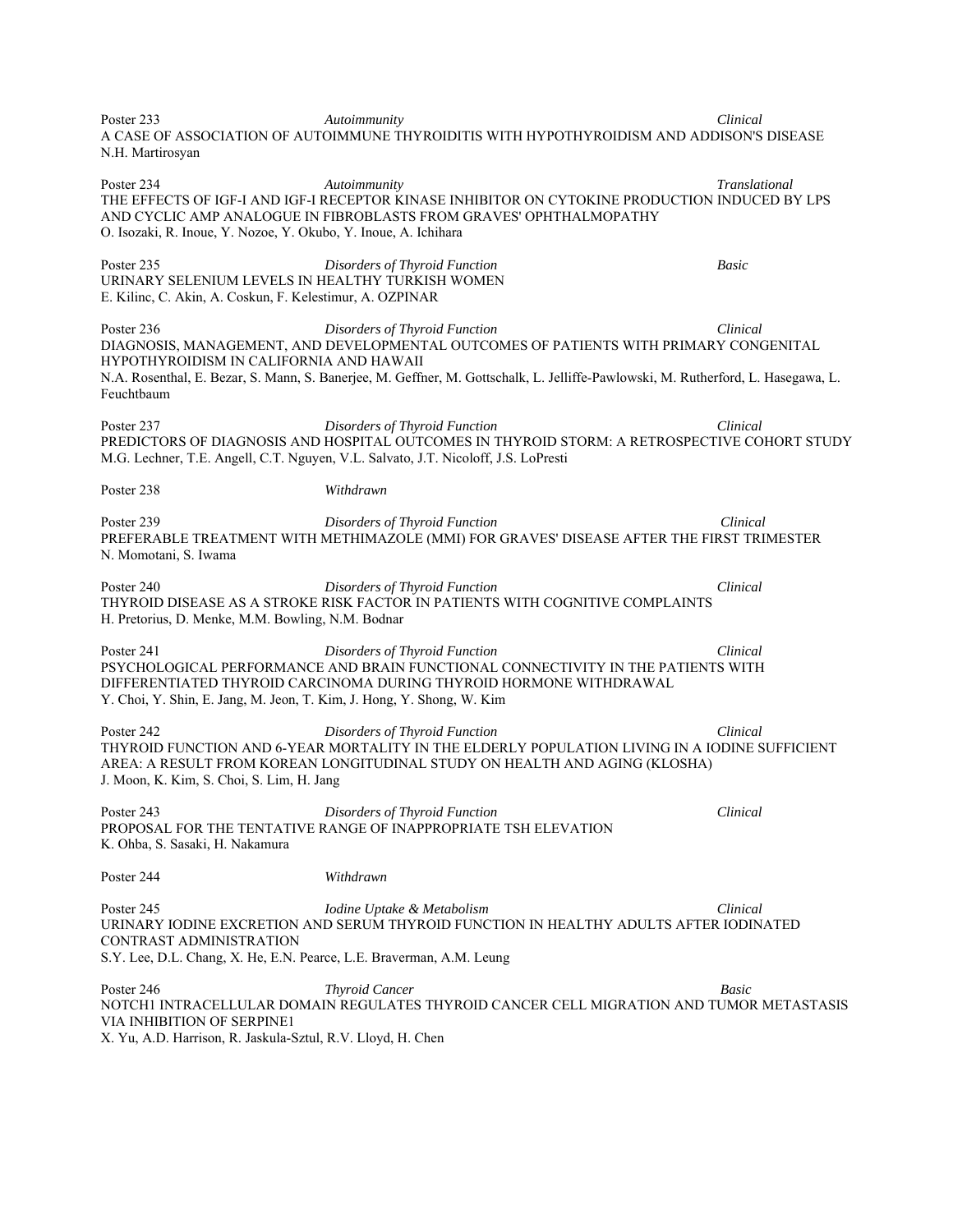SOMATIC MUTATIONS OF FOXE1 IN PAPILLARY THYROID CANCER M. Mond, M. Bullock, Y. Yao, R.J. Clifton-Bligh, P.J. Fuller, C. Gilfillan Poster 248 *Thyroid Cancer Basic*  ANTINEOPLASTIC ACTIVITY OF TWO TYROSINE KINASE INHIBITORS IN PRIMARY CULTURES FROM ANAPLASTIC THYROID CANCER OBTAINED FROM FINE NEEDLE ASPIRATION: CLM29 AND CLM3 A. Di Domenicantonio, S. Ferrari, P. Fallahi, C. La Motta, G. Materazzi, A. Corrado, I. Ruffilli, U. Politti, F. Da Settimo, P. Miccoli, A. Antonelli Poster 249 *Thyroid Hormone Metabolism & Regulation Clinical*  ORAL LIQUID L-THYROXINE (L-T4) MAY BE BETTER ABSORBED COMPARED TO L-T4 TABLETS IN PATIENTS WITH LACTOSE INTOLERANCE A. Corrado, P. Fallahi, S. Ferrari, A. Di Domenicantonio, I. Ruffilli, A. Antonelli Poster 250 *Thyroid Cancer Basic*  THE CAPABILITY OF CANINES TO PROSPECTIVELY DETECT THYROID CANCER A.M. Hinson, A.A. Ferrando, B. Wilkerson, D. Waugh, S.A. Abid, B.C. Stack, D.L. Bodenner **Poster 251 Thyroid Cancer Basic Basic Basic** THE EFFECTS OF THE HIV PROTEASE INHIBITOR NELFINAVIR ON EXPRESSION OF MITOCHONDRIAL MOLECULES IN MEDULLARY THYROID CANCER CELLS K. Jensen, A. Patel, J. Costello, Y. Kushchayeva, K. Burman, V. Vasko Poster 252 *Thyroid Cancer Basic*  MICROTUBULE-ASSOCIATED PROTEIN-2 (MAP-2) EXPRESSION IN MEDULLARY CARCINOMA OF THYROID A. Shtabsky, A. Aizic, F. Misonzhnik Bedny, L. Leider-Trejo, I. Solar Poster 253 *Thyroid Cancer Clinical*  INTER-OBSERVER VARIATION IN THE PATHOLOGIC IDENTIFICATION OF EXTRANODAL EXTENSION IN NODAL METASTASES FROM PAPILLARY THYROID CARCINOMA E. Du, B.M. Wenig, R.A. Ghossein, R.V. Lloyd, T.J. Giordano, L.D. Thompson, W. Faquin, S.L. Asa, O. Mete, S.M. Suster, H.K. Su, E.H. Alpert, E.H. Dewey, L. Dos Reis, H. Husaini, M.L. Urken Poster 254 *Thyroid Cancer Clinical*  INTER-OBSERVER VARIATION IN THE PATHOLOGIC IDENTIFICATION OF MINIMAL EXTRATHYROIDAL EXTENSION IN PAPILLARY THYROID CARCINOMA H.K. Su, B.M. Wenig, R.A. Ghossein, R.V. Lloyd, T.J. Giordano, L.D. Thompson, W. Faquin, S.L. Asa, O. Mete, S.M. Suster, E. Du, E.H. Alpert, E.H. Dewey, L. Dos Reis, H. Husaini, M.L. Urken Poster 255 *Thyroid Cancer Clinical*  UTILITY OF THE ASURAGEN MIRINFORM® THYROID ONCOGENE PANEL IN PATIENTS ≤ 18 YEARS OF AGE L. Sullivan, S. Mostoufi-Moab, B. Pawel, Z. Baloch, V. LiVolsi, A. Szafranska-Schwarzbach, S. Beaudenon-Huibregtse, K. Kazahaya, N. Adzick, G. Krishnamurthy, A. Bauer Poster 256 **Thyroid Cancer Clinical**  *Thyroid Cancer* **Clinical** *Clinical*PHASE 3 STUDY OF (E7080) LENVATINIB IN DIFFERENTIATED CANCER OF THE THYROID (SELECT): RESULTS AND SUBGROUP ANALYSIS OF PATIENTS FROM NORTH AMERICA M.A. Habra, M. Schlumberger, L. Wirth, B. Robinson, M.S. Brose, M.H. Taylor, A.G. Gianoukakis, M.K. Krzyzanowska, C.E. Dutcus, B. de las Heras, J. Zhu, S.I. Sherman, M.H. Shah Poster 257 *Thyroid Cancer* **Clinical**  *Thyroid Cancer* **Clinical** *Clinical*INCREASED THYROID CANCER INCIDENCE CORRESPONDS TO INCREASED UTILIZATION OF THYROID ULTRASOUND AND FINE NEEDLE ASPIRATION: A POPULATION-BASED STUDY IN THE VETERANS AFFAIRS HEALTHCARE SYSTEM J.P. Zevallos, C.M. Hartman, J.R. Kramer, E.M. Sturgis, E.Y. Chiao Poster 258 **Thyroid Cancer The Clinical The Clinical Clinical Clinical Clinical Clinical** MYELOID SUPPRESSOR CELL MEASUREMENT FOR PREOPERATIVE DIAGNOSIS AND RISK STRATIFICATION OF DIFFERENTIATED THYROID CANCER

T.E. Angell, M.G. Lechner, S.E. Martin, P.A. Singer, D.R. Maceri, A.L. Epstein

Poster 247 *Thyroid Cancer Basic*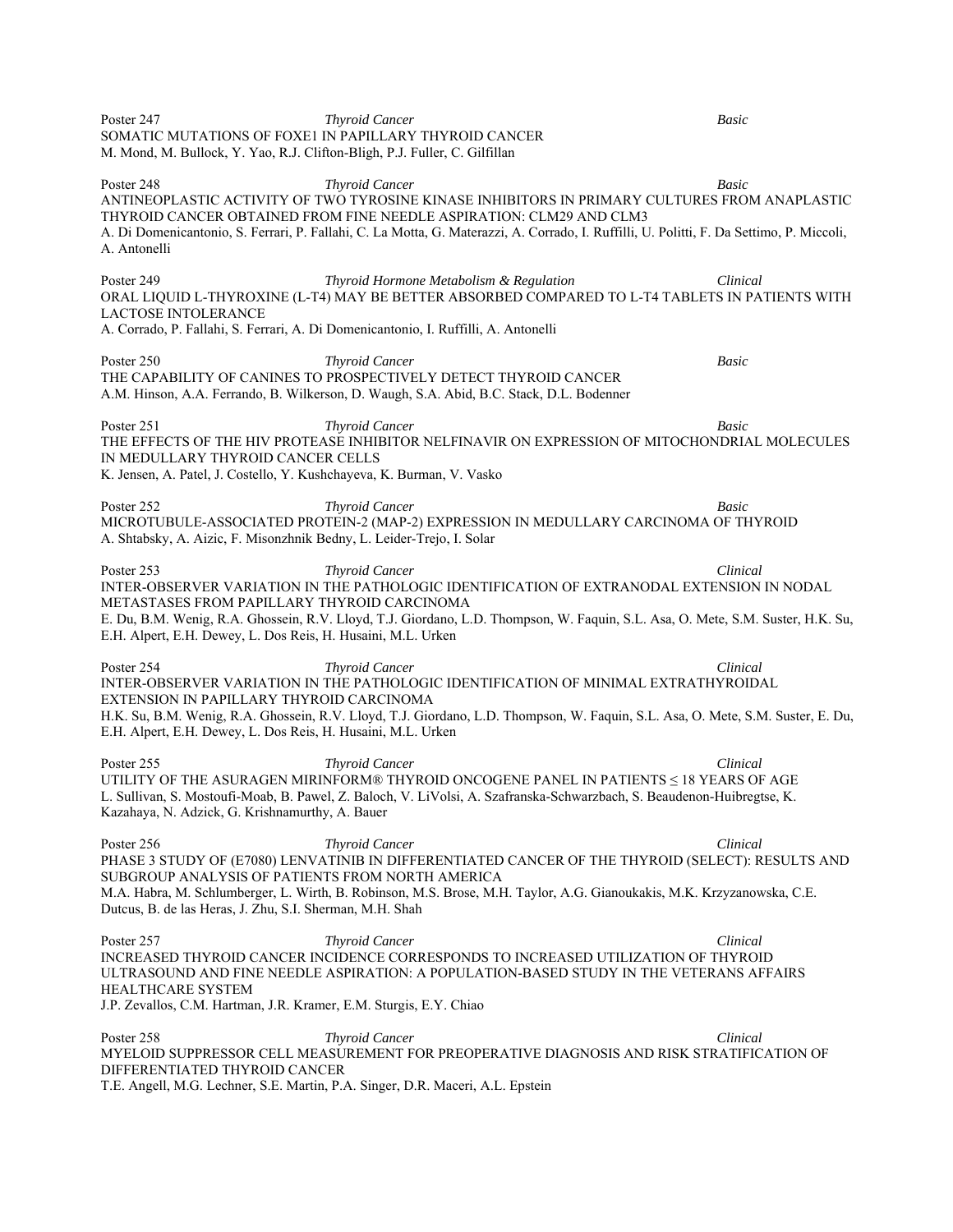Poster 259 **Thyroid Cancer The Clinical**  *Thyroid Cancer* **Clinical** *Clinical Clinical Clinical Clinical Clinical Clinical Clinical Clinical Clinical Clinical Clinical Clinical Clinical Clinic* CAPSULAR INVASION AT MORE THAN FIVE PLACES IS A SIGNIFICANT PROGNOSTIC FACTOR IN FOLLICULAR THYROID CARCINOMA C. Kumar, A. Mishra, N. Kumari, N. krishnani, G. Chand, G. Agarwal, A. Agarwal, A.K. Verma, S.K. Mishra Poster 260 *Thyroid Cancer* **Clinical**  *Thyroid Cancer* **Clinical** *Clinical*PEDIATRIC THYROID MALIGNANCIES: A SEVERE BURDEN OF DISEASE S. Liao, M. Milas, M. Shindo Poster 261 *Thyroid Cancer Clinical*  UTILIZATION OF INTRAOPERATIVE ULTRASOUND-GUIDED LOCALIZATION AND METHYLENE BLUE INJECTION TO IMPROVE SURGICAL MANAGEMENT OF METASTATIC LYMPHADENOPATHY IN PEDIATRIC PATIENTS WITH PAPILLARY THYROID CANCER R.C. Borek, P. Mudd, G. Krishnamurthy, A. Bauer, S. Mostoufi-Moab, K. Kazahaya Poster 262 *Thyroid Cancer* **Clinical**  *Thyroid Cancer* **Clinical** *Clinical*RESPONSIVENESS OF GENERIC UTILITIES INDICES FOR PATIENTS UNDERGOING SURGERY FOR THYROID **CANCER** K.P. Economopoulos, L. Benitez, G. Gazelle, E.F. Halpern, K. Donelan, J. Swan, C.C. Lubitz Poster 263 **Thyroid Cancer** Clinical **Clinical Clinical Clinical Clinical Clinical** AN ANALYSIS 14,045 CASES OF PAPILLARY THYROID MICROCARCINOMA :1986-2013 SEVERANCE HOSPITAL **EXPERIENCE** C. Lee, J. Jeong, S. Jung, S. Kang, J. Lee, J. Jung, K. Nam, W. Chung, C. Park Poster 264 *Thyroid Cancer Clinical*  CHANGES OF DIAGNOSIS, TREATMENT AND PROGNOSIS OF ANAPLASTIC THYROID CARCINOMA: 33 YEARS EXPERIENCES IN SEOUL NATIONAL UNIVERSITY HOSPITAL D. Lee, J. Won, Y. Park, M. Sung, H. Wu, J. Hah Poster 265 *Thyroid Cancer Clinical*  ULTRASOUND SCORE AND NUCLEAR GROOVE PREDICT MALIGNANCY IN THYROID NODULES WITH INDETERMINATE CYTOLOGY P. Suman, D. Boone, T. Moo-Young, D.J. Winchester, R. Prinz, R. Silvers Poster 266 *Thyroid Cancer Clinical*  FROZEN SECTION HISTOLOGICAL ANALYSIS AS AN INDICATOR FOR TREATMENT OF HEMI OR TOTAL THYROIDECTOMIES: A PILOT STUDY E.H. Dewey, H.K. Su, E.H. Alpert, L. Dos Reis, B.M. Wenig, M.L. Urken Poster 267 *Thyroid Cancer Clinical*  METHOD OF DETECTION OF WELL DIFFERENTIATED THYROID CANCERS IN OBESE AND NON-OBESE PATIENTS J. Zagzag, M.K. Malone, M.A. Lopresti, J.B. Ogilvie, K.N. Patel, K.S. Heller Poster 268 *Thyroid Cancer Clinical*  INITIAL MANAGEMENT OF PEDIATRIC AND ADOLESCENT PAPILLARY THYROID CANCER: AN EVIDENCE-BASED OPINION FROM A LARGE SERIES IN SOUTHERN CHINA N. Qu, Q. Ji Poster 269 *Thyroid Cancer* **Clinical**  *Thyroid Cancer* **Clinical** *Clinical*LONG TERM CLINICAL AND IMAGING FOLLOWUP OF AN OFFICE BASED GENE EXPRESSION CLASSIFIER USED TO MANGE THYROID NODULES B.E. Michael Poster 270 *Thyroid Cancer* **Clinical**  *Thyroid Cancer* **Clinical** *Clinical*RISK FACTORS OF FDG-AVID LYMPH NODE METASTASIS BEFORE RADIOIODINE THERAPY IN PAPILLARY THYROID CANCER

S. Cho, K. Park, S. Kang, J. Kim, G. Jeong, H. Park, J. Min, H. Bom, S. Kwon, H. Song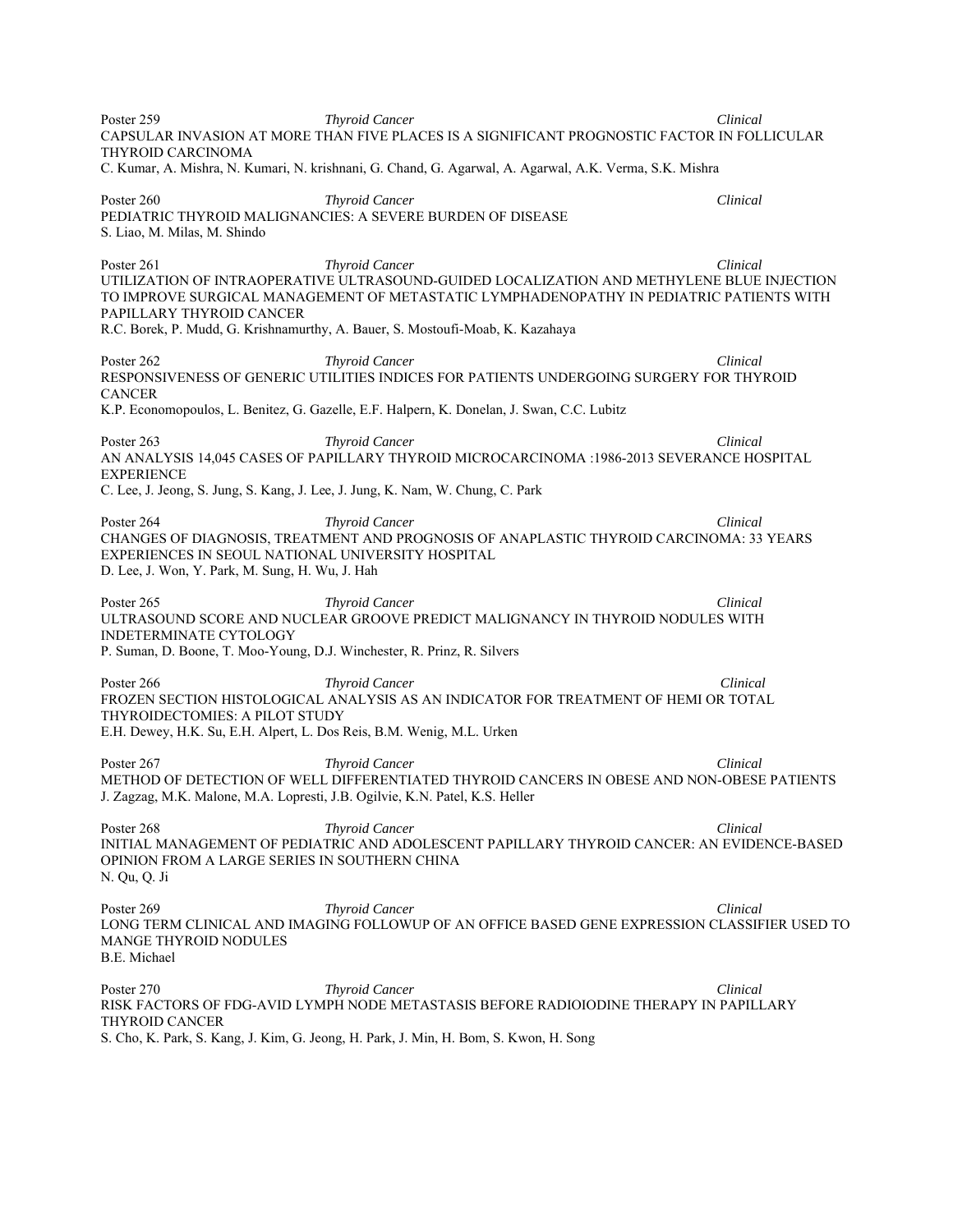Poster 271 *Thyroid Cancer Clinical*  THE ASSOCIATION BETWEEN GENETIC ALTERATIONS AND CLINICAL CHARACTERISTICS IN DIFFUSE SCLEROSING VARIANT OF PAPILLARY THYROID CARCINOMA J. Joung, D. Jeong, Y. Cho, S. Park, S. Sohn, J. Chung, J. Jun, S. Kim Poster 272 *Withdrawn*  Poster 273 *Thyroid Cancer Clinical*  CLINICAL UTILITY OF FINE NEEDLE ASPIRATION WASHOUT THYROGLOBULIN LEVELS IN SUSPICIOUS LYMPH NODE OF THYROID CANCER PATIENTS: A LARGE-SCALE HOSPITAL-COHORT STUDY K. Jo, M. Kim, J. Bae, C. Jung, S. Jung, M. Kang, B. Cha, D. Lim Poster 274 *Thyroid Cancer Clinical*  FACTORS AFFECTING OUTCOMES IN LOCALLY INVASIVE DIFFERENTIATED THYROID CARCINOMA: THE UNIVERSITY OF PITTSBURGH EXPERIENCE FROM 1987-2013 M.C. Grimes, D. Winger, S.I. Chiosea, S. Kim, J. Johnson, H. Rao, R.L. Ferris, U. Duvvuri Poster 275 **Thyroid Cancer The Clinical**  *Thyroid Cancer* **Clinical** *Clinical*THE VALUE OF ULTRASONOGRAPHIC CALCIFICATIONS AS A PROGNOSTIC FACTOR IN PAPILLARY THYROID CARCINOMA B. Kim, J. Kim, Y. Kim, S. Kwon, Y. Choi, Y. Park Poster 276 *Thyroid Cancer Clinical*  THE FREQUENCY OF LYMPH NODE INVOLVEMENT IN PARATHYROID CARCINOMA. A SEER DATABASE ANALYSIS H.A. Deshpande, R. Udelsman, T. Carling, C. Quinn, E. Holt, S. Inzucchi, B. Burtness, D. Morgensztern, G. Callender Poster 277 *Thyroid Cancer Clinical*  CLINICO-PATHOLOGICAL RISK FACTORS AND BIOCHEMICAL PREDICTORS OF SAFE DISCHARGE AFTER TOTAL THYROIDECTOMY AND CENTRAL COMPARTMENT NODE DISSECTION FOR THYROID CANCER: A PROSPECTIVE **STUDY** Y. Lee, J. Yoon Poster 278 *Thyroid Cancer Clinical*  DISTANT METASTASIS AS THE INITIAL PRESENTATION OF THYROID CARCINOMA - A 12-YEAR EXPERIENCE IN AN ASIAN CANCER CENTER A.X. See, C. Teo, J. Ng, N. Iyer, N. Tan, H. Tan Poster 279 *Thyroid Cancer Clinical*  UNUSUAL FEATURES IN A SUBSET OF PATIENTS WITH WELL DIFFERENTIATED THYROID CARCINOMA PRESENTING TO A TERIARY REFERRAL CENTRE IN SOUTH AFRICA I.L. Ross, T. Kotze, B. Robertson, E. Panieri, R. Steyn Poster 280 *Thyroid Cancer* **Clinical**  *Thyroid Cancer* **Clinical** *Clinical*THE PREDICTION OF MALIGNANT RISK OF THYROID NODULES AS ATYPIA AND FOLLICULAR LESIONS OF UNDETERMINED SIGNIFICANCE IN THYROID FINE-NEEDLE ASPIRATION CYTOLOGY D. Kim, J. Lee, J. Jeon, Y. Choi, S. Han, Y. Chung Poster 281 *Thyroid Cancer Clinical*  A RARE CASE OF PAPILLARY THYROID CANCER ARISING IN A THYROGLOSSAL DUCT CYST S.W. Urban McCarthy, M. Policarpio-Nicolas, N. Riddle, F.R. Miller, S. Ahmadi Poster 282 **Thyroid Cancer** Translational **Translational Translational Translational** OVEREXPRESSION OF LGR5 IN HUMAN THYROID CANCER PROMOTES WNT/ Β-CATENIN SIGNALING AND IS ASSOCIATED WITH TUMOR AGGRESSIVENESS G. Michelotti, J. Sosa, X. Jiang, A. Diehl, B. Bohinc Poster 283 **Thyroid Cancer** Translational **Translational Translational Translational** BRAF TESTING IN MUTIFOCAL PAPILLARY THYROID CARCINOMA H.Z. Kimbrell, S. Ratnayaka, P. Bhatia, S. Japa, A. Sholl, G.R. Carpio, A. Khan, E. Kandil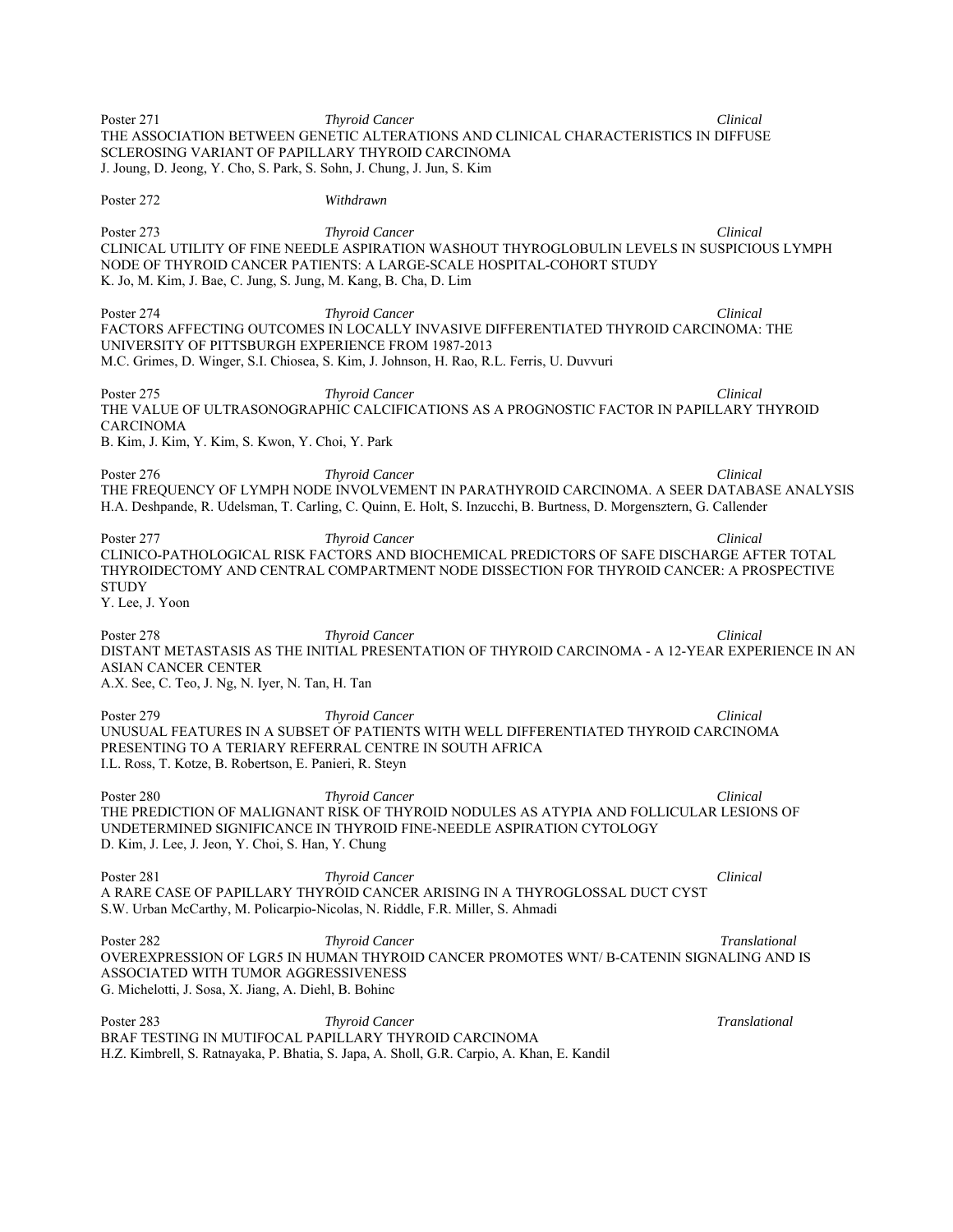Poster 284 **Thyroid Cancer Translational**  Translational **Translational Translational** MICRORNAS AS A POWERFUL DIAGNOSTIC TOOL FOR THYROID NODULE CLASSIFICATION IN PRE-OPERATIVE SAMPLES H. Benjamin, G. Lithwick Yanai, M. Kushnir, A. Shtabsky, A. Zubkov, Y. Strenov, S. Morgenstern, M. Feinmesser, X. Zhang, Z. Barnett-Itzhaki, D. Lebanony, D. Bar Poster 285 **Thyroid Cancer** Translational **Translational Translational Translational** ABI3 EXPRESSION IN THYROID CARCINOMAS IS REGULATED BY DNA METHYLATION AND NKX2-1 TRANSCRIPTION FACTOR L. Moraes, A.R. Galrão, I.S. Rubió, J.M. Cerutti Poster 286 *Thyroid Hormone Action Basic*  OPPOSITE ROLES OF JAB1 WITH L-TRβ1+T2 AND S-TRβ1+T3 COMPLEXES G. Hernandez-Puga, A. Mendoza, P. Villalobos, A. Orozco Poster 287 *Thyroid Hormone Metabolism & Regulation Basic*  DEVELOPMENT OF THE TSH SET POINT IN ZEBRAFISH K.N. Tonyushkina, S. Krug, R.O. Karlstrom Poster 288 *Thyroid Hormone Action Basic*  CROSS-REGULATION OF 3,5-T2 AND CORTISOL SIGNALLING PATHWAYS IN TILAPIA P. Navarrete-Ramírez, P. Villalobos, A. Orozco Poster 289 *Thyroid Hormone Action Translational*  VARIABLE BROWN ADIPOSE TISSUE RESPONSE TO THE THYROID HORMONE STATUS A. Gavrila, P. Hasselgren, A. Glasgow, A. Doyle, A. Lee, S. Gautam, J.V. Hennessey, G. Kolodny, A. Cypess Poster 290 *Thyroid Hormone Metabolism & Regulation Basic*  GHRELIN INHIBITS IN VITRO THYROID CELL FUNCTION M. Moeller Brorson, B. Holst, J. Hofman-Bang, M. Hartoft-Nielsen, .K. Rasmussen, U. Feldt-Rasmussen Poster 291 *Thyroid Hormone Metabolism & Regulation Clinical*  HYPOTHYROIDISM IN AN INFANT WITH A FIBROSARCOMA EXPRESSING TYPE 3 DEIODINASE (D3) K.J. Connelly, S. Huang, A.L. Krol, R. Jugo, S.H. LaFranchi Poster 292 *Thyroid Hormone Metabolism & Regulation Clinical*  TABLET L-T4 FORMULATION VS. ORAL LIQUID FORMULATION IN ATROPHIC GASTRITIS PATIENTS: REVERSIBLE NORMALISATION OF SERUM TSH LEVELS I. Ruffilli, P. Fallahi, S. Ferrari, A. Di Domenicantonio, A. Corrado, A. Antonelli Poster 293 *Thyroid Hormone Metabolism & Regulation Clinical*  NORMALIZATION OF SERUM TSH LEVELS IN PATIENTS WITH BARIATRIC SURGERY WHO RECEIVED L-T4 IN TABLET FORM AFTER SWITCHING TO AN ORAL LIQUID FORMULATION P. Fallahi, R. Vita, S. Camastra, S. Ferrari, S. Benvenga, A. Antonelli Poster 294 *Autoimmunity Basic*  IFNS MODULATE THE SECRETION OF CXCL8 IN PRIMARY CULTURES OF THYROCYTES IN GRAVES' DISEASE AND IN PRIMARY FIBROBLASTS OR PREADIPOCYTES FROM GRAVES' OPHTHALMOPATHY S. Ferrari, P. Fallahi, A. Corrado, I. Ruffilli, A. Di Domenicantonio, M. Nardi, S. Sellari Franceschini, A. Antonelli Poster 295 *Thyroid Hormone Metabolism & Regulation Clinical*  METFORMIN EFFECT ON THYROID PROFILE IN WOMEN WITH POLYCYSTIC OVARY SYNDROME FROM HOSPITAL UNIVERSITARIO DE CARACAS R. Cano, M. Agostini, L. Zavala, R. Anez, G. Corzo, L. Figueroa Poster 296 *Thyroid Imaging* **Clinical**  *Clinical* **Clinical** ULTRASOUND-BASED DIAGNOSIS FOR CONTRALATERAL MALIGNANCY IN PREOPERATIVE PAPILLARY THYROID MICROCARCINOMA PATIENTS D. Kim, D. Kim, T. Ha, H. Park, S. Kim, S. Jung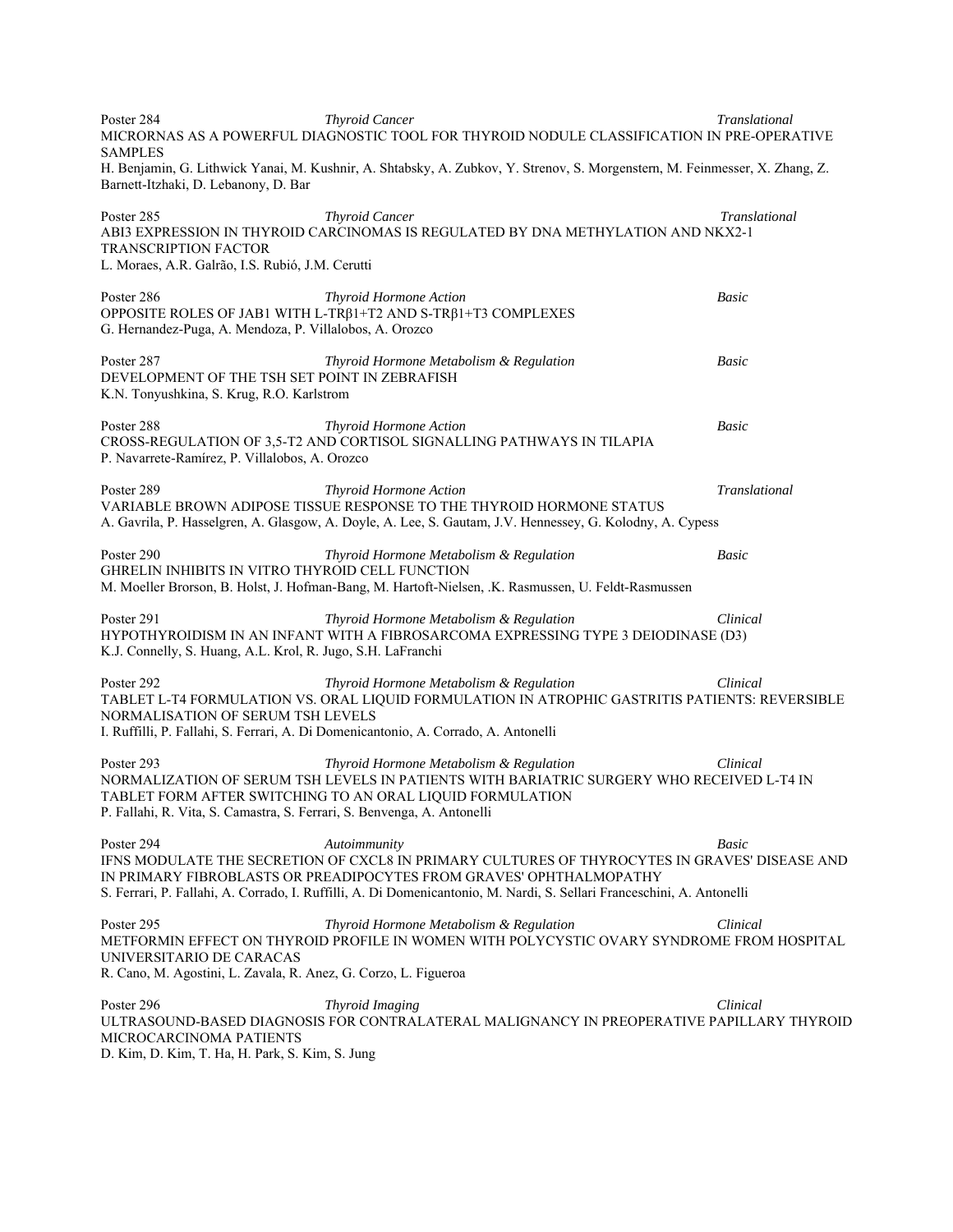Poster 297 *Thyroid Imaging Clinical*  MINIMALLY INVASIVE PARATHYROIDECTOMY WITHOUT THE USE OF INTRAOPERATIVE PARATHYROID HORMONE MEASUREMENTS J.D. Pasternak, J. Oliveria, P. Nguyen, J.M. Young Poster 298 *Thyroid Imaging* Clinical **Clinical** *Clinical Clinical Clinical Clinical Clinical Clinical Clinical Clinical Clinical Clinical Clinical Clinical Clinical Clinical Clinical Clini* THE USEFULNESS OF PREOPERATIVE LOCALIZATION WITH MULTIDETECTOR COMPUTED TOMOGRAPHY AND SESTAMIBI SCINTIGRAPHY IN PRIMARY HYPERPARATHYROIDISM J.D. Pasternak, J. Oliveria, P. Nguyen, J.M. Young Poster 299 *Thyroid Imaging Translational*  COMPARISON BETWEEN 99MTC-TR1401 AND 99MTC-TR1402 HUMAN TSH SUPERAGONIST ANALOGUES FOR IN VIVO IMAGING OF POORLY DIFFERENTIATED THYROID CANCER SHOWING UP-REGULATION OF THE TSH RECEPTOR F. Galli, I. Manni, G. Piaggio, L. Balogh, B.D. Weintraub, M.W. Szkudlinski, R.A. Dierckx, A. Signore Poster 300 *Thyroid Nodules & Goiter Clinical*  DOES OPTIMAL TIMING EXIST FOR A REPEAT FNA BIOPSY FOLLOWING AN INITIAL NON-DIAGNOSTIC FNA? A. Deniwar, N. Alsaleh, A. Khan, T. Thethi, A. Sholl, E. Kandil Poster 301 *Thyroid Nodules & Goiter Clinical*  ACCURACY AND RELIABILITY OF BETHESDA CRITERIA RISK STRATIFICATION OF THYROID NODULES IN SURGERY PLANNING A. Deniwar, H. Khadra, T. Thethi, K. Moroz, E. Kandil Poster 302 *Withdrawn* Poster 303 *Thyroid Nodules & Goiter Clinical*  MORPHOLOGICAL EVALUATION OF THE EFFECTIVENESS OF BIPOLAR RADIOFREQUENCY ABLATION FOR NODULAR THYROID DISEASES I. Branovan, M. Fridman, L. Zurnadzhy, M. Lushchik, T. Platonova, V. Drozd, A. Kovalenko, N. Shiglik, L. Danilova, Y. Demidchik Poster 304 *Thyroid Nodules & Goiter Clinical*  ASSOCIATION BETWEEN WORSE METABOLIC CONTROL AND THYROID NODULAR DISEASE IN ELDERLY PEOPLE WITH METABOLIC SYNDROME E. Blanc, C. Ponce, D. Brodschi, M. Nepote, A. Barreto, M. Schnitman, P. Fossati, M. Gurfinkel, P. Salgado, C. Cejas, M. Faingold, C. Musso, G. Brenta Poster 305 *Thyroid Nodules & Goiter Clinical*  RARE CASES OF PRIMARY HYPERPARATHYROIDISM INCLUDING: CARCINOMA, CYST IN MEN I SYNDROME, LIPOADENOMA AND ONCOCYTIC ADENOMA N. Al-Brahim, I. Al-Kandari, A. Al-Mutairi, M. Al-Kandari Poster 306 *Thyroid Cancer* **Clinical**  *Clinical*WELL DIFFERENTIATED THYROID CARCINOMA (WDTC): CLINICO-PATHOLOGICAL ANALYSIS OF 76 CASES FROM FARWANIYA REGION IN KUWAIT N. Al-Brahim, I. Al-Kandari, A. Al-Mutairi, T. Abou Ali, A. Al-Abdallah Poster 307 *Disorders of Thyroid Function Case Report*  SEVERE THYROTOXICOSIS IN A CHRONIC LYMPHOCYTIC LEUKEMIA PATIENT C. choudhary, J. Jonklaas Poster 308 *Disorders of Thyroid Function Case Report*  THYROTOXIC HYPOKALEMIC PERIODIC PARALYSIS - TWO CASES WITH DIFFERENT ETIOLOGIES AND PRECIPITANTS V. Baskar, V.J. Sonawane, T.P. Quek Poster 309 *Disorders of Thyroid Function Case Report*  EXTRAORDINARILY HIGH LEVELS OF RADIOIODINE IN A CASE OF GRAVES' DISEASE S.A. Abid, B.C. Stack, A.M. Hinson, D.L. Bodenner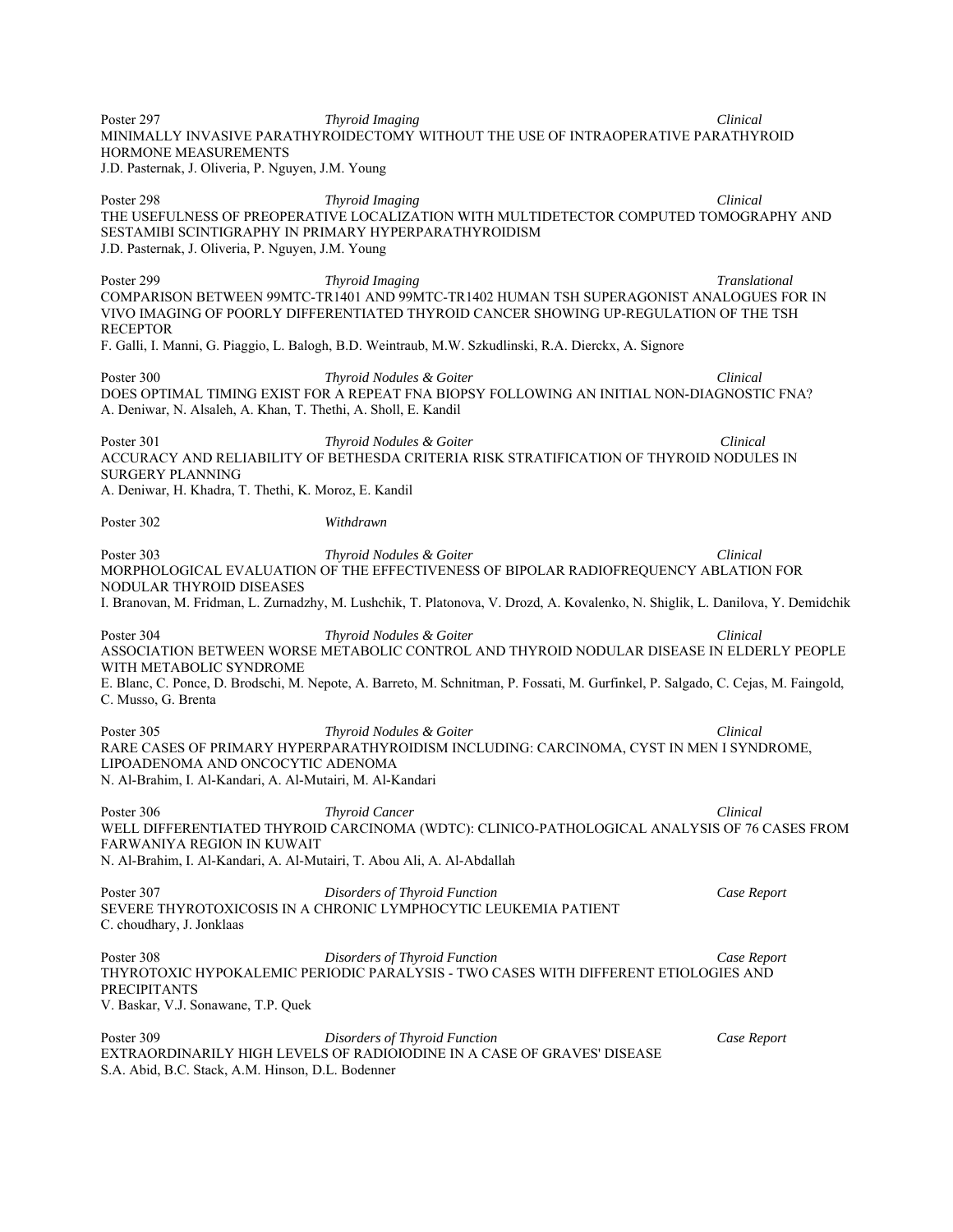Poster 310 *Thyroid & Development Case Report*  A RARE CASE OF ECTOPIC THYROID TISSUE IN ANTERIOR MEDIASTINUM WITH THE NORMAL CERVICAL THYROID R.M. Patel, C. Puckett, B. Panunti

Poster 311 *Thyroid Cancer Case Report*  VERTEBRAL HEMANGIOMA AND FALSE POSITIVE I-131 UPTAKE IN WELL-DIFFERENTIATED THYROID CARCINOMA A.M. Robertson, S. Smooke-Praw

Poster 312 *Thyroid Cancer Case Report*  ADULT MEDULLOBLASTOMA AND THYROID CANCER L. chertman, M. Chertman

Poster 313 *Thyroid Cancer Case Report*  CONCOMITANT RENAL CELL CARCINOMA METASTASIS TO THYROID GLAND AND THYROID ONCOCYTIC FOLLICULAR ADENOMA R. Buzzola, M. Page, C. Manrique, A. Thiessen

Poster 314 *Thyroid Hormone Action Case Report*  THYROID HORMONE RESISTANCE: A CASE REPORT S. Dowlatshahi, S. AfsharImani, E. Sinsheimer

Poster 315 *Thyroid Nodules & Goiter Case Report*  DEVELOPMENT OF GOITER AS DIAGNOSTIC CLUE IN LANGERHANS CELL HISTIOCYTOSIS A.P. Kuker, J.R. Furst, T. Giorgadze, A. Saqi, J. Ausiello, S. Ebner

Poster 316 *Thyroid Nodules & Goiter Case Report*  ROLE OF RADIOIODINE UPTAKE SCAN IN IDENTIFYING COLD NODULE IN PATIENT WITH MULTINODULAR **GOITER** A. Balasingham, D. Ponnusamy, G. Chune

Short Call Poster 12 *Thyroid Cancer Clinical*  RETROSPECTIVE STUDY OF SIROLIMUS AND CYCLOPHOSPHAMIDE IN PATIENTS WITH ADVANCED THYROID **CANCER** P. Manohar, F. Worden, L. Beesley, J. Taylor

Short Call Poster 13 *Thyroid Nodules & Goiter Clinical*  SURVEY OF THYROID HORMONES AND GOITER INCIDENCE IN ADULTS PATIENTS USING NUCLEAR MEDICINE **TECHNIOUE** K. Alzimami, M. Yousef, A. Sulieman

Short Call Poster 14 *Thyroid Cancer Clinical*  INTRAOPERATIVE MONITORING OF THE SUPERIOR LARYNGEAL NERVE DURING THYROIDECTOMY: A PROSPECTIVE STUDY OF 40 PATIENTS N.C. Schmitt, B.L. Hodnett, J. Balzer, P. Thirumala, U. Duvvuri

| $11:30$ a.m. $-12:30$ p.m.           | <b>Meet the Professor Workshops</b><br>(Pre-registered selections available with mailing badge)                                                        |                                        |
|--------------------------------------|--------------------------------------------------------------------------------------------------------------------------------------------------------|----------------------------------------|
| Spreckels Complex, Grande Hall Bldg. | <b>Radioactive Iodine Therapy in Benign Goiter</b>                                                                                                     | Laszlo Hegedus                         |
| Garden Room, Victorian Building      | <b>Correlating Outcomes with the Histological Description</b><br>of Follicular Cell Derived Thyroid Cancers: What Is the<br><b>Clinical Relevance?</b> | Ronald A. Ghossein<br>Victor J. Bernet |
| Crown Room, Victorian Building       | <b>Should BRAF Status Influence Initial Management Decisions</b><br>In Differentiated Thyroid Cancer?                                                  | Sally E. Carty<br>Kepal Patel          |
| Edison Complex, Grande Hall Bldg.    | <b>What is New for Thyroid Hormone Transporters</b>                                                                                                    | Theo J. Visser                         |
| Hanover Room, Victorian Building     | <b>ATA Basic Science Handbook</b>                                                                                                                      | Antonio C. Bianco                      |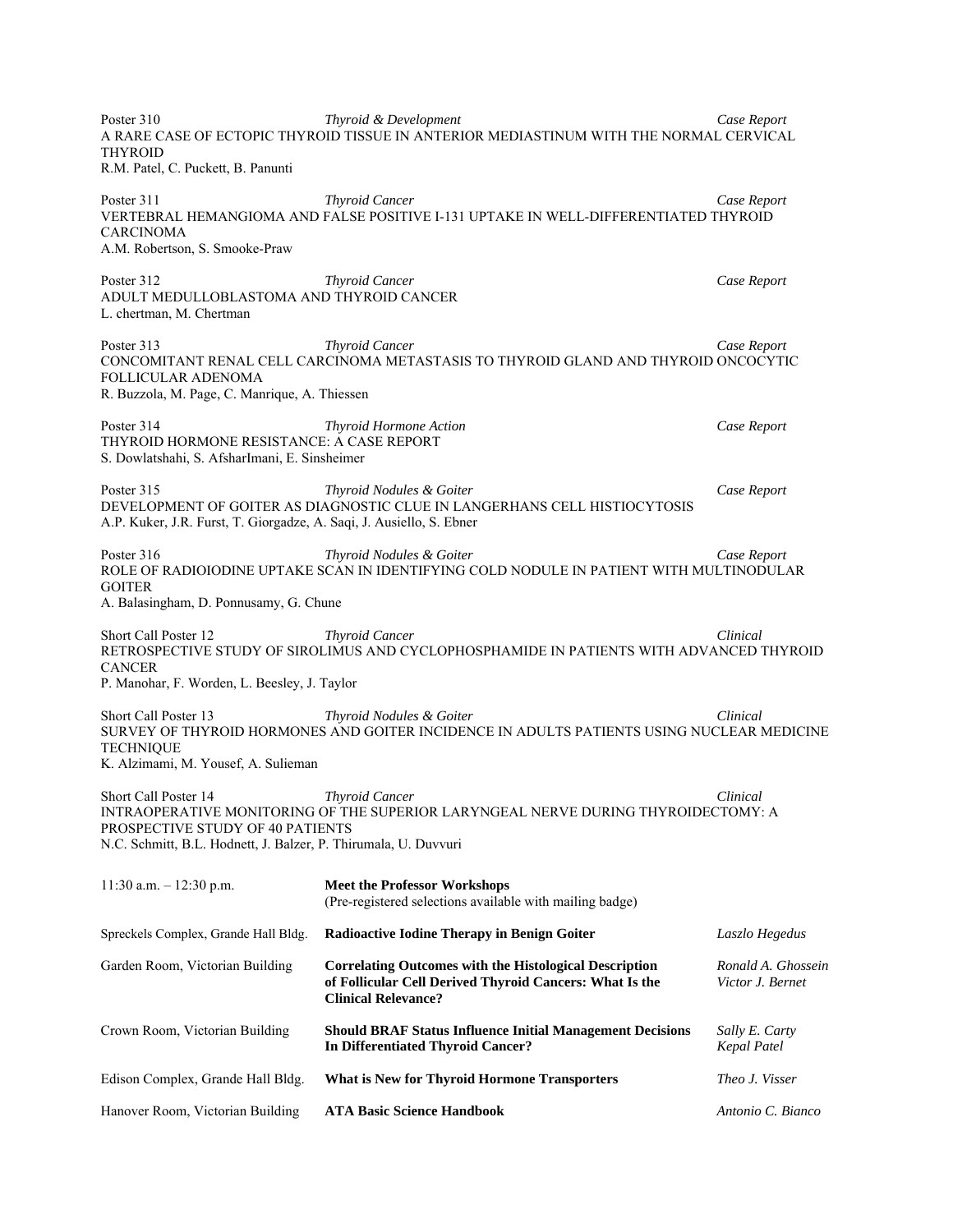| $12:30$ p.m. $-1:25$ p.m.                                       | <b>Poster Review and Lunch on your Own</b>                                                                                                                                                                                                                                                                                                           |                                                                              |
|-----------------------------------------------------------------|------------------------------------------------------------------------------------------------------------------------------------------------------------------------------------------------------------------------------------------------------------------------------------------------------------------------------------------------------|------------------------------------------------------------------------------|
| $12:30$ p.m. $-1:25$ p.m.<br>Wilder Complex, Grande Hall Bldg.  | <b>Ridgway Trainee Conference Lunch Session: Enhancing</b><br>Your CV (Designed for basic trainees; open to all trainees $-$<br>lunch ticket required for meal)                                                                                                                                                                                      |                                                                              |
|                                                                 | Vice President for Research<br>Chief Scientific Officer<br>Deputy Editor                                                                                                                                                                                                                                                                             | Donald St. Germain<br>Giulia C. Kennedy<br>Sarah Linklater                   |
| $12:30$ p.m. $-1:25$ p.m.<br>Empress Hall, Grande Hall Building | Ridgway Trainee Conference Lunch Session: Clinical Career<br>Tracks (Open to all trainees – lunch ticket required for meal)                                                                                                                                                                                                                          |                                                                              |
|                                                                 | Private Practice<br>Managed Care<br>Academic (Clinical)<br>Industry                                                                                                                                                                                                                                                                                  | Susan A. Sherman<br>Shireen Fatemi<br>Elizabeth N. Pearce<br>James A. Magner |
| $12:30$ p.m. $-1:25$ p.m.<br>Carousel Room, Victorian Building  | <b>ATA Expo Theater Presentation with MedImmune,</b><br><b>Specialty Care Division of AstraZeneca- Clinical</b><br><b>Considerations in Advanced Medullary Thyroid Cancer</b><br>(MTC) Patient Management (Only U.S. health care professionals<br>are permitted to attend this program; space limited - first come,<br>first served; lunch included) | Kate Newbold                                                                 |
| $1:00$ p.m. $-3:00$ p.m.<br>Regent Hall, Grande Hall Building   | <b>ATA Alliance for Patient Education Public Forum</b><br>(Open to the general public and all meeting attendees)                                                                                                                                                                                                                                     |                                                                              |
|                                                                 | Sponsored by the ATA Alliance members: American Thyroid Association, Bite Me Cancer,<br>Graves' Disease and Thyroid Foundation, Light of Life Foundation, ThyCa: Thyroid Cancer<br>Survivors' Association, Inc., Thyroid Cancer Canada and Thyroid Federation International                                                                          |                                                                              |
| $1:30$ p.m.                                                     | <b>Exhibit Hall Closes</b>                                                                                                                                                                                                                                                                                                                           |                                                                              |
| $1:30$ p.m. $-2:15$ p.m.<br>Crown Room, Victorian Building      | <b>Paul Starr Award Lecture</b><br><b>What Can a Clinician Contribute?</b><br>Introduction: Gregory W. Randolph                                                                                                                                                                                                                                      | Gilbert H. Daniels                                                           |
|                                                                 | The Paul Starr Lectureship Award is in recognition of an outstanding contributor to clinical<br>thyroidology.                                                                                                                                                                                                                                        |                                                                              |
| $2:20$ p.m. $-3:20$ p.m.<br>Garden Room, Victorian Building     | <b>Basic Oral Abstract Session</b><br>Chairs: Sandra M. McLachlan and Yaron Tomer                                                                                                                                                                                                                                                                    |                                                                              |
|                                                                 | Oral 215, Thyroid Hormone Action, Basic<br>ROLES OF THYROID HORMONE-TARGET GENE HISTONE H3K79<br>METHYLTRANSFERASE DOT1L DURING EMBRYOGENESIS AND ADULT STEM<br><b>CELL DEVELOPMENT</b><br>Y.B. Shi                                                                                                                                                  |                                                                              |
|                                                                 | Oral 216, Thyroid & Development, Basic<br>THYROID HORMONE DRIVING LARVAL CELLS MAD: THE ROLE OF C-MYC GENE<br><b>FAMILY IN THYROID HORMONE-DEPENDENT INTESTINAL STEM CELL</b><br><b>DEVELOPMENT</b><br>T.C. Miller, M. Okada, Y. Shi                                                                                                                 |                                                                              |
|                                                                 | Oral 217, Thyroid & Development, Basic<br>THE HISTONE METHYLTRANSFERASE PRMT1 REGULATES ADULT INTESTINAL<br>STEM CELL DEVELOPMENT IN MICE<br>J. Rodiger, Y. Zhang, Y. Shi                                                                                                                                                                            |                                                                              |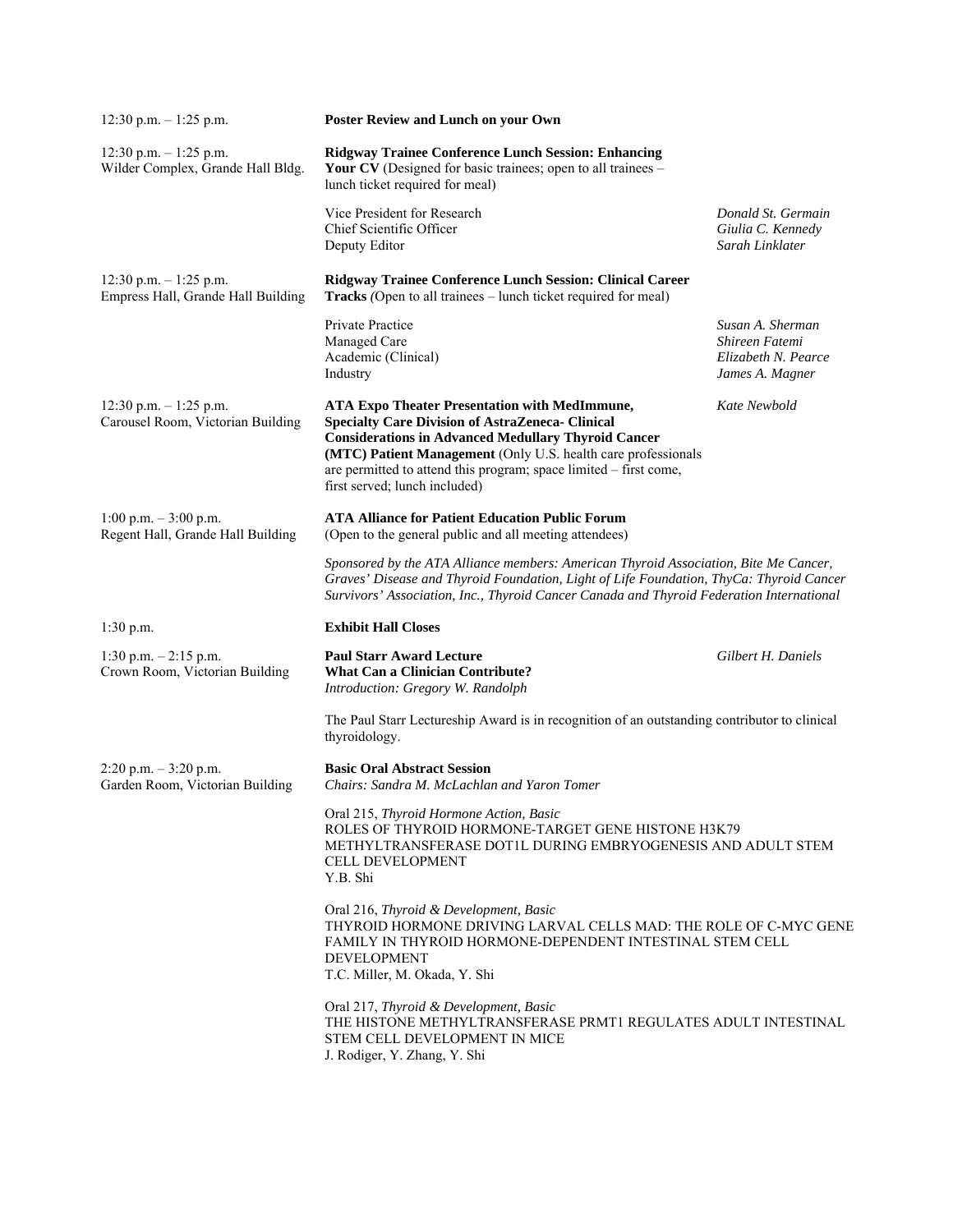|                                                             | Oral 218, Disorders of Thyroid Function, Basic<br>XB130 DEFICIENCY RESULTS IN MOUSE THYROID HORMONE SYNTHESIS<br><b>DISORDER</b><br>H. Shimizu, Y. Wang, H. Toba, H. Cho, X. Bai, S.L. Asa, X. Liao, S. Refetoff, M. Liu                                                                               |                                                            |  |
|-------------------------------------------------------------|--------------------------------------------------------------------------------------------------------------------------------------------------------------------------------------------------------------------------------------------------------------------------------------------------------|------------------------------------------------------------|--|
| $2:20$ p.m. $-3:20$ p.m.<br>Crown Room, Victorian Building  | <b>Clinical Oral Abstract Session</b><br>Chairs: Giuseppe Barbesino and Rebecca Leboeuf                                                                                                                                                                                                                |                                                            |  |
|                                                             | Oral 219, Thyroid & Development, Clinical<br>PREGNANCY OUTCOMES OF EXPOSURE TO METHIMAZOLE (POEM) STUDY: AN<br><b>INTERIM REPORT</b><br>N. Arata, A. Murashima, S. Ito, Y. Ohashi, H. Onose, K. Kosaki, R. Kosaki, J. Tajiri, N.<br>Hamada, Y. Hidaka, S. Fukata, N. Momotani, S. Kubota, H. Yoshikawa |                                                            |  |
|                                                             | Oral Abstract 220, Thyroid & Development, Translational<br>IS SEVERITY OF HYPOTHYROIDISM AT BIRTH ASSOCIATED WITH ABNORMAL<br>CORTICAL DEVELOPMENT IN CHILDREN WITH CONGENITAL<br>HYPOTHYROIDISM?<br>J.F. Rovet, H. Clairman, J. Lischinsky, J. Skocic                                                 |                                                            |  |
|                                                             | Oral Abstract 221, Disorders of Thyroid Function, Clinical<br>MYXEDEMA COMA DIAGNOSIS AND TREATMENT: A CASE SERIES OF 45<br>PATIENTS FROM 2004-2014 TREATED WITH 500MCG OF IV L-THYROXINE<br>K.C. Wu, C.T. Nguyen, J.S. LoPresti, D.A. Cohen                                                           |                                                            |  |
|                                                             | Oral Abstract 222, Disorders of Thyroid Function, Clinical<br>HYPERTHYROIDISM INCIDENCE VARIATION IN AND AROUND FIRST AND<br>SUBSEQUENT PREGNANCIES: A DANISH POPULATION-BASED STUDY<br>S.L. Andersen, A. Carlé, J. Olsen, P. Laurberg                                                                 |                                                            |  |
| $3:25$ p.m. $-4:40$ p.m.<br>Crown Room, Victorian Building  | <b>Clinical: Evolution of Imaging Modalities in Thyroid Cancer</b><br>Chairs: Anni Morsing and Ronald J. Koenig                                                                                                                                                                                        |                                                            |  |
|                                                             | Update on Sonography in Thyroid Cancer Surveillance and Novel<br>Therapeutic Strategies for Nodal Metastases<br>FDG and Beyond: Evolution of Positron-Emission Tomography<br>Tracers in Advanced Thyroid Cancers Personalized Approaches<br>in Thyroid Cancer Imaging - The Future                     | Robert A. Lee<br>Trond Velde Bogsrud<br>Anni Morsing       |  |
| $3:25$ p.m. $-4:40$ p.m.<br>Garden Room, Victorian Building | <b>Basic: Thyroid Hormone Receptors: Insights from Disease Models</b><br>Chair: Graham R. Williams                                                                                                                                                                                                     |                                                            |  |
|                                                             | Prereceptor Defects in Humans<br><b>THRA Human Mutations</b><br><b>THRB Human Mutations</b>                                                                                                                                                                                                            | Alexandra Dumitrescu<br>Carla Moran<br>Samuel Refetoff     |  |
| 4:40 p.m. $-4.55$ p.m.<br>Carousel Room, Victorian Building | <b>Coffee Break</b>                                                                                                                                                                                                                                                                                    |                                                            |  |
| 4:55 p.m. $-6:10$ p.m.<br>Crown Room, Victorian Building    | <b>Symposium: More Everyday Ethical Dilemmas for Thyroid</b><br><b>Practitioners 2014</b><br>Moderator: Cheryl Ann Fassler                                                                                                                                                                             |                                                            |  |
|                                                             | Thyroidology and the Public Trust<br>Informed Consent for Non-Standard or Innovative Therapies in<br>Thyroidology Mandatory Return of Results for the RET Mutations:                                                                                                                                   | Loren Wissner Greene<br>M. Sara Rosenthal<br>Peter Angelos |  |

New Ethical Dilemmas for the Thyroid World